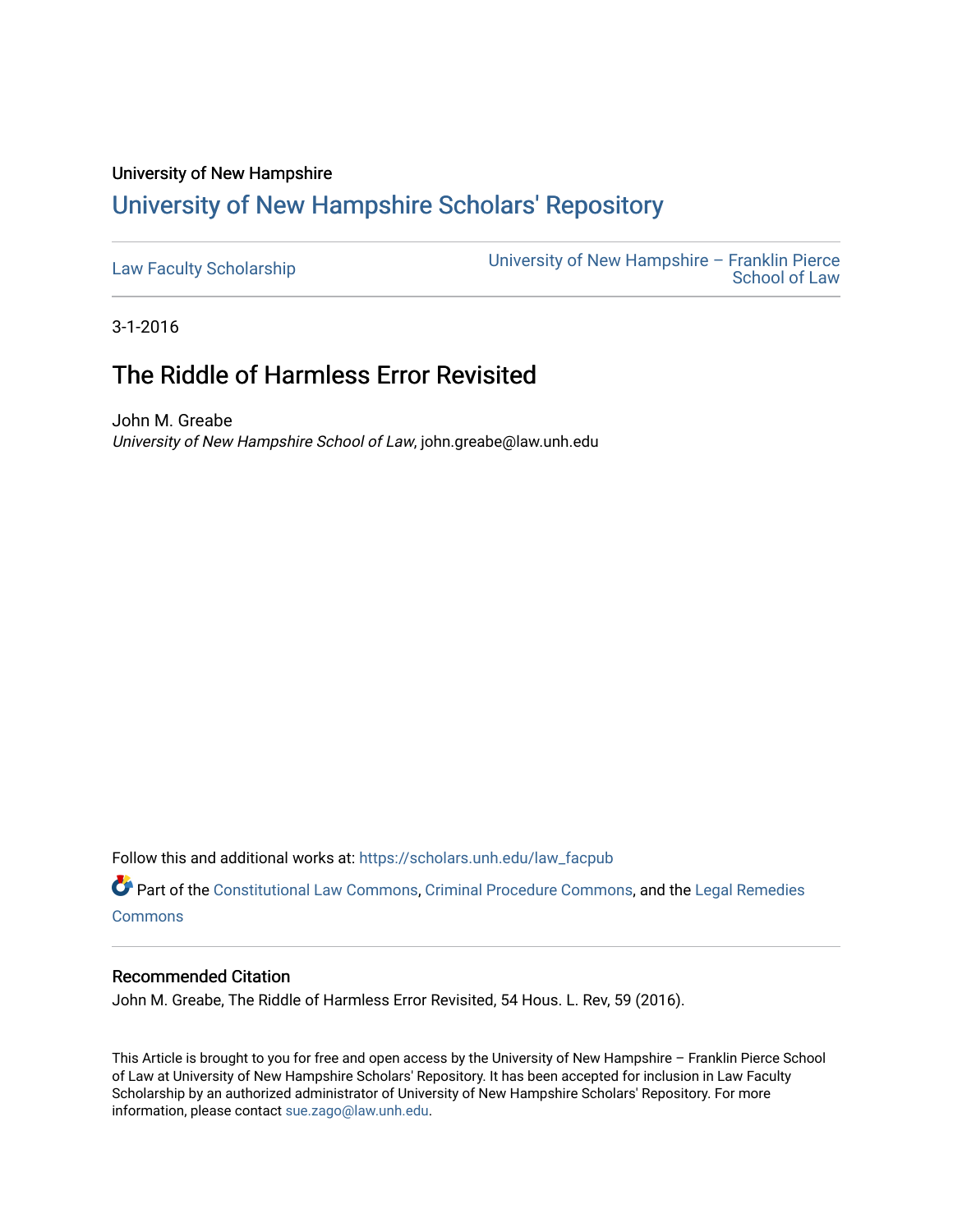-

# ARTICLE

### THE RIDDLE OF HARMLESS ERROR REVISITED

#### *John M. Greabe*[∗](#page-1-0)

#### ABSTRACT

Half a century ago, in *Chapman v. California*, the Supreme Court imposed on appellate courts an obligation to vacate or reverse criminal judgments marred by constitutional error unless the government demonstrates that the error was harmless beyond a reasonable doubt. But the Court did not explain the juridical status of this obligation or its relation to the federal harmless-error statute, 28 U.S.C. § 2111. In the intervening years, commentators have struggled to make sense of *Chapman*. Some see it as a constitutional mandate. Others view it as an example of constitutional common law. In *The Riddle of Harmless Error*, written shortly after *Chapman* issued, Justice Roger Traynor argued that § 2111 should govern the field that *Chapman* occupies.

The lack of clarity about *Chapman*'s pedigree has had the predictable consequence of leaving harmless-error doctrine in an unsatisfactory state. Most basically, the Court has adopted a harmless-error test that unduly privileges constitutional error vis-à-vis nonconstitutional error. Moreover, the Court has prescribed application of an easily manipulated jurisprudence of labels to determine whether an error is amenable to harmless-error review. Finally, the Court has unnecessarily

<span id="page-1-0"></span>Professor, University of New Hampshire School of Law. Thanks to Seth Aframe, Michael Coenen, Toby Heytens, Hon. Jeffrey Howard, Mary Leary, Hon. Landya McCafferty, Leah Plunkett, Anne Poulin, and Richard Re for reading and commenting on this paper. Thanks also to Chloe Golden, Tom Hemstock, Brooke Lovett Shilo, and the editors of the *Houston Law Review* for research and editorial assistance. Finally, thanks to the University of New Hampshire School of Law for a summer research stipend to support this project.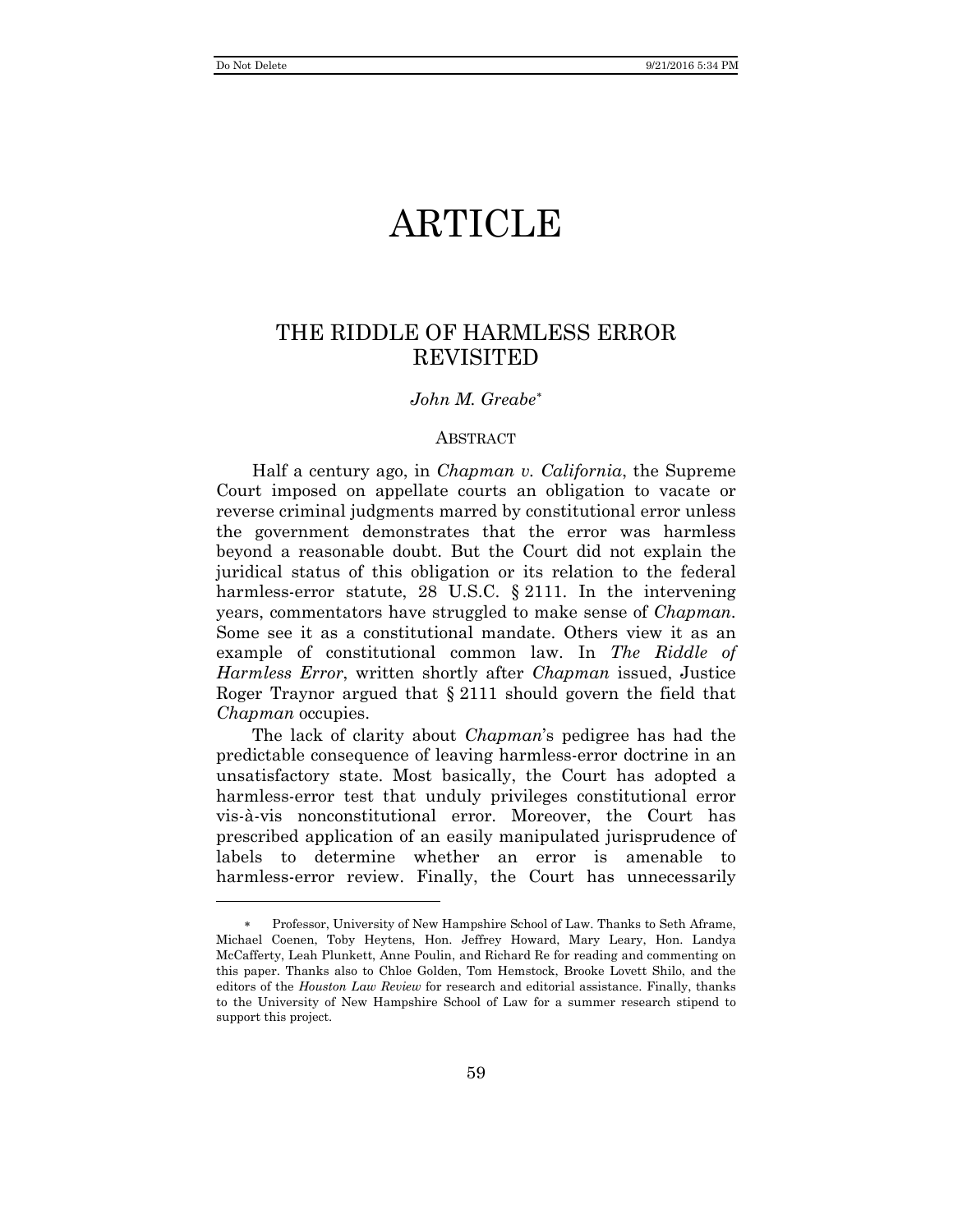complicated the application of harmless-error analysis on collateral review and, along the way, shown insufficient regard for rule-of-law values.

This Article takes a fresh look at what the Constitution requires of reviewing courts when they conclude that a criminal judgment has been tainted by constitutional error. It suggests that new insights may be found by situating harmless-error doctrine within a broader, transcontextual analysis of how constitutional remedies function. It then demonstrates how understanding what the Constitution requires of reviewing courts can serve as a springboard for necessary reform. Ultimately, it argues that the Supreme Court can and should jettison *Chapman* in favor of a simplified, unitary, and transcontextual harmless-error test—reconceived as an elaboration of 28 U.S.C. § 2111—that largely tracks the approach for which Justice Traynor argued. Under this test, a reviewing court would set aside any conviction tainted by error unless it concludes that it was highly probable that the error did not affect the judgment. A reviewing court also would set aside any conviction tainted by error if the error undermined fundamental constitutional values.

#### TABLE OF CONTENTS

| Н. | THE BASICS OF HARMLESS-ERROR REVIEW: EVOLUTION,                |  |  |  |
|----|----------------------------------------------------------------|--|--|--|
|    |                                                                |  |  |  |
|    |                                                                |  |  |  |
|    | $\mathcal{I}$ .                                                |  |  |  |
|    | <i>Harmless Error on Collateral Review </i> 76<br>$2_{\cdot}$  |  |  |  |
|    | 3.<br>$Summary \dots 78$                                       |  |  |  |
|    | B.                                                             |  |  |  |
|    | Constitutional Obligation: A Working Hypothesis<br>$C_{\cdot}$ |  |  |  |
|    |                                                                |  |  |  |
|    | III. ASSESSING THE STATUS QUO: A NEED FOR REFORM95             |  |  |  |
|    | A.                                                             |  |  |  |
|    | The Structural Defect/Trial Error Dichotomy101<br>В.           |  |  |  |
|    |                                                                |  |  |  |
|    |                                                                |  |  |  |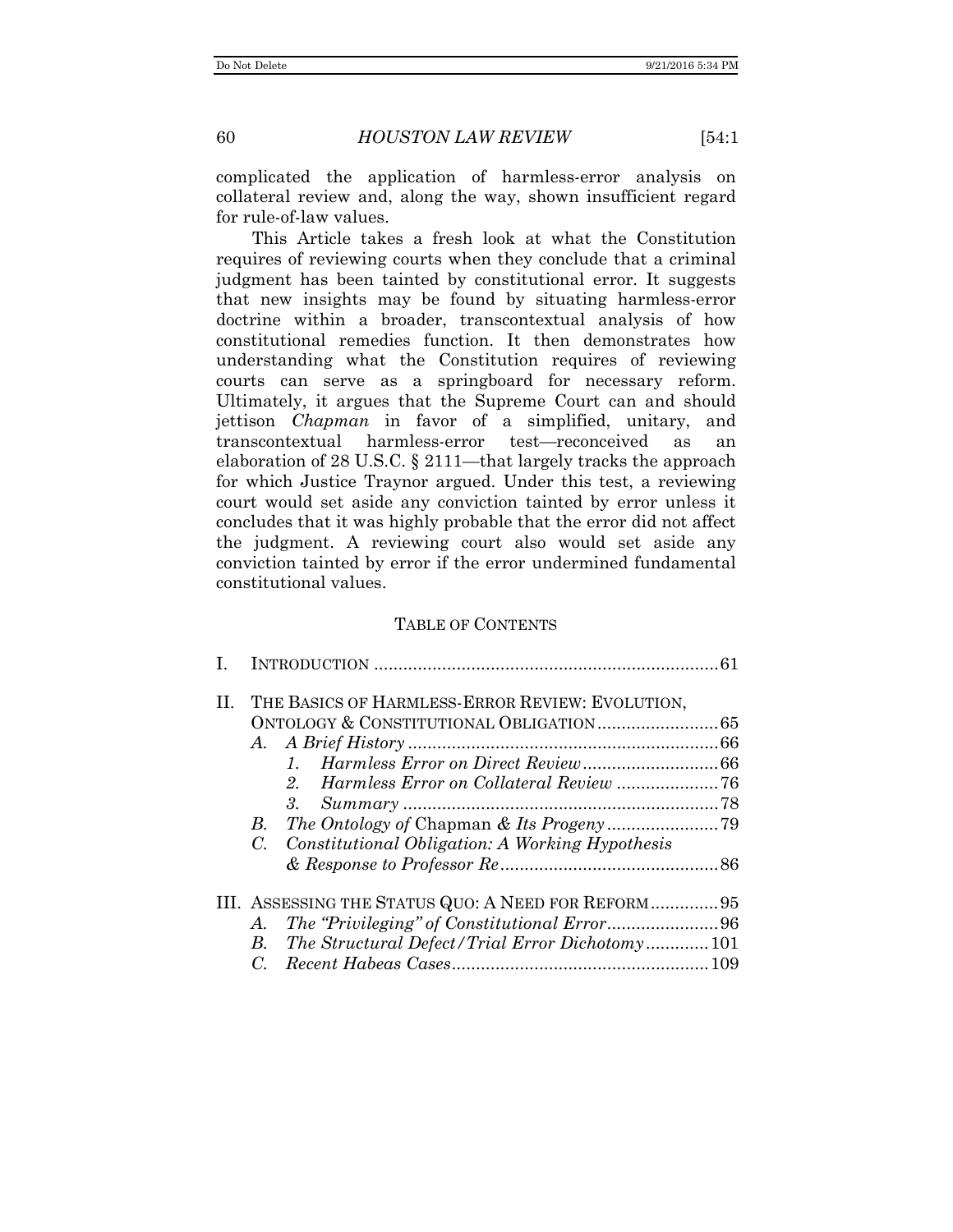|  | B. A Unitary Standard (and Abandoning Chapman) 115 |  |
|--|----------------------------------------------------|--|
|  |                                                    |  |
|  |                                                    |  |
|  |                                                    |  |
|  |                                                    |  |

#### <span id="page-3-5"></span>I. INTRODUCTION

<span id="page-3-6"></span>It has been nearly half a century since Justice Roger J. Traynor published *The Riddle of Harmless Error*.[1](#page-3-0) The book was a response to many of the questions raised and left unanswered by the Supreme Court's then-recent decision in *Chapman v. California*.[2](#page-3-1) *Chapman* is the source of two important, interrelated precepts that inform the work of federal and state appellate courts on a daily basis. First, a court conducting direct review of a criminal conviction is not under an unyielding duty to vacate or reverse when a trial judge or prosecutor has committed a federal constitutional violation during the judicial proceedings that led to the conviction.[3](#page-3-2) But second, the court must set the conviction aside if the government fails to establish that the error was "harmless beyond a reasonable doubt."[4](#page-3-3) My concern is with the second holding—that reviewing courts must provide remedies for errors not shown to have been harmless beyond a reasonable doubt. I will refer to this holding as the "*Chapman* principle."

The juridical status of the *Chapman* principle is an enigma, despite the efforts of Traynor and others to shine an illuminating light upon it. Although *Chapman* states that the principle derives from federal law,<sup>[5](#page-3-4)</sup> the Supreme Court has never specified its precise source. Is it a constitutional mandate rooted in underlying constitutional criminal trial rights or the obligation of

<span id="page-3-0"></span><sup>1.</sup> ROGER J. TRAYNOR, THE RIDDLE OF HARMLESS ERROR (1970). As Traynor recognized, harmless-error doctrines apply in both the criminal and civil contexts. *See, e.g.*, *id.* at 16–17, 48–49. For the most part, however, Traynor focused on the criminal side, where harmless-error standards have received far more attention and proven to be far more controversial. I too will confine my focus to harmless-error review on direct and collateral review of criminal convictions.

<sup>2.</sup> 386 U.S. 18, 22–24 (1967).

<sup>3.</sup> *Id.* at 21–22.

<sup>4.</sup> *Id.* at 24.

<span id="page-3-4"></span><span id="page-3-3"></span><span id="page-3-2"></span><span id="page-3-1"></span><sup>5.</sup> The Court stated: "Whether a conviction for a crime should stand when a State has failed to accord federal constitutionally guaranteed rights is every bit as much of a federal question as what particular constitutional provisions themselves mean, what they guarantee, and whether they have been denied." *Id.* at 21.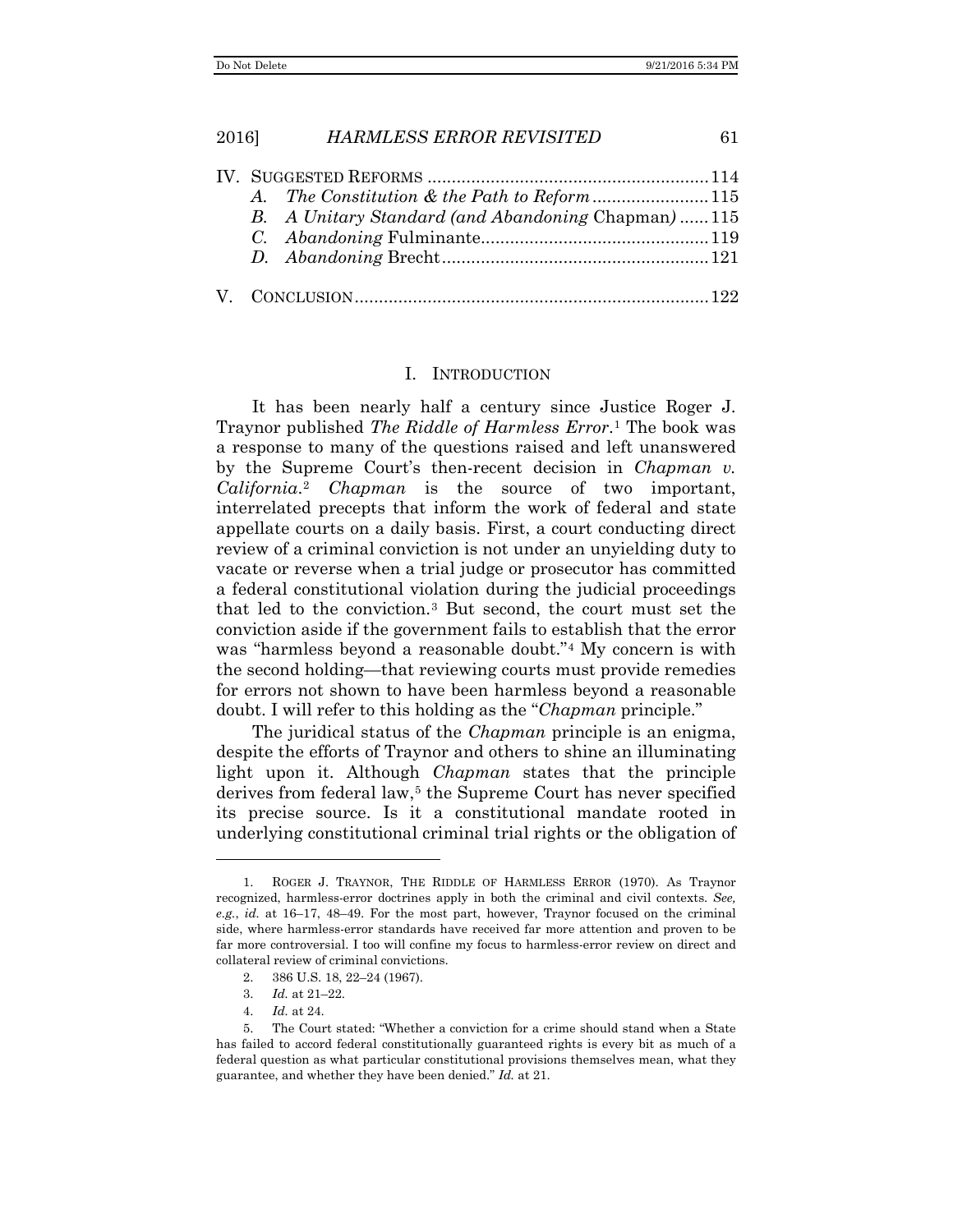<span id="page-4-8"></span>-

62 *HOUSTON LAW REVIEW* [54:1

<span id="page-4-9"></span><span id="page-4-7"></span>

<span id="page-4-6"></span>appellate courts to provide due process? Several commentators have characterized it in this way.<sup>6</sup> Alternatively, is it a subconstitutional rule that serves as an example of what Professor Henry P. Monaghan calls "constitutional common law"?[7](#page-4-1) Professor Daniel J. Meltzer and others have so described it.[8](#page-4-2) And what is its relation to 28 U.S.C. § 2111, a federal statute that directs reviewing courts to withhold remedies for *all* errors that have not affected the substantial rights of the parties?[9](#page-4-3) Traynor thought that § 2111 should govern the field that *Chapman* occupies, and he proposed that the Court treat future harmless-error decisions as elaborations of the statute.<sup>[10](#page-4-4)</sup>

The lack of clarity about *Chapman*'s pedigree has had the predictable consequence of leaving harmless-error doctrine in an unsatisfactory state. Most basically, the Supreme Court has never offered a coherent defense of its practice of "privileging" constitutional errors: i.e., insisting that constitutional errors merit a remedy unless shown to have been harmless "beyond a reasonable doubt," while requiring that nonconstitutional errors be evaluated under a more forgiving standard.<sup>11</sup> Moreover, the

<span id="page-4-0"></span><sup>6.</sup> *See* Richard M. Re, *The Due Process Exclusionary Rule*, 127 HARV. L. REV. 1885, 1912–18 (2014) (suggesting that harmless-error analysis be constitutionalized and rooted in the Constitution's due process guarantee); Stephen H. Goldberg, *Harmless Error: Constitutional Sneak Thief*, 71 J. CRIM. L. & CRIMINOLOGY 421, 424 n.31 (1980) (characterizing the *Chapman* principle as a "constitutional judgment").

<span id="page-4-1"></span><sup>7.</sup> Henry P. Monaghan, *The Supreme Court, 1974 Term, Foreword: Constitutional Common Law*, 89 HARV. L. REV. 1, 19 (1975) [hereinafter Monaghan, *Constitutional Common Law*]; *see also* Henry P. Monaghan, *Harmless Error and the Valid Rule Requirement*, 1989 S. CT. REV. 195, 200 n.30 (describing *Chapman* as an example of constitutional common law). Monaghan defines constitutional common law as "a substructure of substantive, procedural, and remedial rules drawing their inspiration and authority from, but not required by, various constitutional provisions." Monaghan, *Constitutional Common Law* at 2–3.

<span id="page-4-2"></span><sup>8.</sup> *See, e.g.*, Daniel J. Meltzer, *Harmless Error and Constitutional Remedies*, 61 U. CHI. L. REV. 1, 26–29 (1994); Craig Goldblatt, Comment, *Harmless Error as Constitutional Common Law: Congress's Power to Reverse* Arizona v. Fulminante, 60 U. CHI. L. REV. 985, 1009–12 (1993). I too have subscribed to this description of *Chapman*. *See* John M. Greabe, *Remedial Discretion in Constitutional Adjudication*, 62 BUFF. L. REV. 881, 920 & n.197 (2014).

<span id="page-4-3"></span><sup>9.</sup> 28 U.S.C. § 2111 (2012) states: "On the hearing of any appeal or writ of certiorari in any case, the court shall give judgment after an examination of the record without regard to errors or defects which do not affect the substantial rights of the parties." The statute is operationalized in the federal courts through FED. R. CRIM. P. 52(a) and FED. R. CIV. P. 61, both of which instruct courts to withhold remedies for errors that did not affect the substantial rights of a party.

<sup>10.</sup> *See* TRAYNOR, *supra* not[e 1,](#page-3-5) at 42.

<span id="page-4-5"></span><span id="page-4-4"></span><sup>11.</sup> *See* Michael Coenen, *Constitutional Privileging*, 99 VA. L. REV. 683, 695–97 (2013) (explaining that, while constitutional errors amenable to harmless-error review must be shown on direct appeal to have been harmless beyond a reasonable doubt (per *Chapman)*, nonconstitutional errors are subject to a "more forgiving standard" and may be disregarded where there is "fair assurance . . . that the judgment was not substantially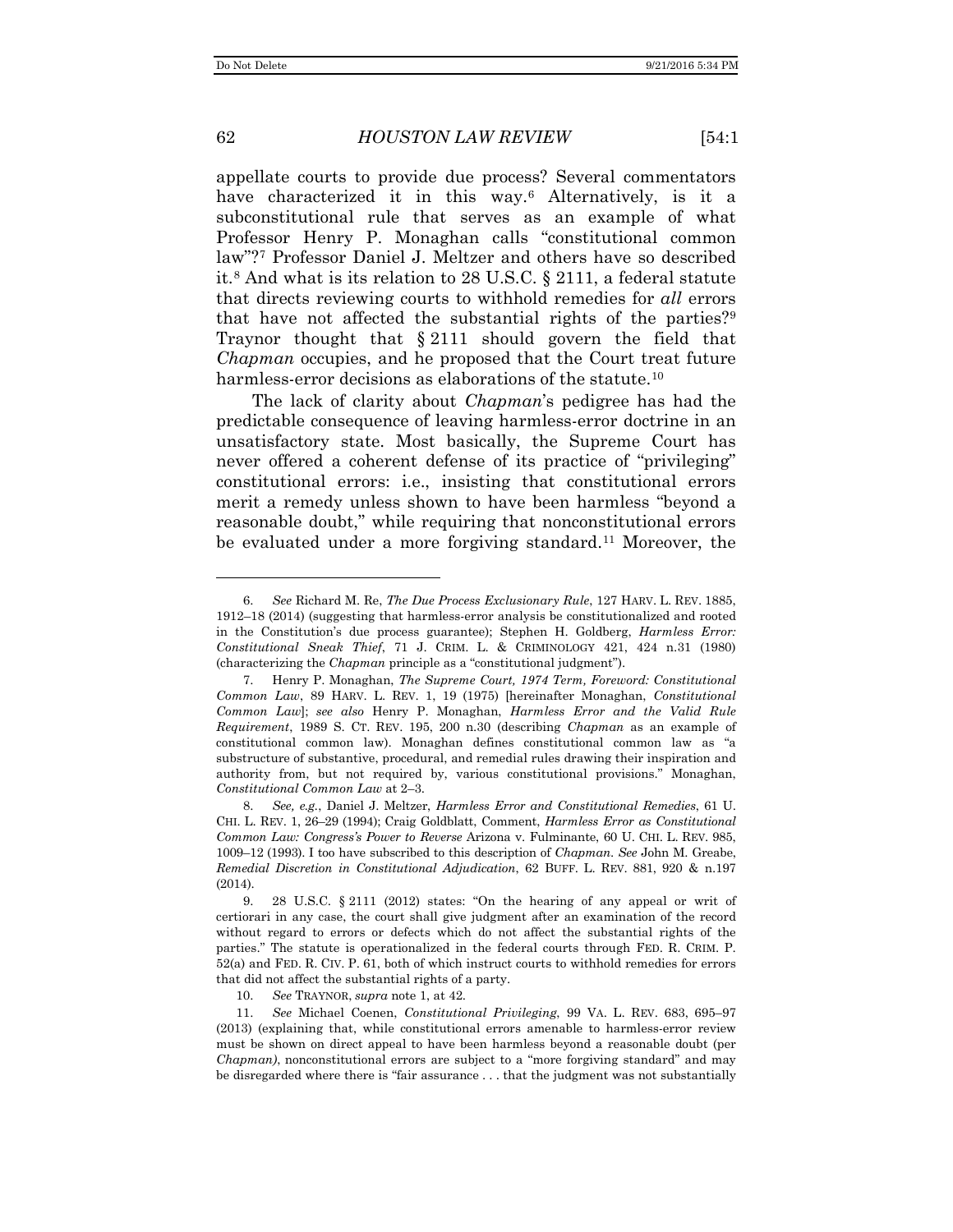#### 2016] *HARMLESS ERROR REVISITED* 63

<span id="page-5-6"></span>Court's most important "clarification" of *Chapman*, provided in Arizona v. Fulminante in 1991,<sup>[12](#page-5-0)</sup> has caused more problems than it has solved. In *Fulminante*, the Court held that courts conducting direct review of convictions should always provide remedies for "structural defects,"[13](#page-5-1) but should conduct harmless-error review of all "trial errors."<sup>[14](#page-5-2)</sup> Yet the Court has operationalized the *Fulminante* framework in unprincipled and unpredictable ways.[15](#page-5-3) Finally, on collateral review, the Court continues to require application of a confusing, more-forgiving-than-*Chapman* harmless-error test—a practice begun in *Brecht v. Abrahamson* in 1993[16—](#page-5-4)even though subsequently enacted limitations on the availability of collateral relief in the Antiterrorism and Effective Death Penalty Act of 1996 ("AEDPA") are more than sufficient to protect federalism values and address other concerns raised by habeas-based reversals.[17](#page-5-5)

16. *See* 507 U.S. 619, 623 (1993).

<span id="page-5-5"></span><span id="page-5-4"></span>17. The limiting principles in question are found in 28 U.S.C. § 2254(d) (2012), which provides:

An application for a writ of habeas corpus on behalf of a person in custody pursuant to the judgment of a State court shall not be granted with respect to

<span id="page-5-7"></span><span id="page-5-0"></span>swayed by the error") (quoting *Kotteakos v. United States*, 328 U.S. 750, 765 (1946)). 12. 499 U.S. 279, 306–09 (1991).

<span id="page-5-1"></span><sup>13.</sup> *Id.* at 309 (defining "structural defects" as "defects in the constitution of the trial mechanism, which defy analysis by harmless-error standards") (internal quotation marks omitted).

<span id="page-5-2"></span><sup>14.</sup> *Id.* at 307–08 (defining "trial errors" as "error[s] which occur[] during the presentation of the case to the jury, and which may therefore be quantitatively assessed in the context of other evidence presented in order to determine whether [their] admission was harmless").

<span id="page-5-3"></span><sup>15.</sup> For a sampling of the commentary critical of *Fulminante*, see Roger A. Fairfax, Jr., *Harmless Constitutional Error and the Institutional Significance of the Jury*, 76 FORDHAM L. REV. 2027, 2038–40 (2008) (arguing that the Court is undermining the institutional significance of the jury by holding, subsequent to *Fulminante*, that instructional errors that preclude the jury from returning a verdict on all elements of the charged offense are nonstructural); David McCord, *The "Trial/Structural" Error Dichotomy: Erroneous, and Not Harmless*, 45 U. KAN. L. REV. 1401, 1414 (1997) (arguing that the structural error/trial error framework is inherently flawed and has proved to be unworkable); Charles J. Ogletree, Jr., Comment, Arizona v. Fulminante: *The Harm of Applying Harmless Error to Coerced Confessions*, 105 HARV. L. REV. 152, 154 (1991) (criticizing the single-minded focus on the accuracy of convictions inherent in the trial error/structural defect dichotomy); *see also*, *e.g.*, Michael Coenen, *Spillover Across Remedies*, 98 MINN. L. REV. 1211, 1235–39 (2014) (noting that the *Fulminante* framework can cause courts to define structural rights too narrowly in order to avoid the strong medicine of automatic reversal); Daryl J. Levinson, *Rights Essentialism and Remedial Equilibration*, 99 COLUM. L. REV. 857, 891─92 (1999) (similar); Steven M. Shephard, Note, *The Case Against Automatic Reversal of Structural Errors*, 117 YALE L. J. 1180, 1185–86, 1201 (2008) (similar, arguing against a rule of automatic reversal of structural errors); Pamela S. Karlan, *Race, Rights, and Remedies in Criminal Adjudication*, 96 MICH. L. REV. 2001, 2021 (1998) (similar, discussing the equal protection right protected by Batson v. Kentucky, 476 U.S. 79 (1986)).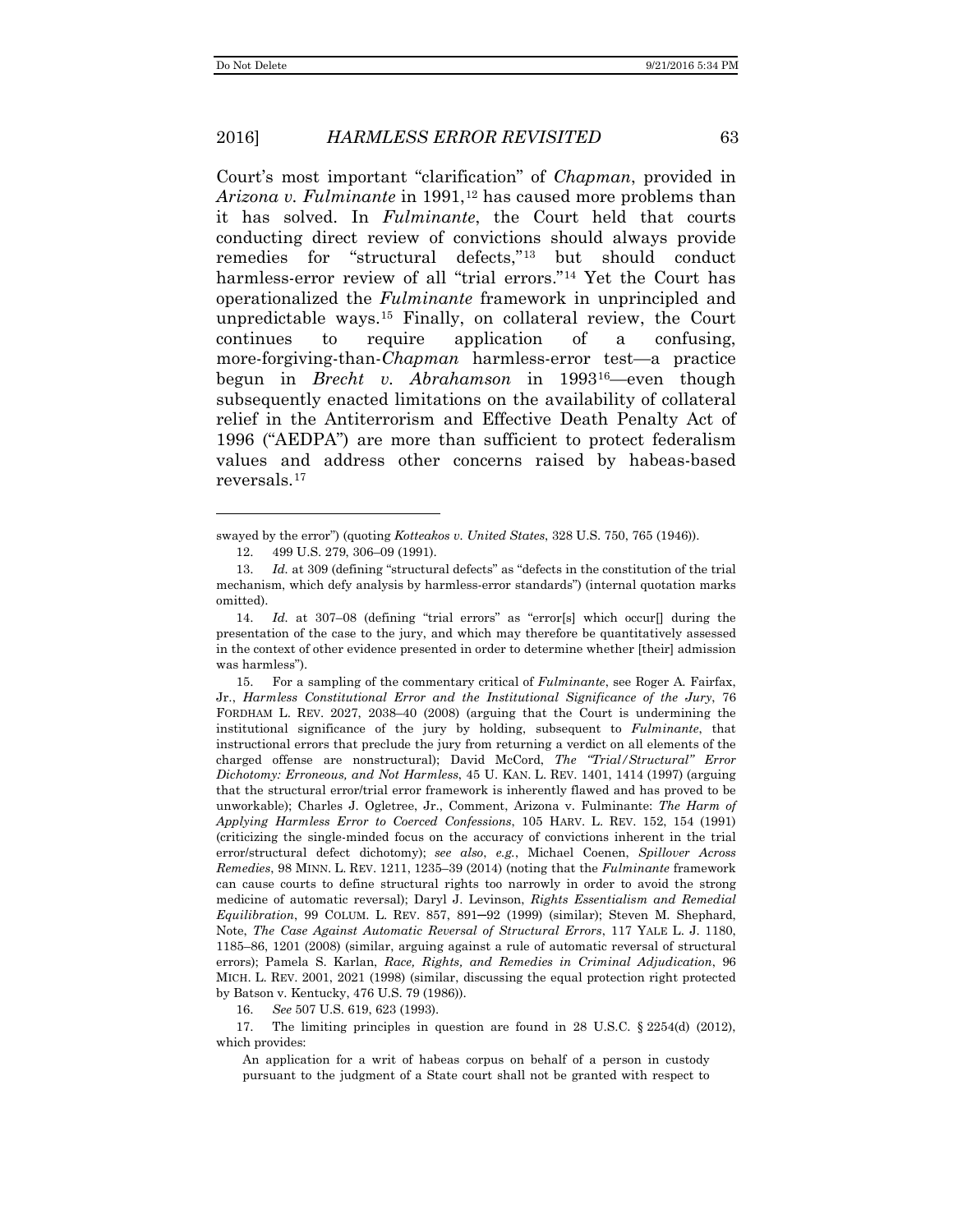#### 64 *HOUSTON LAW REVIEW* [54:1

In short, the riddle of harmless error is ripe for revisiting. This paper undertakes the task. Part I provides essential background about the development of the harmless-error doctrine and the range of views about its essential nature. It then demonstrates the possibility of a conceptual breakthrough by supplementing the debate over ontology (what *is* the *Chapman* principle?) with an analysis of remedial function (*how* does the setting aside of a criminal conviction serve as a remedy for a constitutional violation at trial?). A functional approach proves useful because it helps to define the border between constitutionally compelled and constitutionally gratuitous remedies. Generally speaking, the Constitution requires courts to provide specific remedies responsive to ongoing constitutional violations, but permits courts to weigh the costs and benefits of substitutionary remedies for wholly concluded constitutional wrongs and to withhold such remedies if their costs would be too great.

This functional insight leads to the paper's foundational hypothesis: while reviewing courts must remedy an ongoing infringement of constitutional rights worked by conviction under a facially unconstitutional statute or a statute that cannot be constitutionally applied on the facts of the case, the Supreme Court and Congress are otherwise free to craft harmless-error doctrines that reflect the lessons of experience. This freedom flows from the fact that, once we set to the side the exception involving conviction pursuant to an unconstitutional or unconstitutionally applied statute, an order vacating or reversing a tainted judgment provides substitutionary relief for a wholly concluded wrong; it does not deliver a constitutionally compelled remedy.

Part II turns to the current state of harmless-error doctrine and argues that it is unsatisfactory. It exposes three principal problems. First, the Supreme Court has adopted a harmless-error framework that unduly privileges constitutional error vis-à-vis nonconstitutional error. Second, the Court has prescribed application of a flawed, easily manipulated jurisprudence of labels to determine whether an error is amenable to harmless-error review. Third, the Court has unnecessarily complicated the application of harmless-error

any claim that was adjudicated on the merits in State court proceedings unless the adjudication of the claim—(1) resulted in a decision that was contrary to, or involved an unreasonable application of, clearly established Federal law, as determined by the Supreme Court of the United States; or (2) resulted in a decision that was based on an unreasonable determination of the facts in light of the evidence presented in the State court proceeding.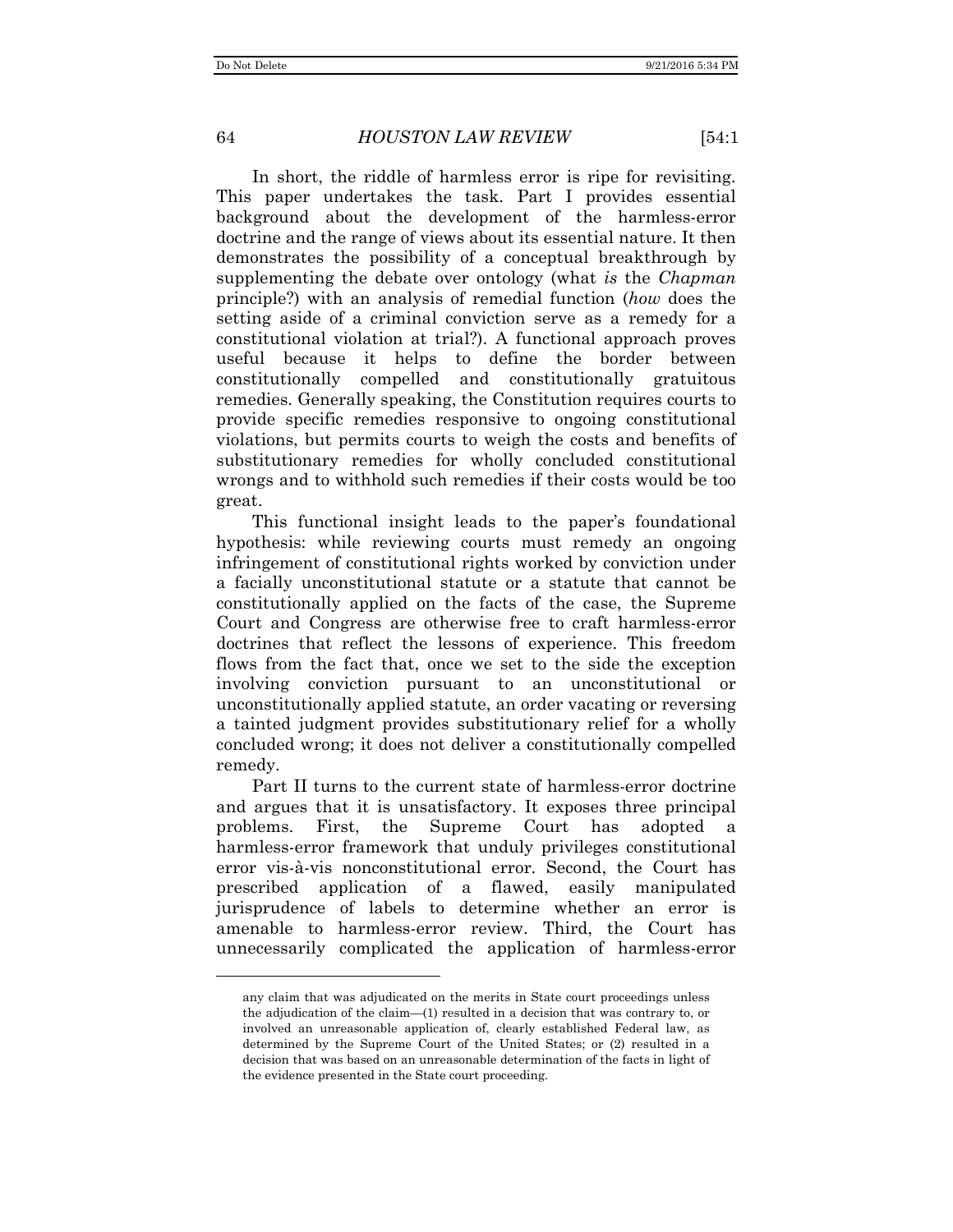analysis on collateral review and, along the way, shown an insufficient regard for rule-of-law values.

Part III begins by observing that, with clarity about how little the Constitution requires with respect to harmless-error review, the path is open to reforms that could ameliorate each of the problems described in Part II. It then argues that the Supreme Court should jettison the *Chapman* principle and abandon the structural defect/trial error dichotomy in favor of a simplified, unitary, and transcontextual harmless-error test reconceived as an elaboration of 28 U.S.C. § 2111—that tracks the approach for which Traynor argued in *The Riddle of Harmless Error*. Under this approach, the Court should instruct reviewing courts to set aside a judgment tainted by *any* error (whether constitutional or not) unless they conclude that it was highly probable that the error did not affect the judgment.

Beyond this, the Court should emphasize that, even when guilty of the crimes charged, appellants and petitioners pressing claims of constitutional error serve as private attorneys general and therefore function as essential instruments for ensuring proper regard for fundamental constitutional values. Accordingly, the Court should authorize reviewing courts to exercise their power to set aside judgments tainted by error in circumstances where, regardless of whether it is highly probable that the error affected the judgment, an exercise of remedial discretion is necessary to vindicate such values. Such circumstances certainly include errors that undermine the rights to an impartial judge, a jury instruction that correctly states the relevant standard of proof, the assistance of counsel for the accused, and a fair jury. They also should include, but are not necessarily limited to, judicial proceedings marred by unconstitutional discrimination on the basis of race, religion, ethnicity, national origin, or gender and intentional misconduct by government officials such as judges, prosecutors, and police or probation officers.

#### II. THE BASICS OF HARMLESS-ERROR REVIEW: EVOLUTION, ONTOLOGY & CONSTITUTIONAL OBLIGATION

A sound solution to a legal problem—indeed, a sound solution to most any problem—typically requires an understanding of how the problem came to be and the context within which it arises. So it is with harmless-error review. The path towards improvement opens upon a close analysis of the doctrine's origins and nature, the role it plays within the field of remedies, and the constitutional constraints within which it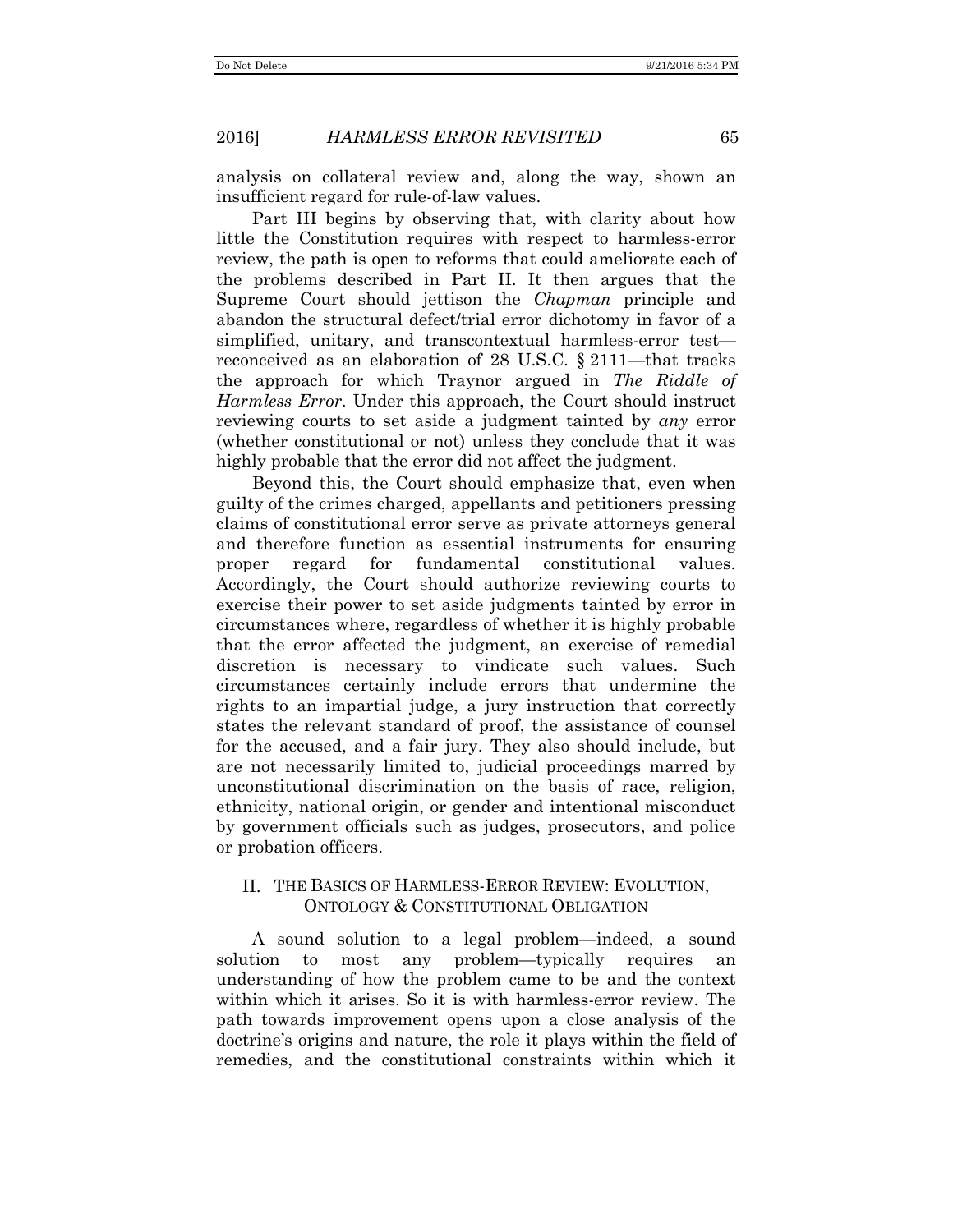operates. This Part supplies such an analysis and uses it to develop the hypothesis that grounds the paper's call for reform: courts conducting harmless-error review must reverse judgments that infringe the appellant's or petitioner's life, liberty, or property interests through an ongoing unconstitutional application of positive law but are otherwise free—at least so far as the Constitution is concerned—to exercise guided discretion in deciding whether an error warrants a remedy.

#### *A. A Brief History*

*1. Harmless Error on Direct Review.* The harmless-error doctrine, like so many other American legal doctrines, finds its roots in the English common law.[18](#page-8-0) Historical accounts of the harmless-error doctrine's development frequently begin with *Crease v. Barrett*,[19](#page-8-1) an 1835 decision of the Court of the Exchequer that curtailed the then-prevalent practice in English appellate courts to affirm any judgment which, in the opinion of the reviewing court, had reached the correct result.[20](#page-8-2) The *Crease* decision became associated—incorrectly, in the view of Justice Traynor—with an emergent, mid-nineteenth century English practice of reversing nearly all criminal and civil judgments tied to proceedings in which some error had occurred.[21](#page-8-3)

In 1873, Parliament responded to this perceived appellate hypertechnicality with a statute called the Judicature Act, whose purpose was to encourage reviewing courts to return to the practice of vacating or reversing civil judgments only if they thought that the wrong party had won.<sup>[22](#page-8-4)</sup> The Judicature Act was ineffective; appellate judges continued to order new trials in almost all cases in which they found error.[23](#page-8-5) In 1907, Parliament tried again with another new law called the Criminal Appeal Act, which directed appellate judges to dismiss criminal appeals, notwithstanding any meritorious assertion of error, if "no substantial miscarriage of justice has actually occurred."<sup>[24](#page-8-6)</sup> Once

<sup>18.</sup> *See* TRAYNOR, *supra* not[e 1,](#page-3-5) at 4.

<sup>19.</sup> (1835) 149 Eng. Rep. 1353, 1359.

<sup>20.</sup> *See* TRAYNOR, *supra* not[e 1,](#page-3-5) at 6–8.

<span id="page-8-3"></span><span id="page-8-2"></span><span id="page-8-1"></span><span id="page-8-0"></span><sup>21.</sup> *See id.* at 4–8 (disagreeing with the depiction of *Crease* as having adopted a rule of near automatic reversal and laying the blame for its mischaracterization on subsequent English decisions which did not accurately describe its holding, and on John Henry Wigmore, who accepted the accuracy of these mischaracterizations in his famous treatise on evidence) (citing 1 J. WIGMORE, EVIDENCE § 21, at 368 (3d ed. 1940))

<span id="page-8-6"></span><span id="page-8-5"></span><span id="page-8-4"></span><sup>22.</sup> *See* TRAYNOR, *supra* note [1,](#page-3-5) at 8–9 (citing the Judicature Act of 1873, 36 & 37 Vict., c. 66 ¶ 48).

<sup>23.</sup> *See* TRAYNOR, *supra* not[e 1,](#page-3-5) at 9–10.

<sup>24.</sup> *See id.* at 10–11 (citing the Criminal Appeal Act of 1907, 7 Edw. 7, c. 23, § 4(1)).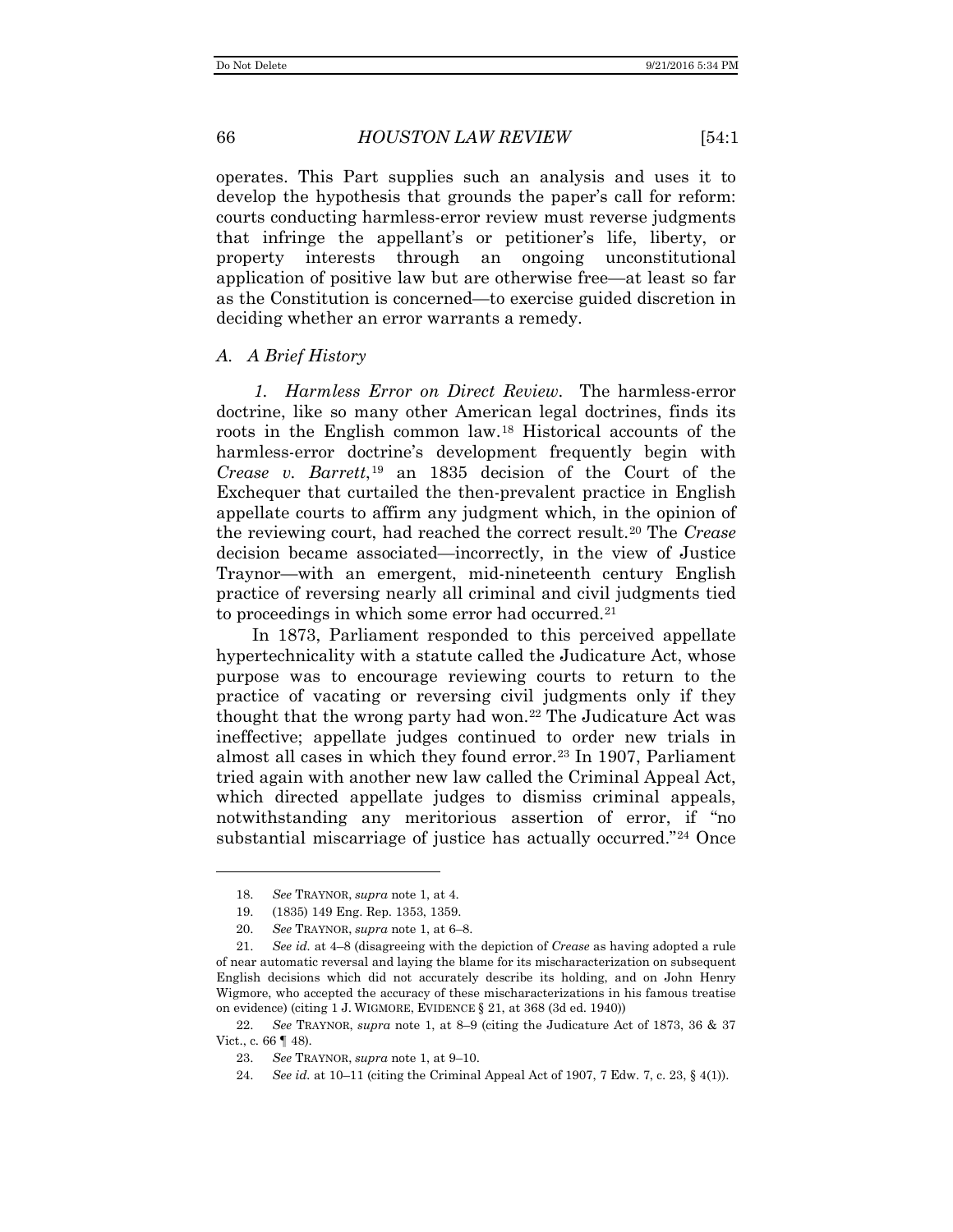again, however, English judges largely ignored the statute and continued to reverse with great frequency—a result Traynor found surprising in view of the fact that, in the English system, the double jeopardy doctrine precluded retrial upon reversal of a criminal judgment.[25](#page-9-0)

<span id="page-9-6"></span>In the late nineteenth and early twentieth centuries, American appellate courts behaved much like their English counterparts, applying a rule approximating automatic reversal.[26](#page-9-1) Retrials were common, and appellate courts were criticized for "tower[ing] above the trials of criminal cases as impregnable citadels of technicality.["27](#page-9-2) In 1946, in *Kotteakos v. United States*, the Supreme Court characterized the era as follows: "So great was the threat of reversal, in many jurisdictions, that criminal trial became a game for sowing reversible error in the record, only to have repeated the same matching of wits when a new trial had been thus obtained."[28](#page-9-3)

American appellate hypertechnicality spurred federal and state legislative reform efforts, which were led by prominent members of the bar and legal academy.<sup>[29](#page-9-4)</sup> In 1919, after considerable deliberation, Congress enacted a federal harmless-error statute, Judicial Code § 269, 28 U.S.C. § 391, which provided:

<span id="page-9-7"></span>On the hearing of any appeal, certiorari, writ of error, or motion for a new trial, in any case, civil or criminal, the court shall give judgment after an examination of the entire record before the court, without regard to technical errors, defects, or exceptions which do not affect the substantial rights of the parties.[30](#page-9-5)

<sup>25.</sup> *See* TRAYNOR, *supra* not[e 1,](#page-3-5) at 11.

<span id="page-9-1"></span><span id="page-9-0"></span><sup>26.</sup> *See* John M. M. Greabe, *Spelling Guilt Out of a Record? Harmless-Error Review of Conclusive Mandatory Presumptions and Elemental Misdescriptions*, 74 B.U. L. REV. 819, 823 (1994). I draw with liberality from my previous article in sketching the development of harmless-error review in the United States.

<span id="page-9-2"></span><sup>27.</sup> Marcus A. Kavanagh, *Improvement of Administration of Criminal Justice by Exercise of Judicial Power*, 11 A.B.A. J. 217, 222 (1925) (quoted in Kotteakos v. United States, 328 U.S. 750, 759 (1946)).

<sup>28.</sup> 328 U.S. at 759.

<span id="page-9-4"></span><span id="page-9-3"></span><sup>29.</sup> *See* Fairfax, *supra* note [15,](#page-5-6) at 2033 (observing that one prominent reform committee included Felix Frankfurter, Roscoe Pound, and William H. Taft); *see also Kotteakos*, 328 U.S. at 758–60 & nn.10–14 (providing examples of the extent of legislative reform efforts and the extensive commentary of prominent legal scholars).

<span id="page-9-5"></span><sup>30.</sup> Act of Feb. 26, 1919, ch. 48, 40 Stat. 1181, *repealed by* Act of June 25, 1948, ch. 646, § 39, 62 Stat. 892, 998.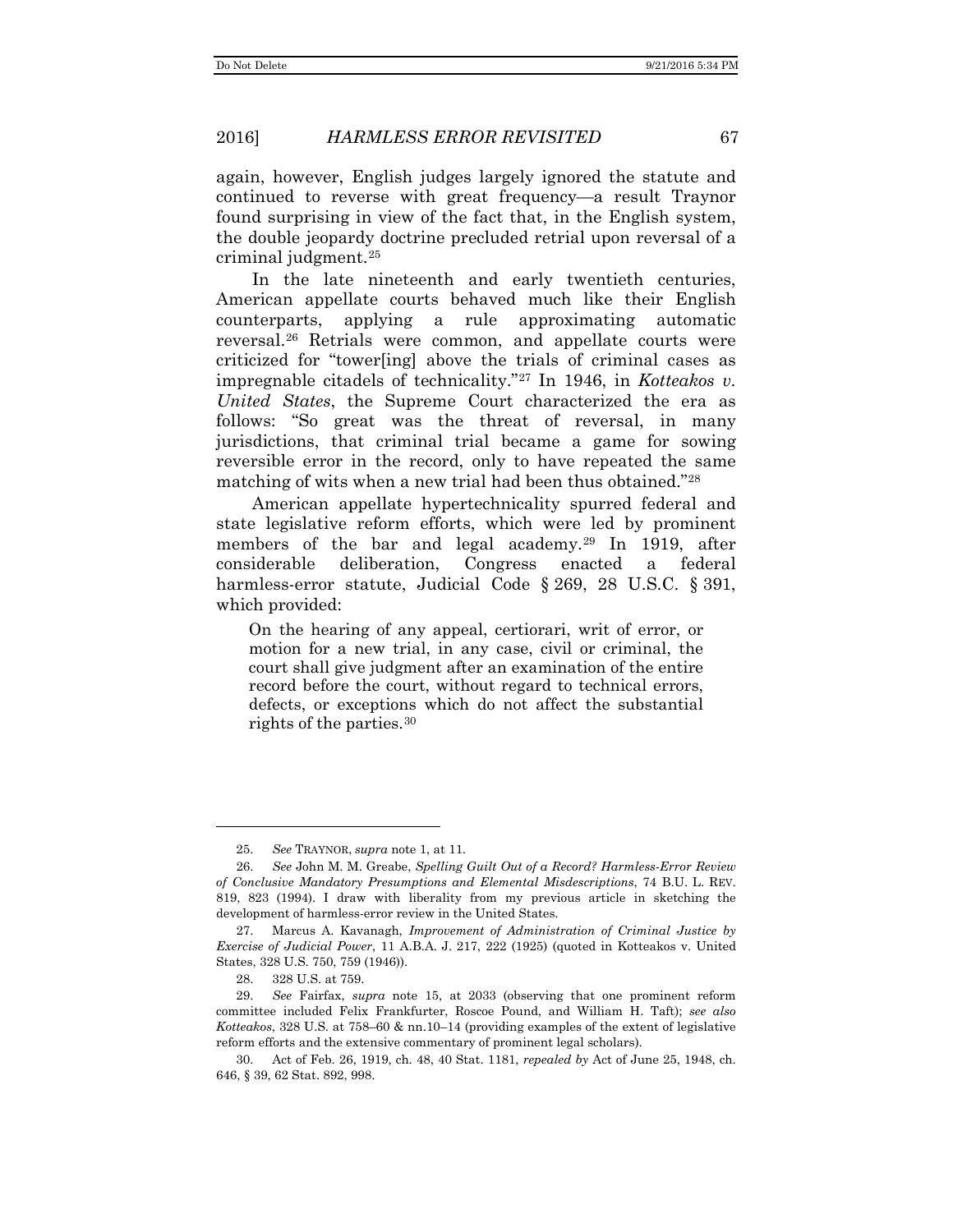#### 68 *HOUSTON LAW REVIEW* [54:1

<span id="page-10-6"></span><span id="page-10-5"></span>

By 1926, eighteen states also had enacted laws directing their appellate courts to ignore harmless errors, and ten more had established some sort of similar rule by judicial pronouncement.<sup>[31](#page-10-0)</sup>

These reform efforts did not have the impact for which their proponents had hoped, as American appellate courts continued to vacate and reverse with great frequency over the next couple of decades.[32](#page-10-1) In the mid-1940s, however, Congress and the Supreme Court took additional steps towards implementing a more rigorous application of harmless-error review. Congress did so by acquiescing in the promulgation of the Federal Rules of Criminal Procedure, which contained a harmless-error provision that tracked the language of the 1919 federal harmless-error statute but omitted the descriptor "technical" before the word "errors."[33](#page-10-2) The Supreme Court did so in its *Kotteakos* decision, which constituted the first serious elaboration of how courts should conduct harmless-error review under the 1919 statute.

<span id="page-10-7"></span>In *Kotteakos*, a jury had convicted the petitioners of a single conspiracy to violate the National Housing Act even though, as the government admitted on appeal, the evidence had established eight or more different conspiracies of the same sort conducted through a common figure[.34](#page-10-3) The question presented was whether the variance between the single conspiracy charged in the indictment and the multiple conspiracies proved at trial constituted a technical error or defect that did not affect the substantial rights of the parties within the meaning of the federal harmless-error statute.[35](#page-10-4) Holding that the error did not fall within the reach of the statute and therefore required the

<span id="page-10-0"></span><sup>31.</sup> *See* Greabe, *supra* note [26,](#page-9-6) at 823 n.23 (citing 3 WAYNE R. LAFAVE & JEROLD H. ISRAEL, CRIMINAL PROCEDURE § 26.6(a), at 258 n.5 (1984)) (internal citations omitted).

<sup>32.</sup> *See* Fairfax, *supra* note [15,](#page-5-6) at 2034.

<span id="page-10-2"></span><span id="page-10-1"></span><sup>33.</sup> *Id.* (quoting FED. R. CRIM. P. 52(a), which provided that "[a]ny error, defect, irregularity, or variance that does not affect substantial rights must be disregarded"). The then recently enacted Federal Rules of Civil Procedure also contained a harmless-error provision, FED. R. CIV. P. 61. In 1948, Congress repealed the 1919 federal harmless-error statute, *see supra* note [30,](#page-9-7) on the view that the Federal Rules of Criminal and Civil Procedure now contained the necessary directives. *See* Meltzer, *supra* note [8,](#page-4-6) at 21 & n.86. In 1949, however, Congress enacted the current federal harmless-error statute, 28 U.S.C. § 2111, out of an apparently misplaced concern that the Federal Rules applied only to federal district courts, and not to federal appeals courts or the U.S. Supreme Court. *See id.* (citing H.R. REP. NO. 81-352 (1949), *as reprinted in* 1949 U.S.C. CONG. SERV. 1248, 1272); *see also* Act of May 24, 1949, ch. 139 § 110, 63 Stat. 105 (codified at 28 U.S.C. § 2111). The 1949 enactment also omits the adjective "technical," which had modified the phrase "errors, defects, or exceptions which do not affect the substantial rights of the parties" in the 1919 statute. *See supra* note [30](#page-9-7) and accompanying text. It thus directs reviewing courts to disregard *all* errors that do not affect substantial rights. *See supra* note [9](#page-4-7) for the full text of § 2111.

<span id="page-10-3"></span><sup>34.</sup> 328 U.S. at 752.

<span id="page-10-4"></span><sup>35.</sup> *See id.* at 757–58.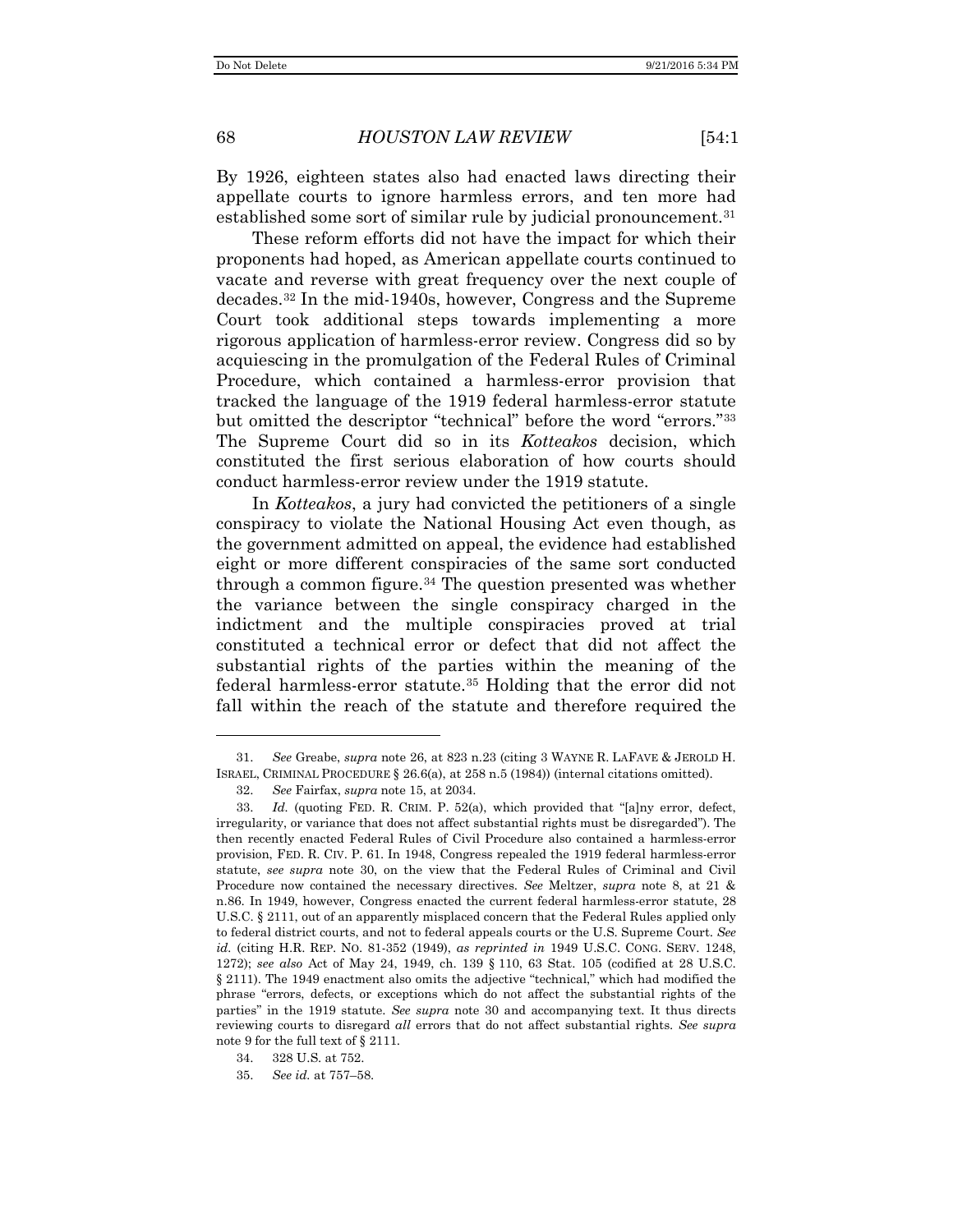award of a new trial,<sup>[36](#page-11-0)</sup> the Supreme Court clarified that the question hinged on whether the error had "substantial and injurious effect or influence in determining the jury's verdict."[37](#page-11-1)

In a thoughtful passage elaborating what the analysis under this standard should entail, Justice Rutledge stated:

Some aids to right judgment may be stated more safely in the negative than in affirmative form. Thus, it is not the appellate court's function to determine guilt or innocence . . . . Nor is it to speculate upon probable reconviction and decide according to how the speculation comes out. Appellate judges cannot escape such impressions. But they may not make them sole criteria for reversal or affirmance. Those judgments are exclusively for the jury, given always the necessary minimum evidence legally sufficient to sustain the conviction unaffected by the error . . . .

 But this does not mean that the appellate court can escape altogether taking account of the outcome. To weigh the error's effect against the entire setting of the record without relation to the verdict or judgment would be almost to work in a vacuum . . . . In criminal causes that outcome is conviction. This is different, or may be, from guilt in fact. It is guilt in law, established by the judgment of laymen. And the question is, not were [the jurors] right in their judgment, regardless of the error or its effect upon the verdict. It is rather what effect the error had or reasonably may be taken to have had upon the jury's decision. The crucial thing is the impact of the thing done wrong on the minds of other men, not on one's own, in the total setting . . . .

 This must take account of what the error meant to them, not singled out and standing alone, but in relation to all else that happened. And one must judge others' reactions not by his own, but with allowance for how others might react and not be regarded generally as acting without reason. This is the important difference, but one easy to ignore when the sense of guilt comes strongly from the record.

 If, when all is said and done, the conviction is sure that the error did not influence the jury, or had but very slight effect, the verdict and judgment should stand, except perhaps where the departure is from a constitutional norm or a specific command of Congress. . . . But if one cannot say, with fair assurance, after pondering all that happened

<span id="page-11-0"></span><sup>36.</sup> *See id.* at 776.

<span id="page-11-1"></span><sup>37.</sup> *Id.* at 776.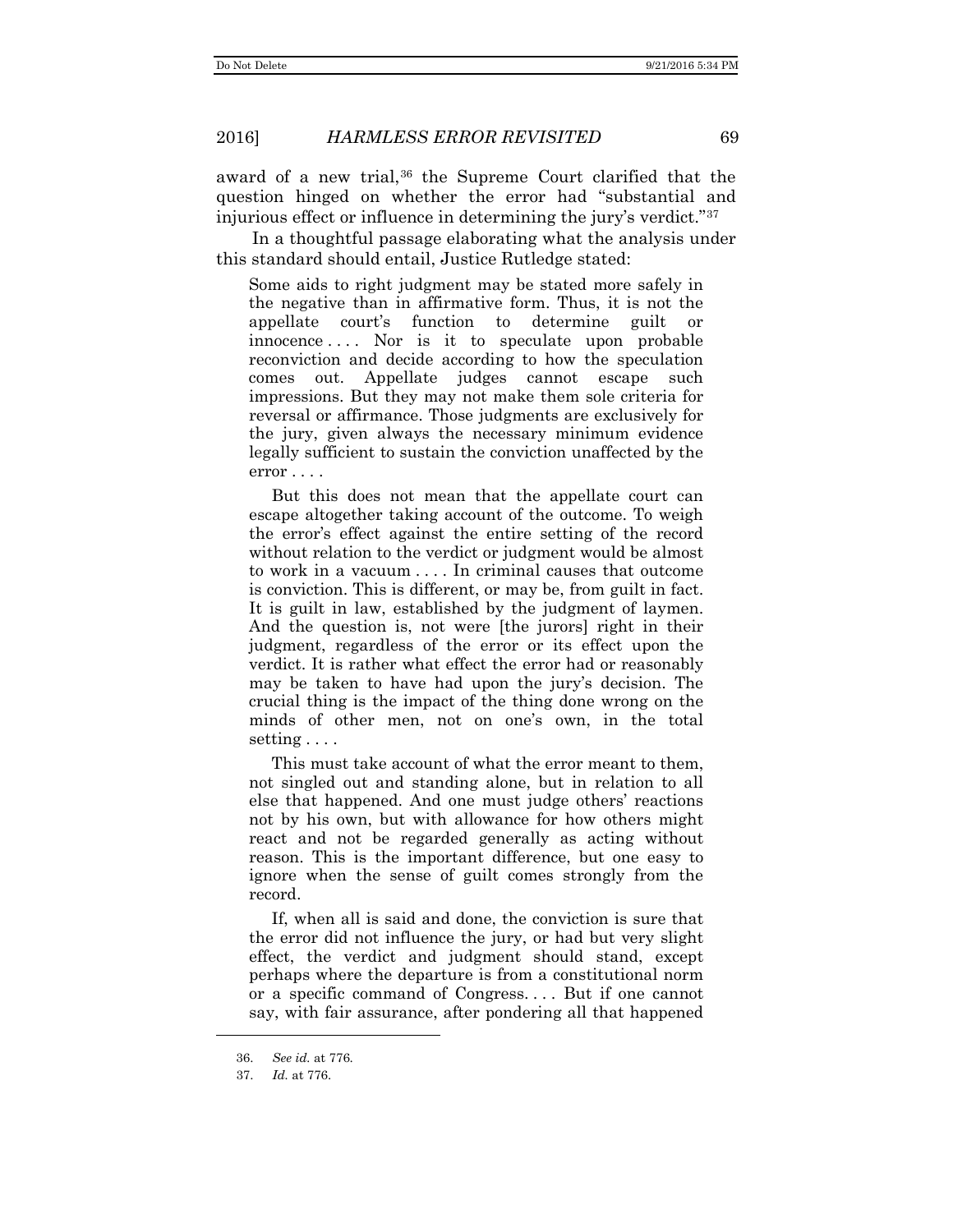70 *HOUSTON LAW REVIEW* [54:1

<span id="page-12-8"></span>without stripping the erroneous action from the whole, that the judgment was not substantially swayed by the error, it is impossible to conclude that substantial rights were not affected. The inquiry cannot be merely whether there was enough to support the result, apart from the phase affected by the error. It is rather, even so, whether the error itself had substantial influence. If so, or if one is left in grave doubt, the conviction cannot stand.[38](#page-12-0)

The dictum "perhaps" exempting constitutional errors from operation of the statute reflected the practice of the time, which was to regard an appellate remedy as mandatory in the event of constitutional error.[39](#page-12-1)

<span id="page-12-7"></span><span id="page-12-6"></span>For the next twenty years or so, the Supreme Court treated 28 U.S.C. § 2111—the new federal harmless-error statute that Congress enacted in 1949 to replace the 1919 harmless-error statute[40](#page-12-2)—as always requiring a new trial if constitutional error had occurred during the initial trial.<sup>[41](#page-12-3)</sup> But in 1963, in *Fahy v. Connecticut*,[42](#page-12-4) the Court retreated from this approach and explicitly raised the question whether the erroneous admission of evidence obtained by means of a search and seizure that had violated the Fourth Amendment "can . . . be subject to the normal rules of 'harmless error' under the federal standard of what constitutes harmless error."[43](#page-12-5) Yet the Court declined to decide the question it had raised because the admission of evidence at the petitioner's trial had been "prejudicial," a term that the Court defined by stating that "there is a reasonable possibility that the

<span id="page-12-2"></span>40. *See supra* note [33](#page-10-6) (explaining the history behind Congress's 1948 repeal of the 1919 federal harmless-error statute and its 1949 enactment of 28 U.S.C. § 2111).

<sup>38.</sup> *Id.* at 763–65 (citations and footnotes omitted).

<span id="page-12-1"></span><span id="page-12-0"></span><sup>39.</sup> Greabe, *supra* not[e 26,](#page-9-6) at 824 & n.33 (citing 3 LAFAVE & ISRAEL, *supra* note [31,](#page-10-5)  at 270). It is not clear why *Kotteakos* treated the error—the variance between the conspiracy charged and the conspiracies proved—as nonconstitutional. The Fifth Amendment provides a right of grand jury indictment for an "infamous crime" of the type for which the petitioners stood convicted, and the petitioners were not indicted for the crimes that the evidence tended to prove. *See* U.S. CONST. amend. V. Moreover, the Sixth Amendment provides a right "to be informed of the nature and cause of the accusation." U.S. CONST. amend. VI. One court has suggested that the prohibition on variances between a single conspiracy charged in the indictment and multiple conspiracies being proved at trial should be understood as a "common law" rule or a rule derived from the rules prohibiting prejudicial joinder, and not a constitutional rule. *See* United States v. Baughm, 449 F.3d 167, 175–76 (D.C. Cir. 2006). But the court fails to provide a convincing explanation why the victim of such a variance has not suffered a violation of his or her Fifth and Sixth Amendment rights.

<span id="page-12-5"></span><span id="page-12-4"></span><span id="page-12-3"></span><sup>41.</sup> *See* Greabe, *supra* not[e 26,](#page-9-6) at 825 (citing Ogletree, *supra* note [15,](#page-5-6) at 157 & n.43 (collecting cases)).

<sup>42.</sup> 375 U.S. 85 (1963).

<sup>43.</sup> *Id.* at 86.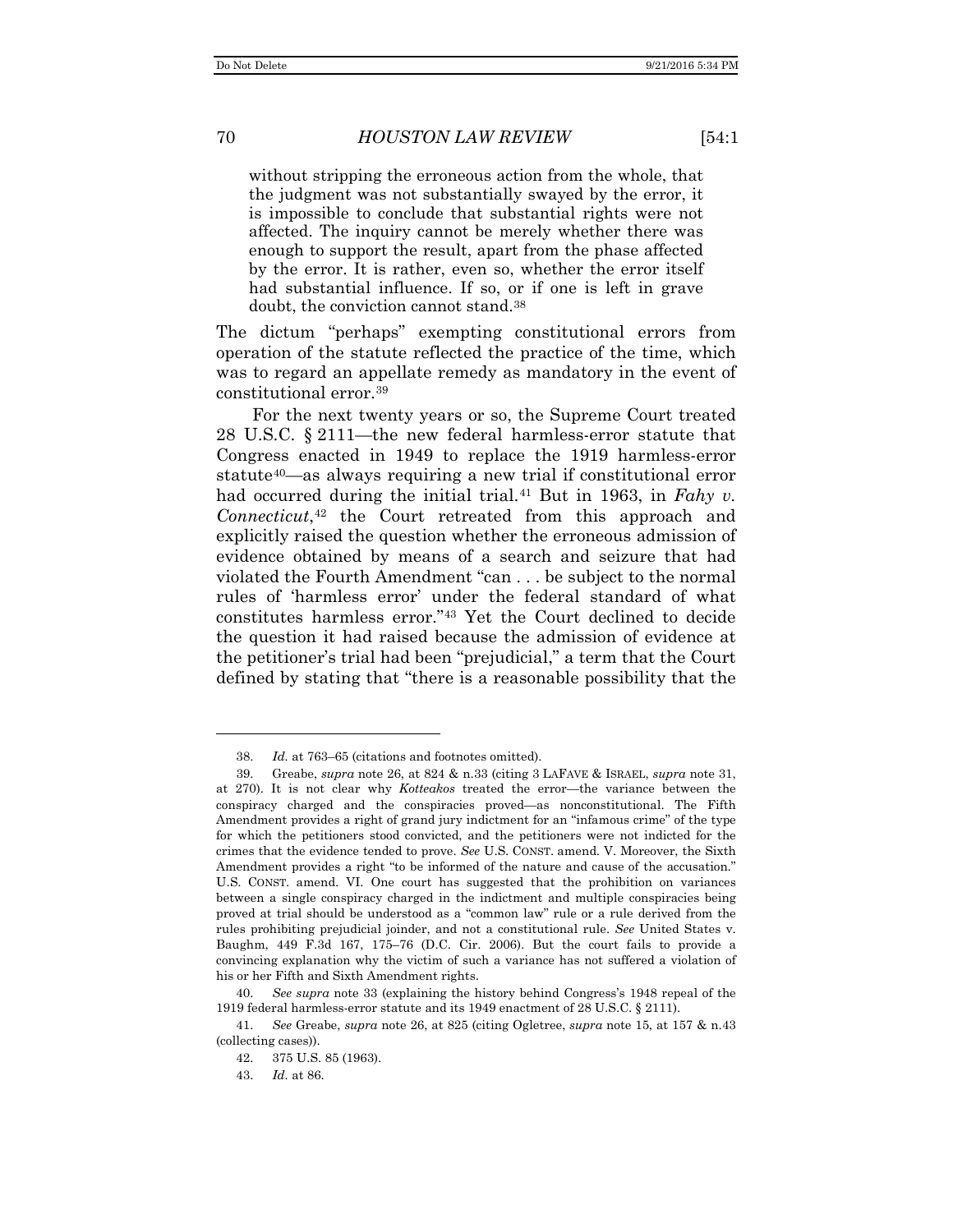<span id="page-13-8"></span>evidence complained of might have contributed to the conviction."[44](#page-13-0)

During these same two decades, the Warren Court was famously expanding the reach of federal constitutional protections for criminal defendants.[45](#page-13-1) Thus, by the time *Chapman v. California* reached the Court in 1967,<sup>[46](#page-13-2)</sup> the field of constitutional criminal procedure was ripe for what Justice Benjamin Cardozo described as "taming," a process by which novel and potentially far-reaching legal principles are "reduc[ed] . . . to something that is both apparently more clear and more objective, and apparently less threatening to established institutions."[47](#page-13-3) *Chapman* and its progeny have certainly served as taming influences in the criminal procedure field.[48](#page-13-4)

*Chapman*, which reached the Supreme Court from the California state court system, involved a situation where a prosecutor had commented on the silence of the accused,[49](#page-13-5) a practice held unconstitutional in *Griffin v. California* in 1965.[50](#page-13-6) The California Supreme Court applied the state's harmless-error rule, which directed courts to ignore errors that had not caused a miscarriage of justice,<sup>[51](#page-13-7)</sup> and affirmed the

<span id="page-13-9"></span><sup>44.</sup> *Id.* at 86–87.

<span id="page-13-1"></span><span id="page-13-0"></span><sup>45.</sup> *See, e.g.*, *id.*; Mapp v. Ohio, 367 U.S. 643, 655 (1961) (holding that state courts must exclude evidence obtained in violation of the Fourth Amendment); Gideon v. Wainwright, 372 U.S. 335, 342–45 (1963) (holding that indigent criminal defendants have a fundamental Sixth Amendment right to assistance of counsel); Miranda v. Arizona, 384 U.S. 436, 444 (1966) (holding that the Fifth Amendment privilege against self-incrimination requires law enforcement officials to apprise those in custody of certain rights).

<sup>46.</sup> 386 U.S. 18 (1967).

<span id="page-13-3"></span><span id="page-13-2"></span><sup>47.</sup> Greabe, *supra* note [26,](#page-9-6) at 825 n.37 (citing BENJAMIN N. CARDOZO, THE NATURE OF THE JUDICIAL PROCESS 51 (1921)); Craig Goldblatt, Comment, *Disentangling* Webb: *Governmental Intimidation of Defense Witnesses and Harmless Error Analysis*, 59 U. CHI. L. REV. 1239, 1243 n.25 (1992) (same).

<span id="page-13-4"></span><sup>48.</sup> *See* Greabe, *supra* not[e 26,](#page-9-6) at 825; Ogletree, *supra* note [15,](#page-5-6) at 158 (arguing that the harmless error rule of *Chapman v. California* has had the effect of practically diluting many of the constitutional procedural protections first recognized by the Warren Court).

<sup>49.</sup> *Chapman*, 386 U.S. at 19.

<span id="page-13-7"></span><span id="page-13-6"></span><span id="page-13-5"></span><sup>50.</sup> 380 U.S. 609, 613 (1965) (holding that prosecutorial comment about the accused's failure to testify infringes the accused's Fifth Amendment privilege against self-incrimination).

<sup>51.</sup> CAL. CONST. art. VI, § 13 provides:

No judgment shall be set aside, or new trial granted, in any cause, on the ground of misdirection of the jury, or of the improper admission or rejection of evidence, or for any error as to any matter of pleading, or for any error as to any matter of procedure, unless, after an examination of the entire cause, including the evidence, the court shall be of the opinion that the error complained of has resulted in a miscarriage of justice.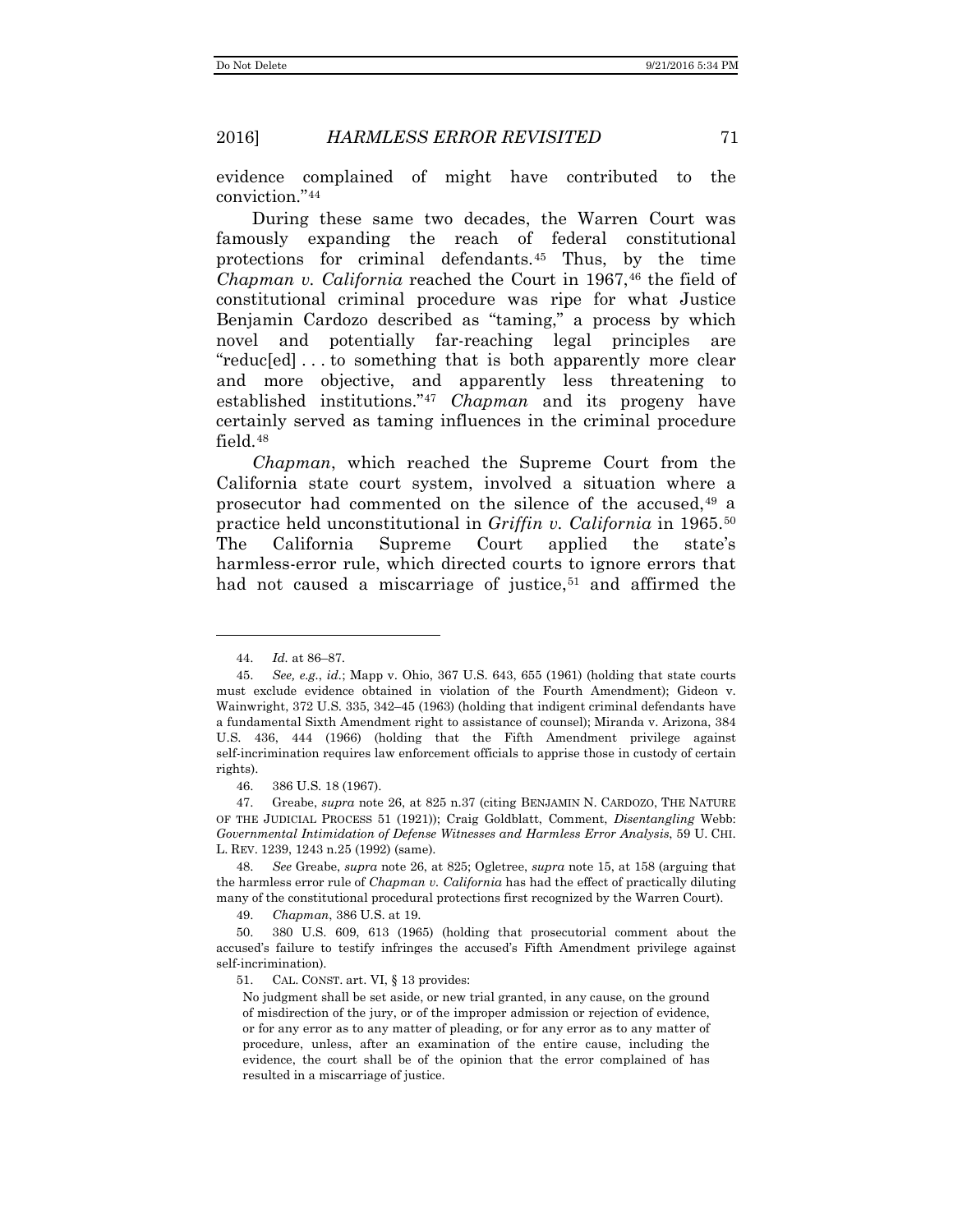underlying convictions.[52](#page-14-0) The U.S. Supreme Court reversed, finding that the error had not been harmless.<sup>[53](#page-14-1)</sup> But importantly, the Court for the first time explicitly acknowledged that "there may be some constitutional errors which in the setting of a particular case are so unimportant and insignificant that they may . . . be deemed harmless."[54](#page-14-2)

Justice Black wrote the majority opinion for himself and six others. He started by observing that "[w]hether a conviction for a crime should stand when a State has failed to accord federal constitutionally guaranteed rights is every bit as much of a federal question as what particular federal constitutional provisions mean, what they guarantee, and whether they have been denied.["55](#page-14-3) He then elaborated:

<span id="page-14-7"></span>With faithfulness to the constitutional union of the States, we cannot leave to the States the formulation of the authoritative laws, rules, and remedies designed to protect people from actions by the States of federally guaranteed rights. We have no hesitation in saying that the right of these petitioners not to be punished for exercising their Fifth and Fourteenth Amendment right to be silent expressly created by the Federal Constitution itself—is a federal right which, in the absence of appropriate congressional action, it is our responsibility to protect by fashioning the necessary rule.[56](#page-14-4)

Justice Stewart would have avoided the harmless-error question and therefore concurred only in the judgment; he would have held that a state prosecutor's violation of the rule in *Griffin v. California* should trigger an automatic reversal.[57](#page-14-5) Justice Harlan dissented on the ground that "a state appellate court's reasonable application of a constitutionally appropriate state harmless-error rule to sustain a state conviction constitutes an independent and adequate state ground of judgment."[58](#page-14-6)

<span id="page-14-8"></span>In proceeding to "fashion[]" a harmless-error rule applicable to federal constitutional error, Justice Black stated that he and others in the majority "prefer the [*Fahy v. Connecticut*] approach . . . in deciding what was harmless error"—"whether there is a reasonable possibility that the evidence complained of

<span id="page-14-0"></span><sup>52.</sup> *Chapman*, 386 U.S. at 19–20.

<span id="page-14-1"></span><sup>53.</sup> *See id.* at 24–26.

<sup>54.</sup> *Id.* at 22.

<span id="page-14-4"></span><span id="page-14-3"></span><span id="page-14-2"></span><sup>55.</sup> *Id.* at 21.

<sup>56.</sup> *Id.*

<span id="page-14-5"></span><sup>57.</sup> *See id.* at 45 (Stewart, J., concurring in the result).

<span id="page-14-6"></span><sup>58.</sup> *Id.* at 46 (Harlan, J., dissenting).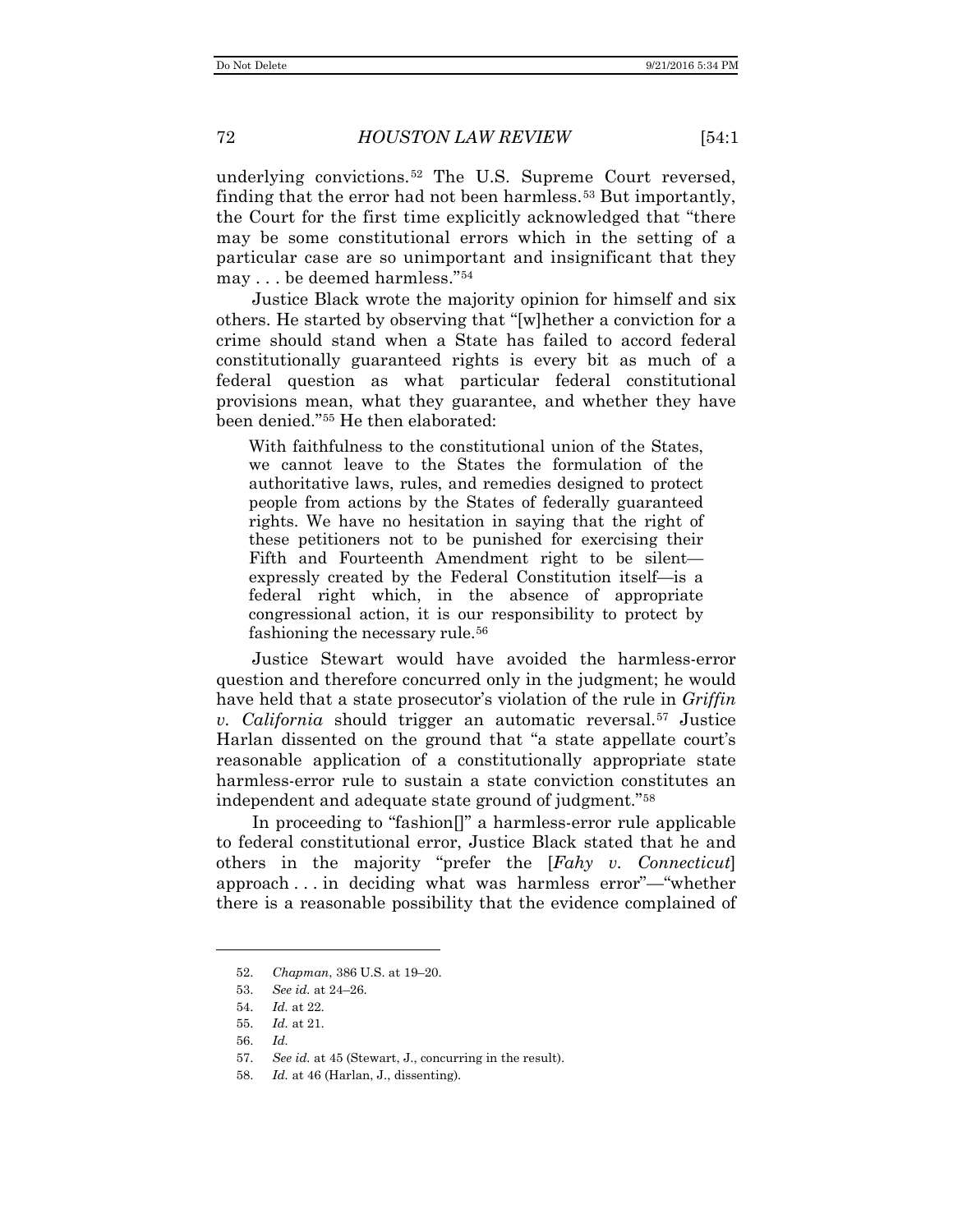might have contributed to the conviction"[59](#page-15-0)—to the California Constitution's miscarriage-of-justice rule.<sup>[60](#page-15-1)</sup> He then equated the *Fahy* statement with the harmless-error principle for which *Chapman* has become known, and stated the Court's holding: "We, therefore, do no more than adhere to the meaning of [*Fahy*] when we hold, as we now do, that before a federal constitutional error can be held harmless, the court must be able to declare a belief that it was harmless beyond a reasonable doubt."[61](#page-15-2)

In the course of fashioning a new standard of review for constitutional error, the *Chapman* majority did not mention 28 U.S.C. § 2111, the federal harmless-error statute, or allude to the harmless-error analysis conducted in *Kotteakos* (which was, as we have seen, an elaboration of § 2111's statutory predecessor). Subsequently, however, the Supreme Court has made it clear that the *Kotteakos* inquiry into whether the error "had substantial and injurious effect or influence in determining the jury's verdict"[62](#page-15-3) is to govern nonconstitutional error, whereas the *Chapman* analysis is to apply to constitutional error.[63](#page-15-4) The Court also has emphasized that it regards the *Kotteakos* analysis as significantly "more forgiving" than the analysis prescribed in *Chapman*.[64](#page-15-5)

<span id="page-15-13"></span><span id="page-15-10"></span><span id="page-15-8"></span>In the years since *Chapman*, the Supreme Court has flirted with three distinct techniques for determining whether an error is harmless beyond a reasonable doubt.[65](#page-15-6) The first, suggested by *Chapman* itself,<sup>[66](#page-15-7)</sup> examines only the extent to which the

-

63. *See, e.g.*, United States v. Lane, 474 U.S. 438, 445–49 (1986).

<span id="page-15-5"></span><span id="page-15-4"></span><span id="page-15-3"></span>64. *See, e.g.*, Fry v. Pliler, 511 U.S. 112, 116 (2007); *see also infra* notes [96](#page-19-0)[–97](#page-19-1) and accompanying text (noting that, in Brecht v. Abrahamson, 507 U.S. 619, 621 (1993), the Court held that constitutional errors challenged on collateral review should be assessed for harmlessness under the *Kotteakos*/§ 2111 test, which it described as "less onerous" than the "stringent" *Chapman* test). One lower court has characterized the *Kotteakos*/§ 2111 analysis as requiring a reversal unless it is "more probable than not that the error did not materially affect the verdict." United States v. Laurienti, 611 F.3d 530, 547 (9th Cir. 2010). *Compare id.*, *with* Stockman v. Oakcrest Dental Ctr., P.C., 480 F.3d 791, 799 (6th Cir. 2007) (stating that nonconstitutional error should be treated as harmless "unless it is more probable than not that the error materially affected the verdict" (internal quotation omitted)).

65. *See* Greabe, *supra* not[e 26,](#page-9-6) at 828–29.

<span id="page-15-7"></span><span id="page-15-6"></span>66. 386 U.S. at 23–24 ("An error in admitting plainly relevant evidence which possibly influenced the jury adversely to a litigant cannot . . . be conceived of as harmless.").

<span id="page-15-12"></span><span id="page-15-11"></span><span id="page-15-9"></span>

<span id="page-15-0"></span><sup>59.</sup> *Id.* at 23 (quoting Fahy v. Connecticut, 375 U.S. 85, 86–87 (1963)) (internal quotation marks omitted). For a discussion of *Fahy*, see *supra* notes [42](#page-12-6)[–44](#page-13-8) and accompanying text.

<span id="page-15-2"></span><span id="page-15-1"></span><sup>60.</sup> *Chapman*, 386 U.S. at 22–23. For a statement of relevant California law, see *supra* not[e 51](#page-13-9) and accompanying text.

<sup>61.</sup> *Chapman*, 386 U.S. at 24.

<sup>62.</sup> Kotteakos v. United States, 328 U.S. 750, 776 (1946).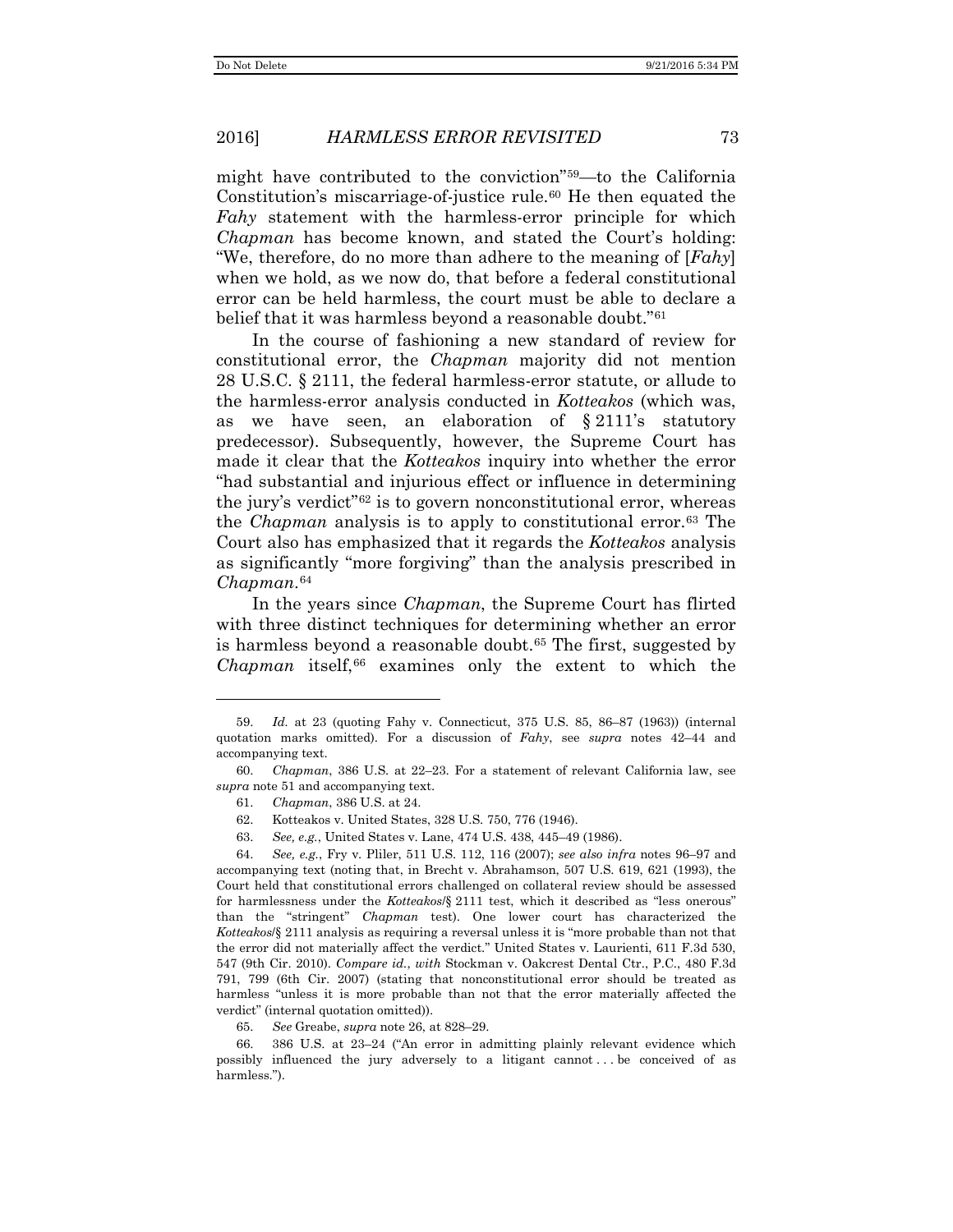-

#### 74 *HOUSTON LAW REVIEW* [54:1

<span id="page-16-0"></span>

erroneously admitted material tends to be incriminating, without regard to the untainted evidence.<sup>[67](#page-16-1)</sup> The second looks to whether the error was "cumulative"—i.e., duplicative of untainted evidence tending to establish the same fact or facts supported by the erroneously admitted material.[68](#page-16-2) The third analyzes whether the jury likely gave the erroneously admitted material significant weight in light of the entire record.<sup>[69](#page-16-3)</sup> The Court appears to have settled on the third technique as the one reviewing courts should employ.[70](#page-16-4)

<span id="page-16-8"></span>In holding that constitutional errors should be disregarded if shown to have been harmless beyond a reasonable doubt, $71$  the *Chapman* majority acknowledged, and did not retreat from, prior decisions indicating "that there are some constitutional rights so basic to a fair trial that their infraction can never be treated as harmless error . . . ."[72](#page-16-6) The majority listed three such rights—the right not to have a coerced confession introduced into evidence, the right to counsel, and the right to an impartial judge—in terms suggesting that the list was not necessarily exhaustive.[73](#page-16-7)

<span id="page-16-1"></span><sup>67.</sup> *See* Greabe, *supra* note [26,](#page-9-6) at 828 (citing 3 LAFAVE & ISRAEL, *supra* note [31,](#page-10-5) at 279–81); Martha A. Field, *Assessing the Harmlessness of Federal Constitutional Error—A Process in Need of a Rationale*, 125 U. PA. L. REV. 15, 16 (1977)).

<span id="page-16-2"></span><sup>68.</sup> *See* Greabe, *supra* note [26,](#page-9-6) at 828 (citing Harrington v. California, 395 U.S. 250, 254 (1969)); Field, *supra* note [67,](#page-16-0) at 37).

<span id="page-16-3"></span><sup>69.</sup> Greabe, *supra* note [26,](#page-9-6) at 822–23; *see* Field, *supra* note [67,](#page-16-0) at 21–22; *see* Greabe, *supra* not[e 26,](#page-9-6) at 828–29 (citing Yates v. United States, 500 U.S. 391, 403–04 (1991)).

<span id="page-16-4"></span><sup>70.</sup> Greabe, *supra* note [26](#page-9-6) at 829 (citing *Yates*, 500 U.S. at 403–04 (clarifying that *Chapman* requires reviewing courts to weigh the probative force of the untainted evidence against the probative force of the erroneously admitted material standing alone and to determine the likely significance of the error upon reasonable jurors); 3 LAFAVE & ISRAEL, *supra* note [31,](#page-10-5) at 281 n.5); *see also* Sullivan v. Louisiana, 508 U.S. 275, 279–80 (1993) (endorsing and applying the *Yates* analysis). The Court has at other times and in other contexts suggested that the presence of overwhelming evidence of guilt alone renders an error harmless. *See* Greabe, *supra* note [26,](#page-9-6) at 829 n.67 (citing, e.g., United States v. Hasting, 461 U.S. 499, 510–11 (1983)) ("The question a reviewing court must ask is this: absent [the improperly admitted material], is it clear beyond a reasonable doubt that the jury would have returned a verdict of guilty?"); Milton v. Wainright, 407 U.S. 371, 372–73 (1972) (similar); Schneble v. Florida, 405 U.S. 427, 431–32 (1972) (similar)). But these statements—which are akin to a "correct result" test of the sort rejected in *Chapman*, *see*  386 U.S. at 23–24—are contradicted by the Court's more carefully reasoned cases, and should not be taken to express the proper formulation. *See* Greabe, *supra* not[e 26,](#page-9-6) at 829 n.67 (citing 3 LAFAVE & ISRAEL, *supra* note [31,](#page-10-5) at 279, 281). *But see* United States v. Vazquez, 132 S. Ct. 1532, 1532 (2012) (dismissing writ of certiorari as improvidently granted with respect to a Seventh Circuit decision in which a split panel arguably used different harmless-error approaches and the majority arguably used the "correct result" approach); Anne Bowen Poulin, *Tests for Harm in Criminal Cases: A Fix for Blurred Lines*, 17 U. PA. J. CONST. L. 991, 992–93 (2015) (discussing *Vazquez* and opining that "[e]xisting Supreme Court precedent does not clearly endorse" any one approach to harmless-error review).

<sup>71.</sup> *Chapman*, 386 U.S. at 24.

<span id="page-16-6"></span><span id="page-16-5"></span><sup>72.</sup> *Id.* at 23.

<span id="page-16-7"></span><sup>73.</sup> *Id.* at 23 n.8 (citations omitted).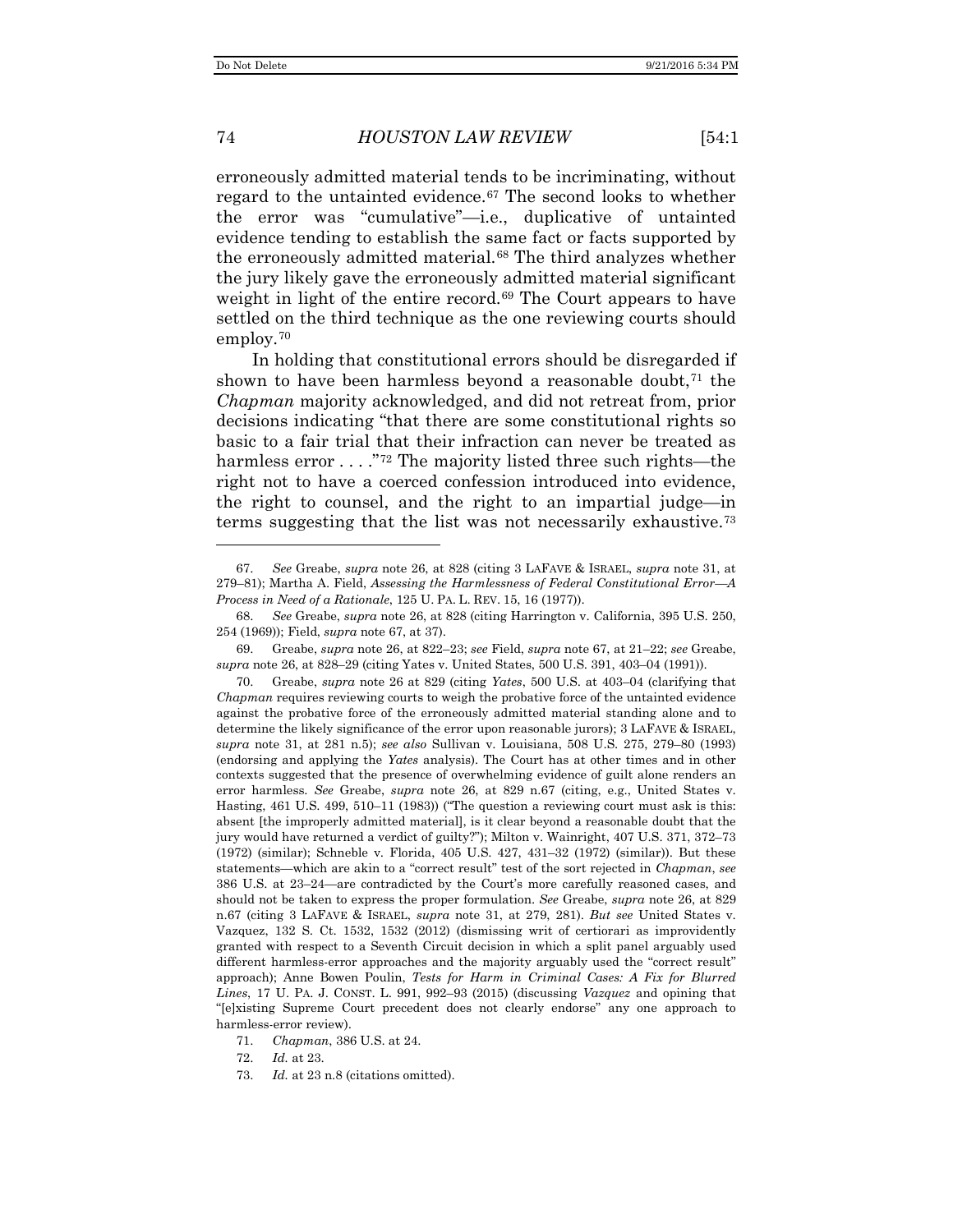In the following quarter century or so, the Court placed additional rights within this category on an ad hoc basis.[74](#page-17-0) But it failed to explain *how* courts should determine whether a given constitutional error is amenable to harmless-error review until 1991, when it decided *Arizona v. Fulminante*.[75](#page-17-1)

<span id="page-17-15"></span><span id="page-17-14"></span><span id="page-17-13"></span>In *Fulminante*, a highly fractured Court returned to the question whether the erroneous admission into evidence of a coerced confession should be subject to harmless-error review under the *Chapman* principle.<sup>[76](#page-17-2)</sup> In answering that it should,<sup>[77](#page-17-3)</sup> the Court provided a framework for determining whether other constitutional errors should be subjected to analysis under *Chapman*. The Court bifurcated the universe of constitutional error and suggested that most errors fall into a default category of "trial" errors—"error[s] which occur[] during the presentation of the case to the jury, and which may therefore be quantitatively assessed in the context of other evidence presented in order to determine whether [their] admission was harmless."[78](#page-17-4) But the Court also acknowledged a second category of "structural defects"—"defects in the constitution of the trial mechanism, which defy analysis by harmless-error standards."<sup>[79](#page-17-5)</sup> More recently, in *United States v. Gonzalez-Lopez*, the Court explained that structural defects "bear[] directly on the framework within which the trial proceeds."<sup>[80](#page-17-6)</sup> It then provided a list of errors that cause such structural defects: errors having the effect of denying the right to counsel,  $81$  self-representation,  $82$  a public trial,  $83$  and an appropriate reasonable-doubt instruction.<sup>[84](#page-17-10)</sup> The Court went

<span id="page-17-12"></span><span id="page-17-11"></span>1

<span id="page-17-6"></span><span id="page-17-5"></span><span id="page-17-4"></span>79. *Id.* at 309 (internal quotation marks omitted).

- <span id="page-17-8"></span>82. *See id.* at 149 (citing McKaskle v. Wiggins, 465 U.S. 168, 177–78 & n.8 (1984)).
- 83. *See id.* (citing Waller v. Georgia, 467 U.S. 39, 49 n.9 (1984)).

<span id="page-17-0"></span><sup>74.</sup> *See, e.g.*, Waller v. Georgia, 467 U.S. 39, 49 n.9 (1984) (right to a public trial); McKaskle v. Wiggins, 465 U.S. 168, 177 n.8 (1984) (right to self-representation).

<sup>75.</sup> 499 U.S. 279 (1991).

<span id="page-17-2"></span><span id="page-17-1"></span><sup>76.</sup> *Id.* at 306–12 (Rehnquist, C.J., joined by O'Connor, Scalia, Kennedy, and Souter, JJ.).

<span id="page-17-3"></span><sup>77.</sup> *See id.* at 288, 308–09 (rejecting suggestions to the contrary in *Chapman*, 386 U.S. at 23 & n.8, Jackson v. Denno, 378 U.S. 368, 376 (1964), and Payne v. Arkansas, 356 U.S. 560, 567–68 (1958)). The *Fulminante* decision contained three different 5–4 majorities. As just stated, five members of the Court concluded that the admission of a coerced confession could in some circumstances be harmless. *Id.* at 302–03. A second five justice majority determined that the confession at issue had indeed been coerced. *See id.* at 282, 285–88 (White, J., joined by Marshall, Blackmun, Stevens, and Scalia, JJ.). Finally, a third five justice majority decided that the State had not demonstrated the error to be harmless. *See id.* at 295–302 (White, J., joined by Marshall, Blackmun, Stevens, and Kennedy, JJ.).

<sup>78.</sup> *Id.* at 307–08.

<sup>80.</sup> 548 U.S. 140, 148, 150 (2006).

<span id="page-17-7"></span><sup>81.</sup> *See id.* at 149–50 (citing Gideon v. Wainwright, 372 U.S. 335, 344–45 (1963)).

<span id="page-17-10"></span><span id="page-17-9"></span><sup>84.</sup> *See id.* (citing Sullivan v. Louisiana, 508 U.S. 275 (1993)).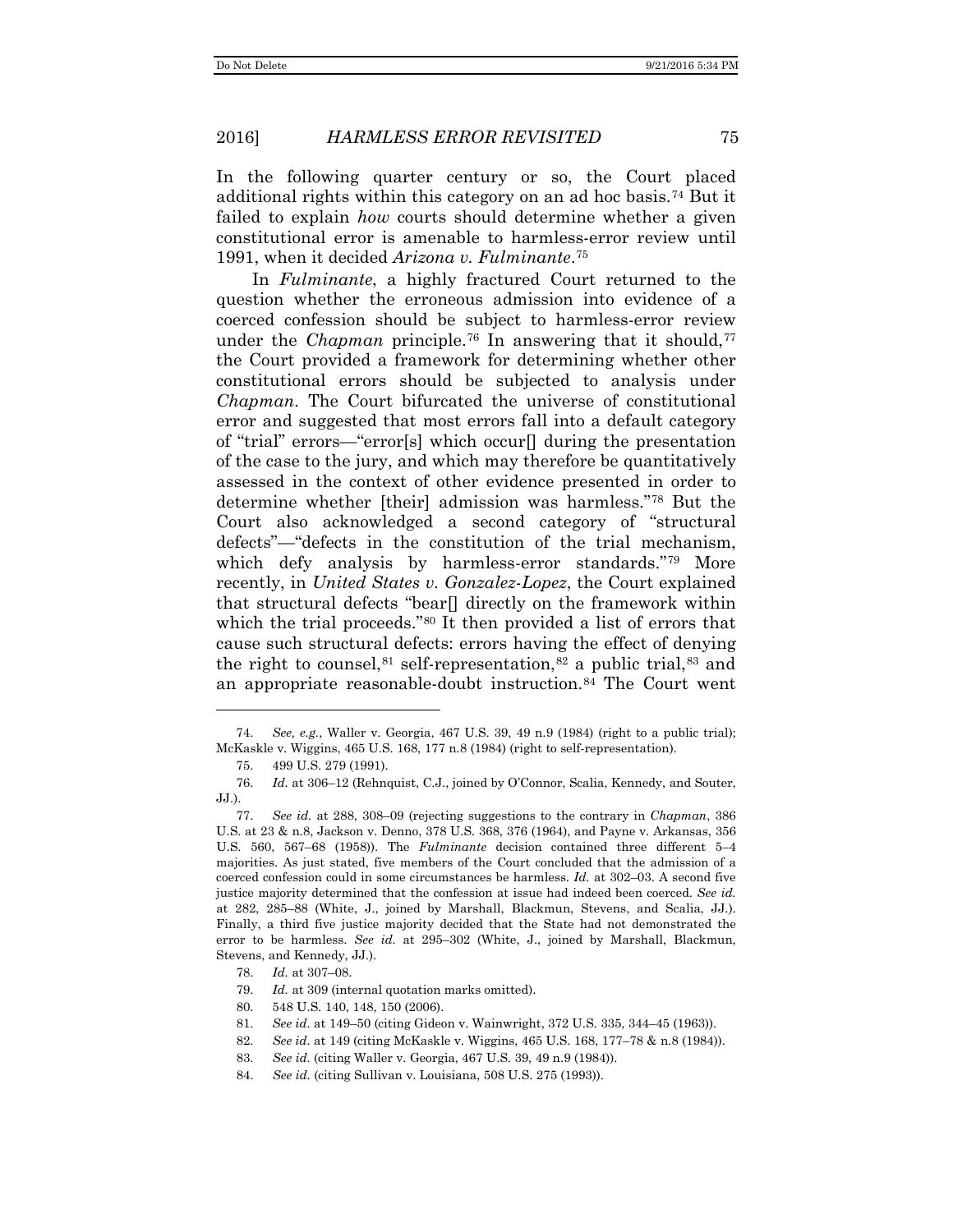-

76 *HOUSTON LAW REVIEW* [54:1

<span id="page-18-13"></span><span id="page-18-11"></span>

on to add to the list errors that have the effect of denying the right to counsel of one's choice.[85](#page-18-0)

*2. Harmless Error on Collateral Review.* From 1967 to 1993, the Supreme Court applied the *Chapman* principle to all constitutional errors amenable to harmless-error review, regardless of whether it was conducting direct review of a state court judgment,<sup>[86](#page-18-1)</sup> direct review of a federal court judgment,<sup>87</sup> or review of a federal judgment resolving a collateral attack on a state court judgment.[88](#page-18-3) But in 1993, in *Brecht v. Abrahamson*,[89](#page-18-4) the Court held that federal courts conducting collateral review of state convictions marred by constitutional error should apply the harmless-error standard from *Kotteakos v. United States*,<sup>[90](#page-18-5)</sup> which until then had been applied only to nonconstitutional errors in federal criminal cases.[91](#page-18-6) Thus, a federal court conducting habeas corpus review of a state court criminal judgment infected by federal constitutional error should leave the judgment undisturbed unless the error was shown to have had a "substantial and injurious effect or influence in determining the jury's verdict"—a showing that was further described as requiring habeas petitioners to establish more than just a "reasonable possibility" that the error contributed to the verdict, and that the error had resulted in "actual prejudice."[92](#page-18-7)

<span id="page-18-14"></span><span id="page-18-12"></span>*Brecht* involved a situation where a state prosecutor had used a state criminal defendant's silence after receiving the warnings prescribed by *Miranda v. Arizona*[93](#page-18-8) to impeach the defendant at trial[.94](#page-18-9) After stating that the error fell within *Fulminante*'s "trial error" category,<sup>[95](#page-18-10)</sup> the Court considered whether it should conduct harmless-error review under what it

<span id="page-18-0"></span><sup>85.</sup> *See id.* at 150. This past Term, the Court also held that the unconstitutional participation in appellate proceedings by a presumptively biased judge constitutes structural error. Williams v. Pennsylvania, 136 S. Ct. 1899, 1909 (2016).

<sup>86.</sup> *See, e.g.*, Chapman v. California, 386 U.S. 18, 24–26 (1967).

<sup>87.</sup> *See, e.g.*, United States v. Hasting, 461 U.S. 499, 510–11 (1983).

<span id="page-18-3"></span><span id="page-18-2"></span><span id="page-18-1"></span><sup>88.</sup> *See, e.g.*, Yates v. Evatt, 500 U.S. 391, 402 (1991); Rose v. Clark, 478 U.S. 570, 579–80 (1986); Milton v. Wainwright, 407 U.S. 371, 372–73 (1972); Anderson v. Nelson, 390 U.S. 523, 523–24 (1968) (per curiam).

<sup>89.</sup> 507 U.S. 619, 631–33 (1993).

<span id="page-18-6"></span><span id="page-18-5"></span><span id="page-18-4"></span><sup>90.</sup> 328 U.S. 750, 764–65 (1946). For a discussion of *Kotteakos*, see *supra* notes [34](#page-10-7)[–39](#page-12-7) and accompanying text.

<sup>91.</sup> *See Brecht*, 507 U.S. at 631–32.

<sup>92.</sup> *Id.* at 637 (citations and internal quotation marks omitted).

<sup>93.</sup> 384 U.S. 436, 444 (1966).

<span id="page-18-10"></span><span id="page-18-9"></span><span id="page-18-8"></span><span id="page-18-7"></span><sup>94.</sup> *See Brecht*, 507 U.S. at 622–23. Such commentary violates a criminal defendant's due process rights. *See* Doyle v. Ohio, 426 U.S. 610, 618 (1976).

<sup>95.</sup> *See supra* not[e 78](#page-17-11) and accompanying text.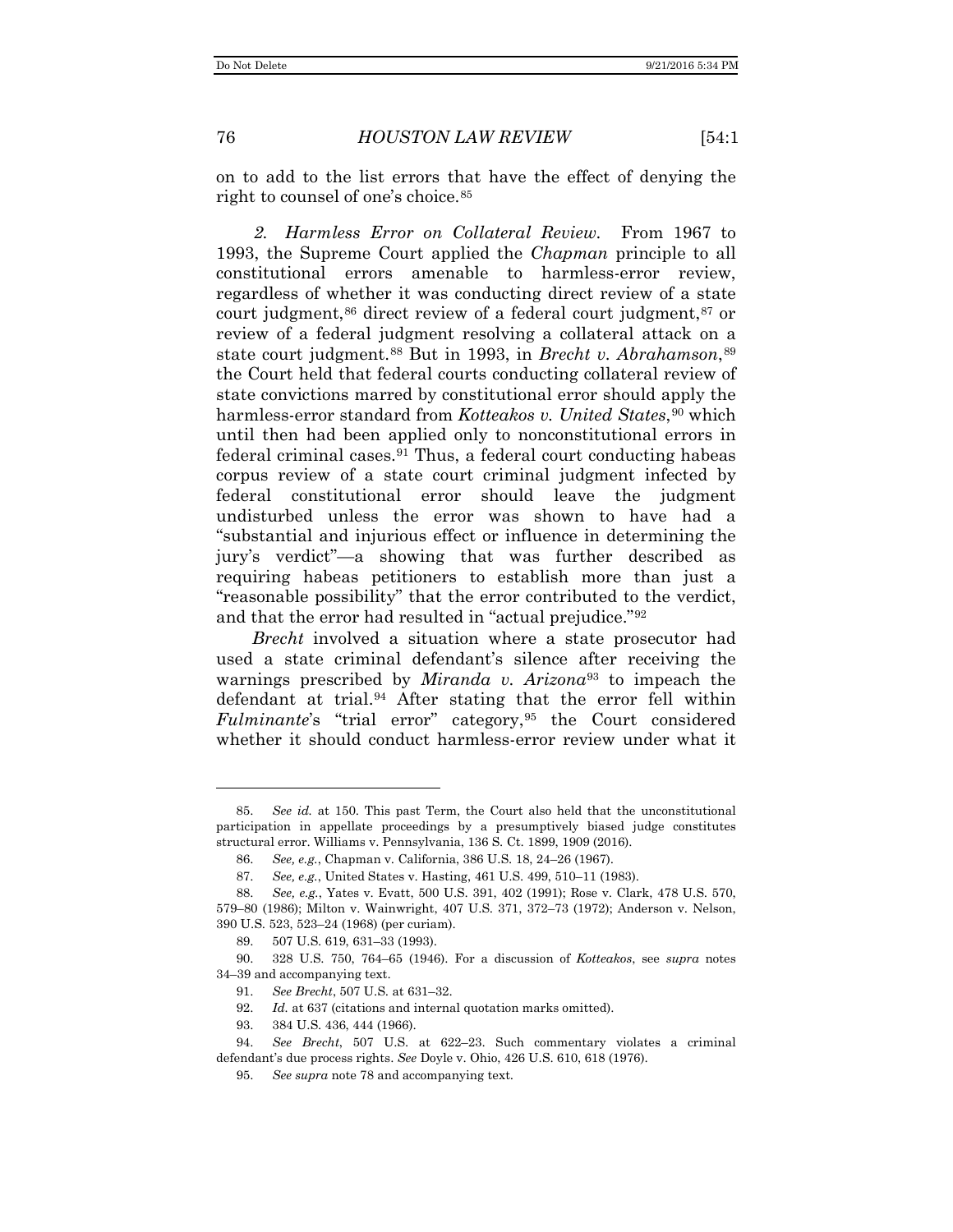<span id="page-19-17"></span><span id="page-19-1"></span><span id="page-19-0"></span>called the "stringent" *Chapman* principle<sup>[96](#page-19-2)</sup> or the "less onerous" *Kotteakos* standard.[97](#page-19-3) The Court opted for the latter, emphasizing the state's interest in the finality of convictions that have survived direct review, comity, federalism, the interest of maintaining the prominence of the trial itself (which often had occurred years earlier), the difficulty of retrials years after the original trial, and a perceived imbalance of other costs and benefits of applying *Chapman* on collateral review.<sup>[98](#page-19-4)</sup> Assessing the error under the *Kotteakos* standard, the Court concluded that it had not had a substantial and injurious effect or influence in determining the jury's verdict because the State's references to petitioner's post-*Miranda* silence were infrequent and because the evidence of petitioner's guilt was, "if not overwhelming, then certainly weighty.["99](#page-19-5)

<span id="page-19-13"></span><span id="page-19-12"></span>Three years after *Brecht*, Congress enacted the Antiterrorism and Effective Death Penalty Act of 1996, widely known as the "AEDPA."[100](#page-19-6) The AEDPA contains a provision, 28 U.S.C. § 2254(d)(1), that prohibits the granting of a federal habeas petition on the ground that a state court has improperly adjudicated a federal constitutional claim on the merits unless the state's decision "was contrary to, or involved an unreasonable application of, clearly established Federal law, as determined by the Supreme Court of the United States. . . ."[101](#page-19-7) In 2003, in *Mitchell v. Esparza*, the Court held that § 2254(d)(1) applies to state appellate court determinations that a constitutional violation is harmless under *Chapman* and precludes an award of relief unless the state court's application of *Chapman* was itself unreasonable.[102](#page-19-8)

<span id="page-19-14"></span><span id="page-19-11"></span>In 2007, in *Fry v. Pliler*, the Court affirmed *Brecht*'s continuing relevance post-AEDPA by rejecting the argument that § 2254(d)(1), as interpreted in *Esparza*, eliminates the requirement that a habeas petitioner satisfy the *Brecht/Kotteakos* harmless-error standard in order to obtain a remedy on habeas corpus review.[103](#page-19-9) Rather, *Fry* held, courts should continue to treat satisfaction of the *Brecht/Kotteakos* test as a precondition of collateral relief.[104](#page-19-10) In reaching this

<span id="page-19-16"></span><span id="page-19-15"></span><span id="page-19-2"></span><sup>96.</sup> *Brecht*, 507 U.S. at 632.

<sup>97.</sup> *Id.* at 637.

<sup>98.</sup> *See id.* at 635–37.

<span id="page-19-4"></span><span id="page-19-3"></span><sup>99.</sup> *See id.* at 638–39.

<span id="page-19-6"></span><span id="page-19-5"></span><sup>100.</sup> *See supra* not[e 17](#page-5-7) and accompanying text.

<span id="page-19-7"></span><sup>101.</sup> *See id.* for the entire text of 28 U.S.C. § 2254(d).

<span id="page-19-8"></span><sup>102.</sup> 540 U.S. 12, 17–18 (2003) (per curiam).

<span id="page-19-9"></span><sup>103.</sup> 551 U.S. 112, 119–20 (2007).

<span id="page-19-10"></span><sup>104.</sup> *See id.* at 119.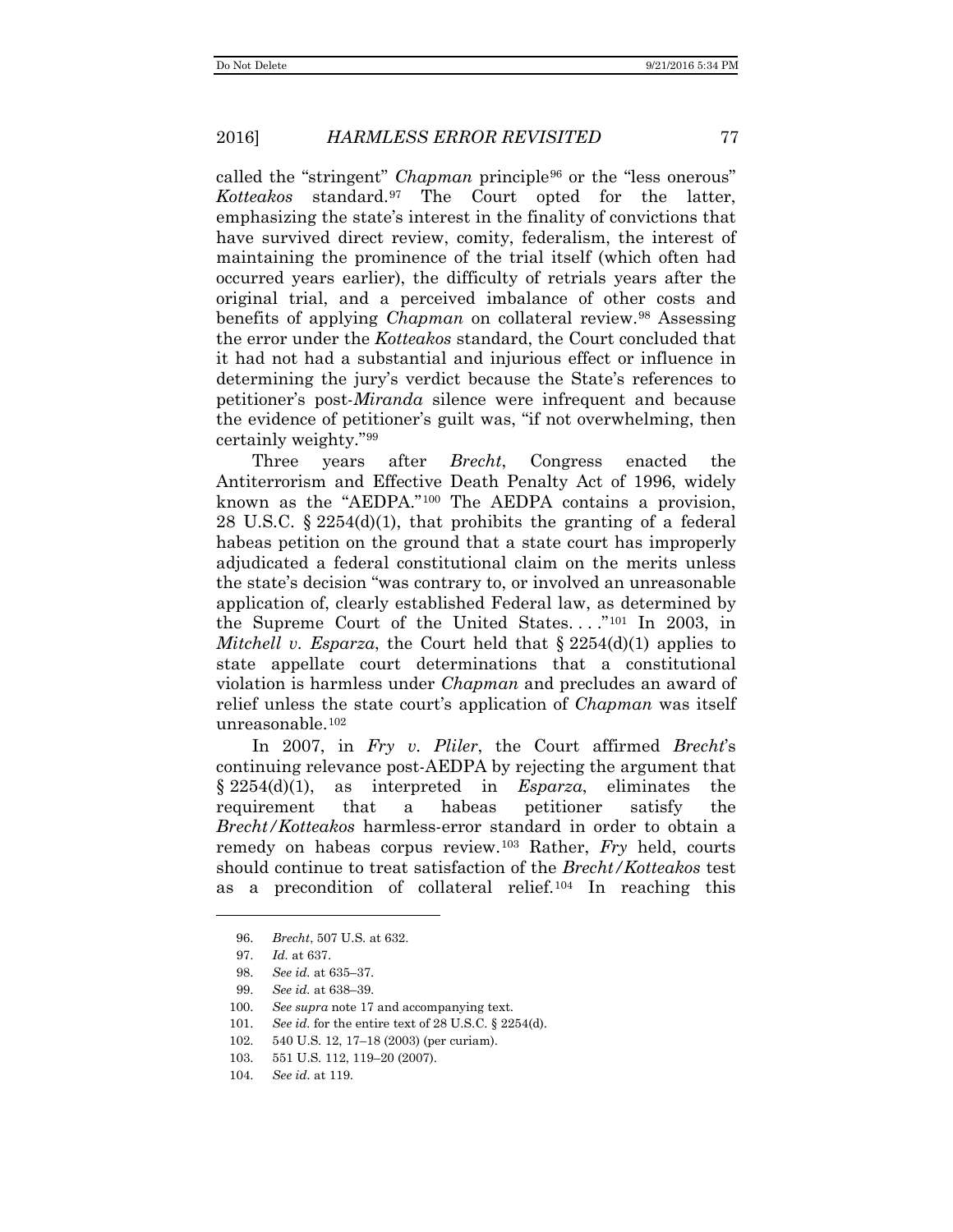conclusion, the Court stated that it was "implausible" that the AEDPA—which sought to limit rather than expand the availability of habeas relief—would replace "the *Brecht* standard of 'actual prejudice' with the more liberal AEDPA/*Chapman* standard which requires only that the state court's harmless -beyond-a-reasonable-doubt determination be unreasonable."[105](#page-20-1) The Court continued: "That said, it certainly makes no sense to require formal application of both tests (AEDPA/*Chapman* and *Brecht*) when the latter obviously subsumes the former."<sup>[106](#page-20-2)</sup>

<span id="page-20-11"></span><span id="page-20-10"></span><span id="page-20-9"></span><span id="page-20-0"></span>Confusingly, however, in its 2015 decision in *Davis v. Ayala*, the Court criticized the Ninth Circuit for reading *Fry* as authorizing courts entertaining habeas petitions to skip to the end and only apply the less forgiving *Brecht/Kotteakos* harmless-error standard in cases where they conclude that a petitioner has satisfied the standard[.107](#page-20-3) The Court stated that, while (per *Fry*) a federal habeas court need not formally apply both the *Brecht/Kotteakos* and AEDPA/*Chapman* tests, "that does not mean, as the Ninth Circuit thought, that a state court's harmlessness determination has no significance under *Brecht*.["108](#page-20-4) Thus, although the *Brecht/Kotteakos* test "obviously subsumes" the AEDPA/*Chapman* test,<sup>109</sup> reviewing courts convinced that an award of relief is appropriate should not simply apply the *Brecht/Kotteakos* test without also taking stock of whether a state appellate court's *Chapman* analysis was unreasonable within the meaning of  $\S 2254(d)$ .<sup>[110](#page-20-6)</sup> The Court also emphasized that, in order to conclude that a state appellate court's finding of harmlessness under *Chapman* was unreasonable, a habeas court must find that "fair-minded jurists could [not] disagree on its correctness"—i.e., that the state appellate court's decision "was so lacking in justification that there was an error well understood and comprehended in existing law beyond any possibility for fairminded disagreement."[111](#page-20-7)

<span id="page-20-8"></span>*3. Summary.* We have seen that federal harmless-error doctrine has evolved in such a way that it now encompasses a multi-tiered system that distinguishes among four different

<sup>105.</sup> *Id.* at 119–20 (citations omitted)

<sup>106.</sup> *Id.* at 120.

<sup>107.</sup> *See* 135 S. Ct. 2187, 2198 (2015).

<span id="page-20-6"></span><span id="page-20-5"></span><span id="page-20-4"></span><span id="page-20-3"></span><span id="page-20-2"></span><span id="page-20-1"></span><sup>108.</sup> *Id.* ("The *Fry* Court did not hold—and would have had no possible basis for holding—that *Brecht* somehow abrogates the limitation on federal habeas relief that § 2254(d) plainly sets out.").

<sup>109.</sup> *See supra* not[e 106](#page-20-0) and accompanying text.

<sup>110.</sup> *See Davis*, 135 S. Ct. at 2198.

<span id="page-20-7"></span><sup>111.</sup> *Id.* at 2199 (citations and internal quotation marks omitted).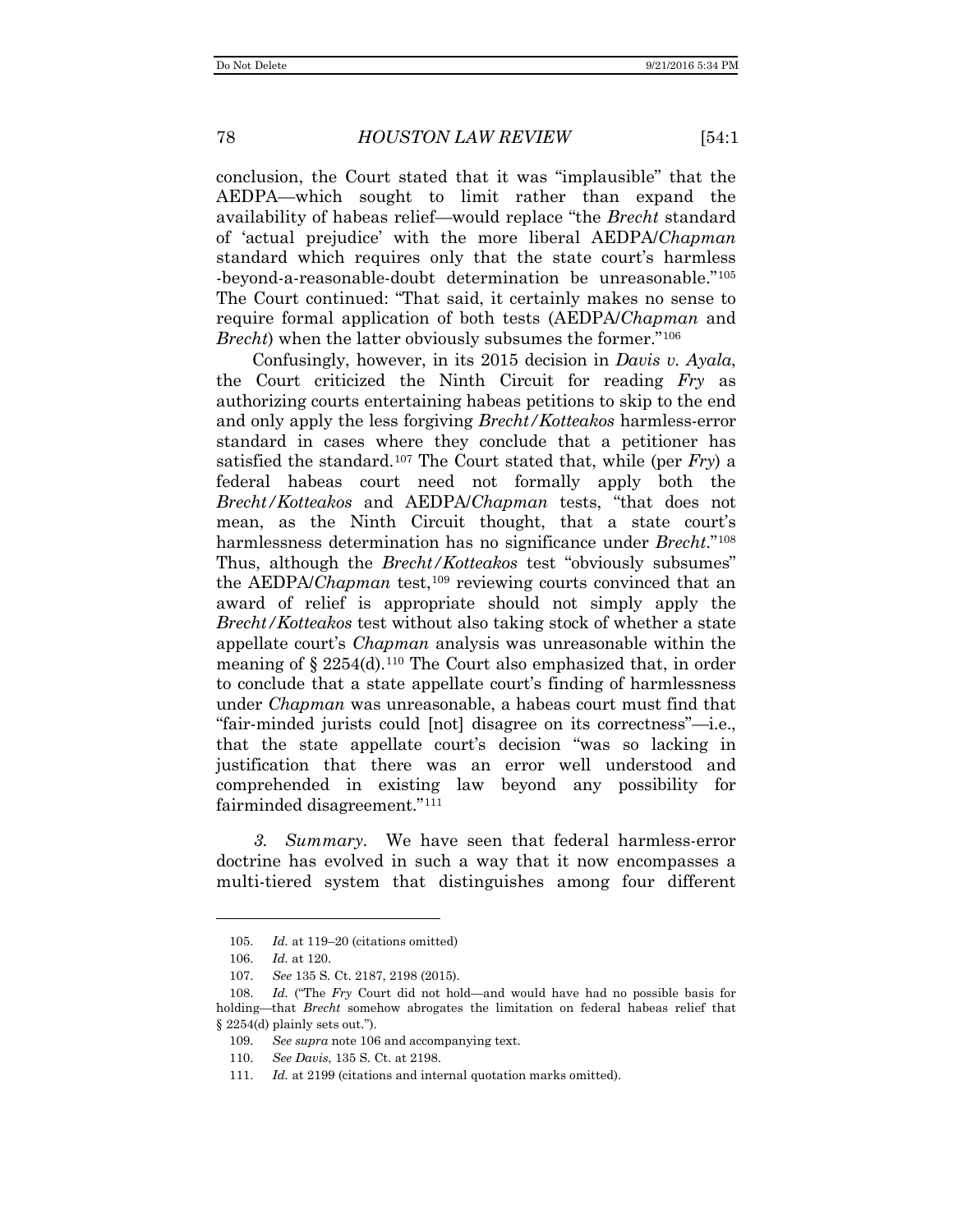categories of error: (1) constitutional "structural" errors, which defy analysis by harmless-error review; $^{112}$  $^{112}$  $^{112}$  (2) constitutional "trial" errors challenged on direct review, which are reviewed for harmlessness under the *Chapman* principle;<sup>[113](#page-21-1)</sup> (3) nonconstitutional trial errors challenged on direct review, which are reviewed for harmlessness under the *Kotteakos* test;<sup>[114](#page-21-2)</sup> and (4) constitutional trial errors challenged on collateral review, which also are reviewed for harmlessness under the *Brecht/Kotteakos* test.[115](#page-21-3) Beyond this, federal law also supplies a different, "plain-error" framework for evaluating errors as to which appellate rights have not been preserved.<sup>[116](#page-21-4)</sup> Under plain-error review, errors (even constitutional structural errors)<sup>[117](#page-21-5)</sup> warrant vacatur or reversal only if they were obvious at the time they were committed, affected the substantial rights of the claiming party, and seriously affected the fairness, integrity, or public reputation of the judicial proceedings in which they occurred.[118](#page-21-6) And as set forth above, additional complications come into play when federal courts conduct collateral review of errors of federal constitutional law that have been found harmless by the state's appellate courts.<sup>119</sup> Thus, the framework under which error is to be evaluated in the federal system is exceptionally complicated.[120](#page-21-8)

#### *B. The Ontology of* Chapman *& Its Progeny*

Because the *Chapman* majority said only that the case's holding was responsive to a "federal question,"<sup>[121](#page-21-9)</sup> the holding's

<sup>112.</sup> *See supra* not[e 79](#page-17-12) and accompanying text.

<sup>113.</sup> *See supra* not[e 78](#page-17-11) and accompanying text.

<span id="page-21-2"></span><span id="page-21-1"></span><span id="page-21-0"></span><sup>114.</sup> *See supra* notes [62](#page-15-8)[–63](#page-15-9) and accompanying text. The Court has never suggested that a nonconstitutional trial error might be "structural"; indeed, it has implied the opposite. *See* Coenen, *supra* not[e 11,](#page-4-8) at 695 n.33.

<sup>115.</sup> *See supra* notes [89](#page-18-11)[–91](#page-18-12) and accompanying text.

<span id="page-21-4"></span><span id="page-21-3"></span><sup>116.</sup> *See* United States v. Olano, 507 U.S. 725, 732 (1993) (detailing how claims of error that have been forfeited should be reviewed for plain error under FED. R. CRIM. P. 52(b)).

<span id="page-21-5"></span><sup>117.</sup> *See* Johnson v. United States, 520 U.S. 461, 466 (1997) (stating that structural errors are not subject to automatic reversal but, like other errors, are to be evaluated under the method prescribed in Rule 52(b) and *Olano*).

<sup>118.</sup> *See Olano*, 507 U.S. at 731–37.

<sup>119.</sup> *See supra* notes [102–](#page-19-11)[111](#page-20-8) and accompanying text.

<span id="page-21-8"></span><span id="page-21-7"></span><span id="page-21-6"></span><sup>120.</sup> In an excellent recent article, Professor Anne Bowen Poulin canvasses the various tests (which include but are not limited to the harmless-error tests applied by reviewing courts and described above) under which courts evaluate the concept of "harm" in criminal cases. *See* Poulin, *supra* note [70,](#page-16-8) at 1007–13. As Professor Poulin demonstrates, the complexity of these various tests is truly mind-boggling.

<span id="page-21-9"></span><sup>121.</sup> *See supra* not[e 55](#page-14-7) and accompanying text.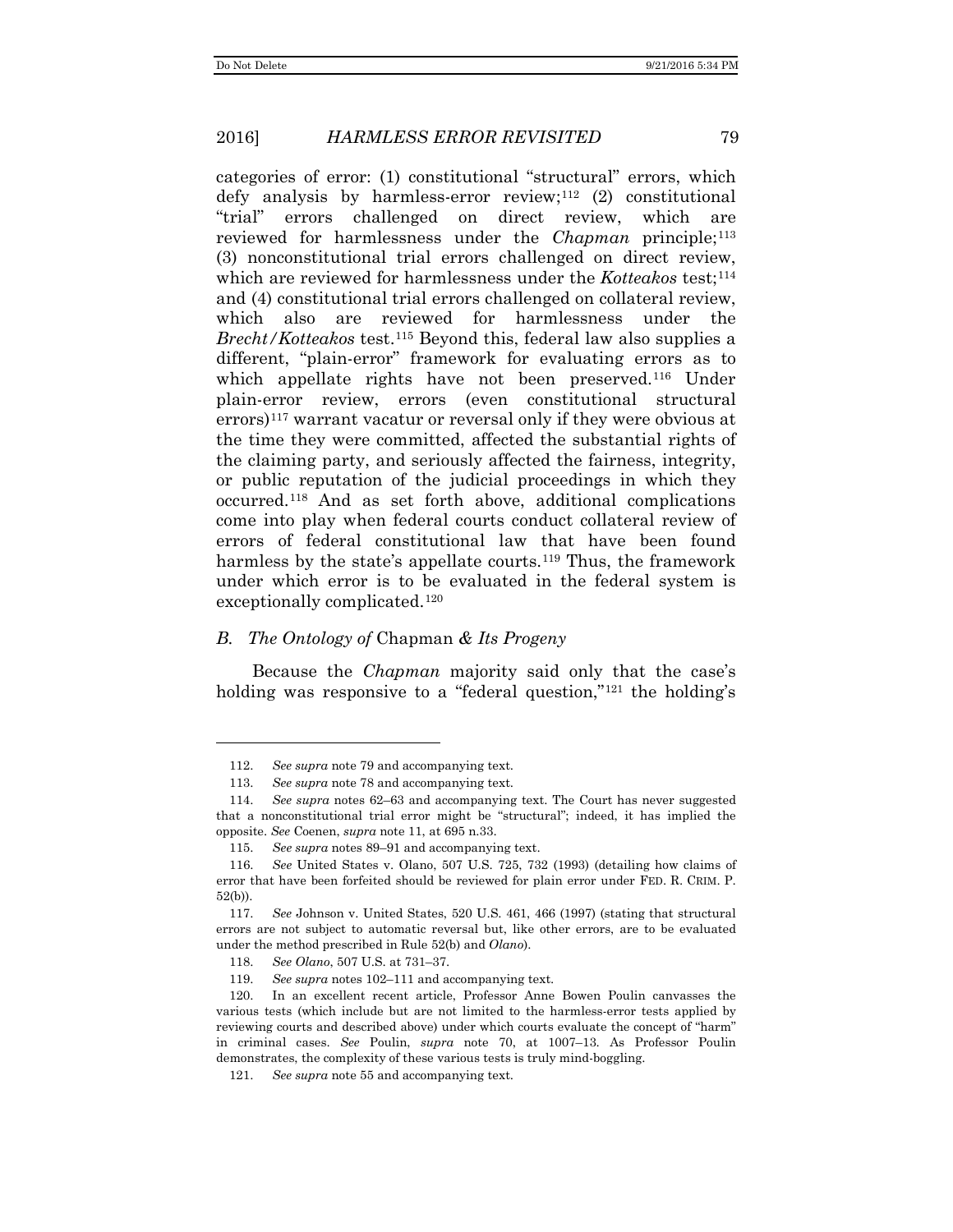essential nature (and, by extension, that of *Fulminante*[122](#page-22-0) and *Brecht*[123](#page-22-1)) has perplexed commentators. In *The Riddle of Harmless Error*, published three years after *Chapman*,[124](#page-22-2) Justice Traynor defended the *Chapman* majority's "federal question" holding over Justice Harlan's dissenting objection<sup>[125](#page-22-3)</sup> that a state court's reasonable application of a state harmless-error rule should constitute an independent and adequate state ground of judgment not subject to federal review.[126](#page-22-4) But Traynor expressed puzzlement over why the *Chapman* majority had failed to recognize that the federal harmless-error statute, 28 U.S.C. § 2111, and Federal Rule of Criminal Procedure 52(a) already occupied the terrain that *Chapman* purported to cover.[127](#page-22-5) Traynor thought that, going forward, the Court ought to rectify its oversight and rerationalize harmless-error doctrine as an interpretation of  $\S 2111$ .<sup>[128](#page-22-6)</sup> Other analysts, in contrast, have suggested that the *Chapman* principle should be seen as constitutional in nature.[129](#page-22-7)

Professor Daniel J. Meltzer refutes both positions in the most thorough analysis of *Chapman*'s ontology that has been published to date.[130](#page-22-8) In disagreeing with Traynor that *Chapman* and its progeny are rooted (or at least ought to be seen as rooted) in § 2111 and Rule 52(a), Meltzer first observes, correctly, that Rule 52(a) has no bearing on cases such as *Chapman* that originate in state courts.<sup>[131](#page-22-9)</sup> With respect to  $\S$  2111, Meltzer notes that the statute enjoins courts to ignore errors that do not affect

<span id="page-22-0"></span>1

127. *See id.* at 42.

<span id="page-22-10"></span><sup>122.</sup> *See supra* notes [75](#page-17-13)[–79](#page-17-12) and accompanying text.

<sup>123.</sup> *See supra* notes [89](#page-18-11)[–99](#page-19-12) and accompanying text.

<sup>124.</sup> *See supra* notes [1–](#page-3-5)[2.](#page-3-6)

<sup>125.</sup> *See supra* not[e 58](#page-14-8) and accompanying text.

<span id="page-22-4"></span><span id="page-22-3"></span><span id="page-22-2"></span><span id="page-22-1"></span><sup>126.</sup> *See* TRAYNOR, *supra* note [1,](#page-3-5) at 37–41. Traynor thought that a state harmless-error rule could apply only if it were procedural, and not substantive. *See id.* at 38–39. But in Traynor's view, state harmless-error rules are clearly substantive. *See id.* at 39–40 (stating that such a rule "has nothing to do with regulating the methods by which the facts are made known to the court" but rather is "of a piece with substantive rules, for it too is a mandate to the judge, at this stage the appellate judge, calling for the last word on the legal effect of the findings").

<span id="page-22-6"></span><span id="page-22-5"></span><sup>128.</sup> *See id.* ("Once the *Chapman* case is viewed anew, the crucial question is one of statutory interpretation, the meaning of the words in Section 2111, 'errors or defects which do not affect substantial rights.'"). As we shall see, Justice Traynor then argued for abandonment of *Chapman*'s beyond-a-reasonable-doubt standard in favor of an analysis, rooted in § 2111, that would focus on whether it was "highly probable" that the error had not affected the jury. *See id.* at 43–51.

<sup>129.</sup> *See supra* not[e 6](#page-4-9) and accompanying text.

<sup>130.</sup> *See* Meltzer, *supra* not[e 8,](#page-4-6) at 19–21, 26.

<span id="page-22-9"></span><span id="page-22-8"></span><span id="page-22-7"></span><sup>131.</sup> *See id.* at 19–20 (observing that the Federal Rules of Criminal Procedure regulate neither state court cases nor Supreme Court review of such cases but govern only federal court procedure in criminal cases).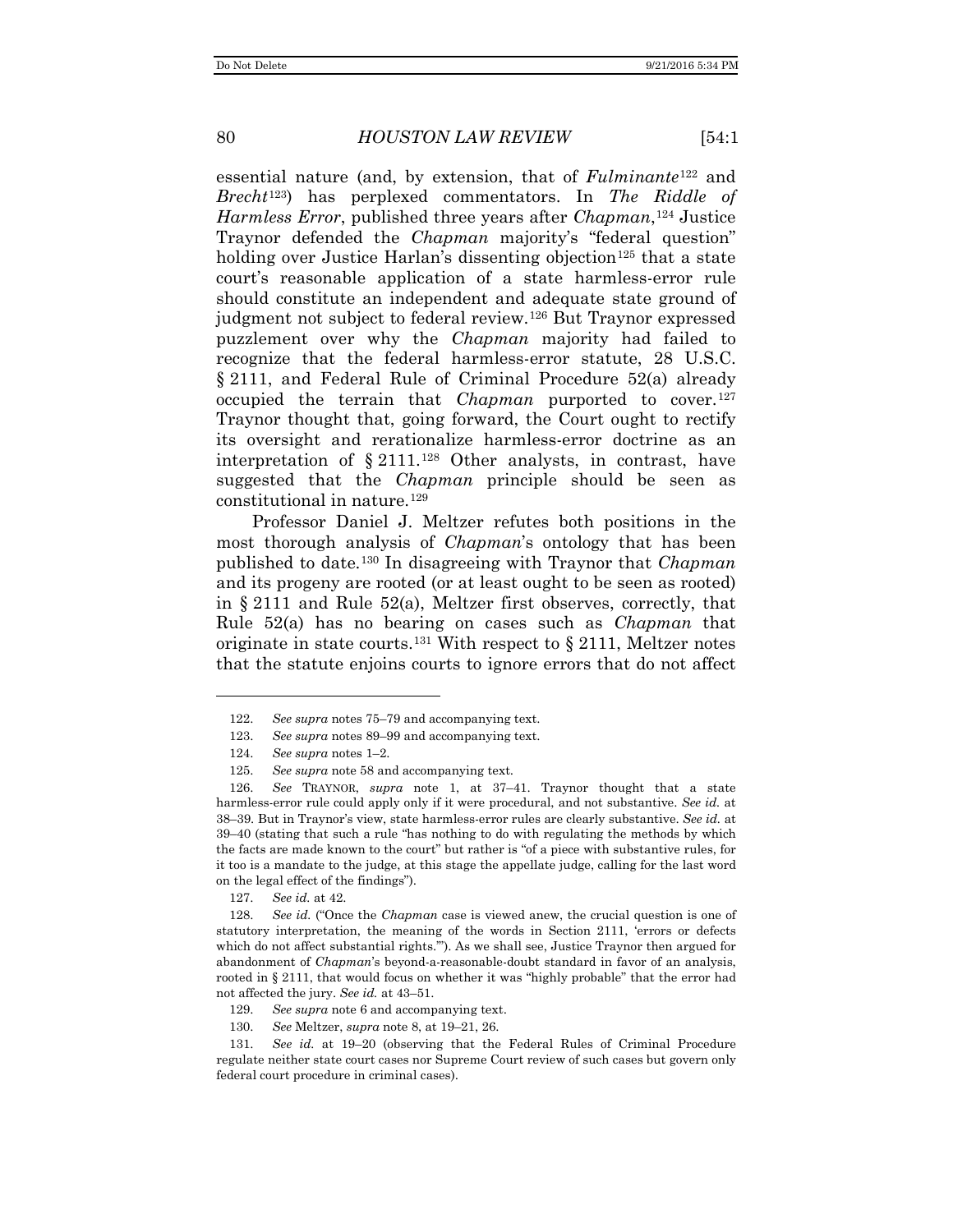substantial rights; it does not direct them to vacate or reverse judgments where substantial rights are affected.[132](#page-23-0) Moreover, unlike *Chapman*, the statute neither explicitly regulates state courts engaged in harmless-error review nor differentiates between constitutional and nonconstitutional error.[133](#page-23-1) Thus, it is not plausible to view the *Chapman* principle as a product of statutory interpretation.

If the *Chapman* principle is not rooted in a federal statute, does it derive from the Constitution itself? In other words, is its implicit promise of a remedy unless the government establishes the harmlessness of a constitutional error beyond a reasonable doubt constitutionally compelled? Meltzer devotes much of his paper to consideration of this question, doing far more to develop an argument in favor of a constitutional basis for the *Chapman* principle than any writer who has so characterized the ruling.[134](#page-23-2) But Meltzer ultimately concludes that the *Chapman* principle is not derived from the Constitution, and, having thus eliminated both federal statutory law and the Constitution itself as potential sources of the rule, argues that it is an example of constitutional common law.[135](#page-23-3)

As the next subsection explains, I agree with Meltzer that the remedy *Chapman* implicitly promises is not constitutionally compelled, with the qualification that the Constitution *does*  require reviewing courts possessed of jurisdiction over a case to reverse when they find that an applicant for relief has been convicted under a statute that is unconstitutional, either facially

<span id="page-23-4"></span>

<span id="page-23-0"></span><sup>132.</sup> *See id.* at 20. Section 2111's preoccupation with authorizing reviewing courts to affirm some judgments notwithstanding the presence of error—rather than specifying when they should provide remedies—is understandable, Meltzer noted, when one appreciates that it was enacted to curb hypertechnical vacaturs and reversals. *See id.*; *see also supra* notes [26](#page-9-6)[–39](#page-12-7) and accompanying text (providing an overview of the historical period in question). The full text of § 2111 is set forth in not[e 9,](#page-4-7) *supra*.

<span id="page-23-1"></span><sup>133.</sup> *See* Meltzer, *supra* note [8,](#page-4-6) at 21. Meltzer also briefly considered and rejected a second potential statutory argument—viz., that *Chapman* could be seen as necessary to preserve the Supreme Court's appellate jurisdiction to review federal constitutional rulings arising from the state courts. *See id.* at 21–23. The argument here would be that, if states were permitted to adopt harmless-error statutes that too readily withhold remedies for violations of federal constitutional rights, they effectively could insulate the underlying constitutional rulings from Supreme Court review under the independent-and-adequate state ground doctrine. *See id.* at 22. But as Meltzer observed, the Court could stymie such a possibility simply by holding the state ground for denying relief—i.e., harmlessness under a permissive state harmless-error statute—either "inadequate" to foreclose Supreme Court review, *see id.* at 22, or tantamount to a denial of state appellate review altogether, *see id.* at n.93. Either way, the Supreme Court then would be free to review the merits of the state court's federal constitutional ruling.

<span id="page-23-2"></span><sup>134.</sup> *See id.* at 1–26.

<span id="page-23-3"></span><sup>135.</sup> *See id.* at 26.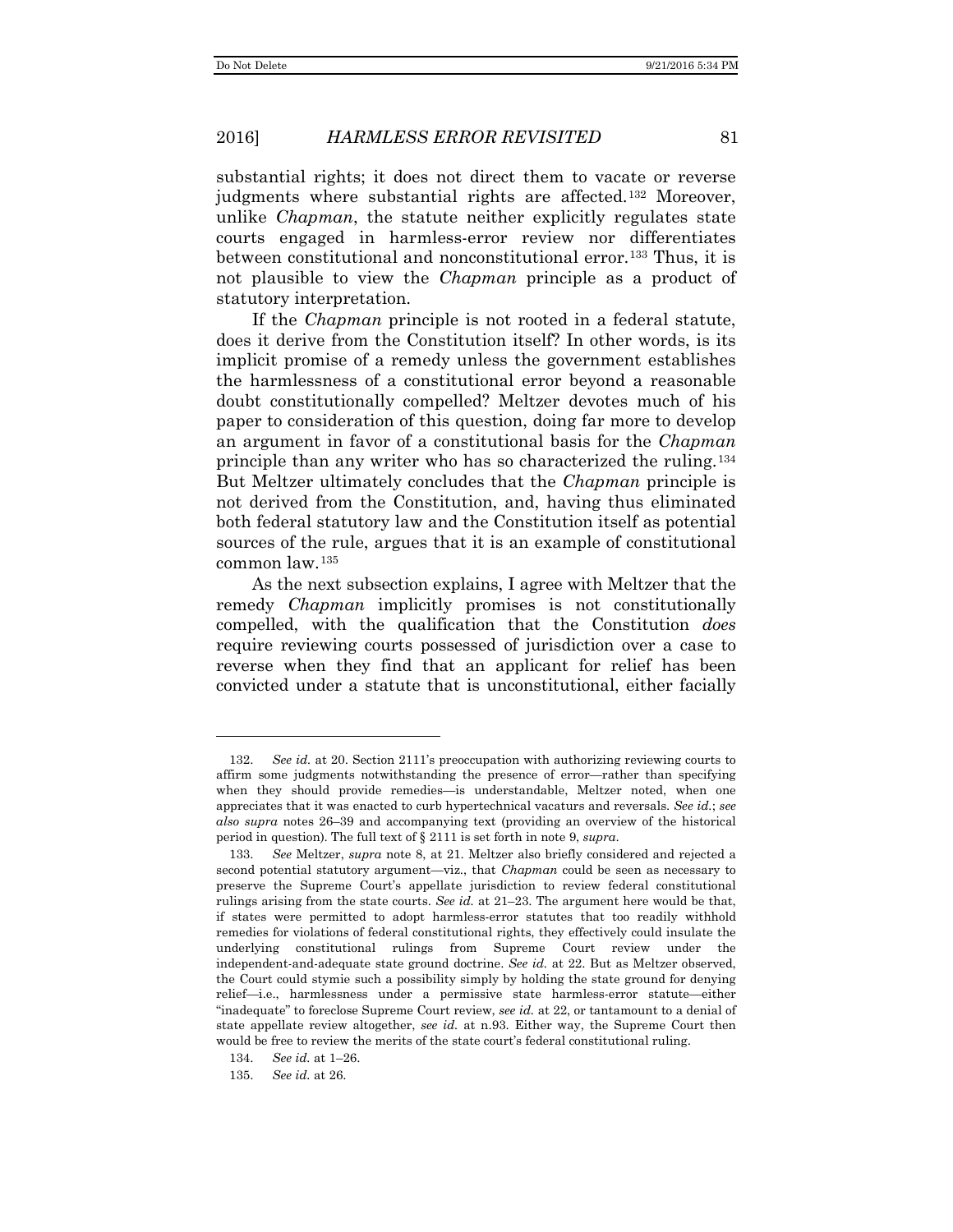or as applied.[136](#page-24-0) But I arrive at that conclusion through an examination of how vacating or reversing a criminal judgment functions as a remedy for a constitutional violation, and not through an ontological analysis of the sort Meltzer conducted.[137](#page-24-1) Still, because Meltzer's analysis is persuasive and corroborative, I precede my argument about what the Constitution requires with a summary of his, deferring to the next subsection consideration of Professor Richard M. Re's recent argument that the *Chapman*  principle should be seen to originate in the due-process guarantee.[138](#page-24-2)

<span id="page-24-7"></span>The principal difficulty with any argument that the Constitution requires reviewing courts to provide remedies for constitutional errors not shown to have been harmless beyond a reasonable doubt is that the Supreme Court repeatedly has stated (albeit in dicta) that criminal defendants have no constitutional right to an appeal.[139](#page-24-3) For how can a remedy be constitutionally obligatory if its means of delivery is a matter of legislative grace? Meltzer first addresses whether these dicta are correct through consideration of a range of arguments that have been or could be made in favor of a constitutional right to an appeal.

The conventional view that there is no constitutional right to appeal a criminal judgment is grounded in the Constitution's text and history. The Constitution does not explicitly confer or implicitly assume such a right, no such right existed in English or colonial practice, and no such right was recognized in the States at the time of the Founding.[140](#page-24-4) Moreover, Congress provided no right to appeal criminal judgments in the federal courts when it enacted the Judiciary Act of 1789.[141](#page-24-5) Indeed, it was not until 1891 that Congress extended the right of appeal to all federal criminal defendants.[142](#page-24-6)

<span id="page-24-1"></span><span id="page-24-0"></span><sup>136.</sup> *See infra* Part II.C. I also agree with Meltzer that the *Chapman* principle is best viewed as constitutional common law. *See supra* not[e 8](#page-4-6) and accompanying text.

<sup>137.</sup> *See infra* Part II.C.

<sup>138.</sup> *See* Re, *supra* not[e 6,](#page-4-9) at 1914–16.

<span id="page-24-3"></span><span id="page-24-2"></span><sup>139.</sup> *See* Meltzer, *supra* note [8,](#page-4-6) at 2 & nn.9–10 (collecting cases). Since Meltzer published his article, the Supreme Court has continued to state that the federal Constitution provides no right of appeal. *See* Martinez v. Court of Appeal, 528 U.S. 152, 160 (2000); M.L.B. v. S.L.J., 519 U.S. 102, 110 (1996); Goeke v. Branch, 514 U.S. 115, 119 (1995) (per curiam).

<sup>140.</sup> *See* Meltzer, *supra* not[e 8,](#page-4-6) at 6 & nn.25–27 (collecting authority).

<span id="page-24-5"></span><span id="page-24-4"></span><sup>141.</sup> *See id.* at 6 & n.28 (citing David Rossman, *"Were There No Appeal": The History of Review in American Criminal Courts*, 81 J. CRIM. L. & CRIMINOLOGY 518, 522, 556–59 (1990)).

<span id="page-24-6"></span><sup>142.</sup> *See id.* at 6 & n.29 (citing, *inter alia*, Act of Mar. 3, 1891, ch. 517 § 5, 26 Stat. 827).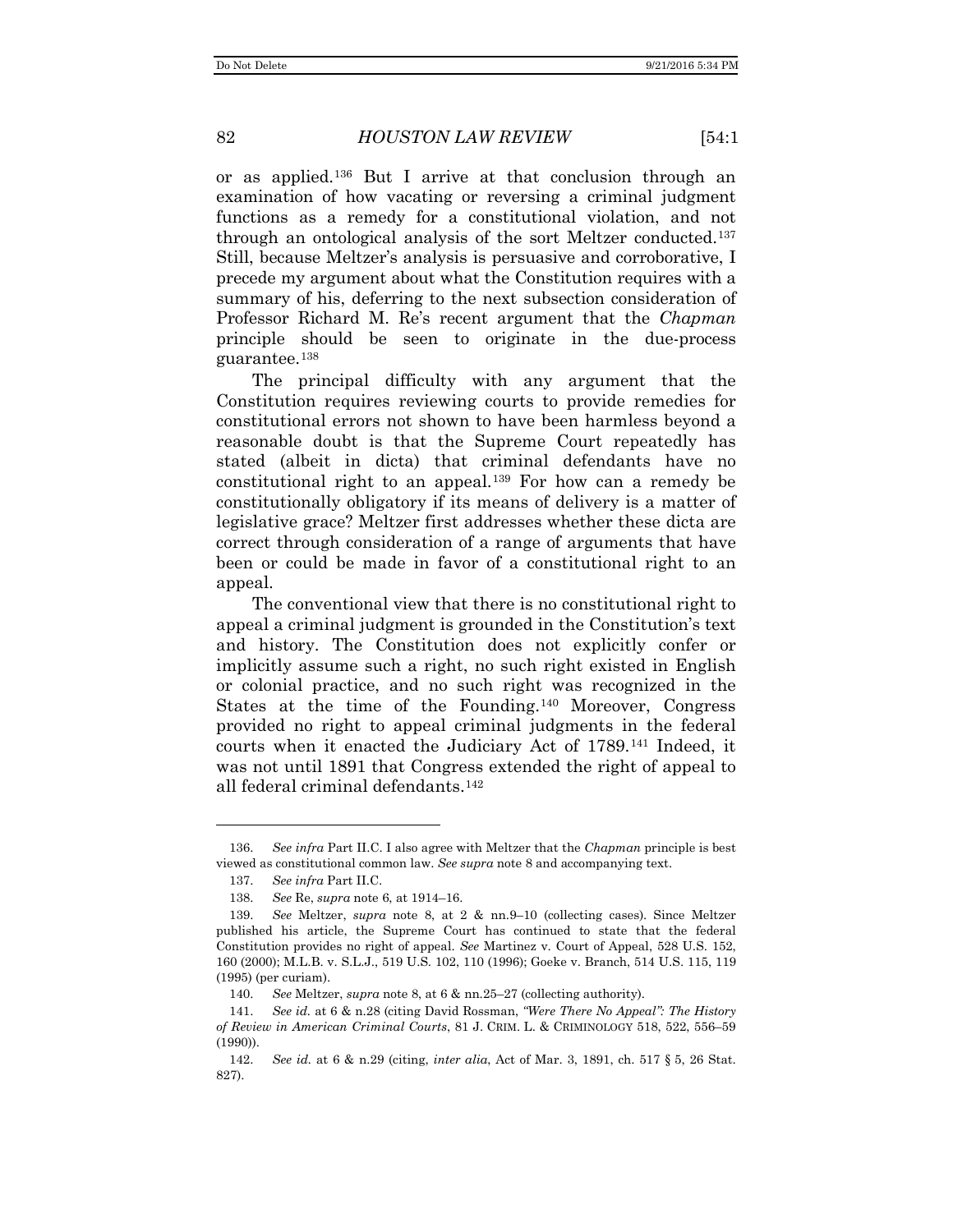Nevertheless, several writers have argued that a more nuanced view of the history complicates any assertion that there was no right to appeal a criminal judgment at common law.<sup>[143](#page-25-0)</sup> In the eighteenth and nineteenth centuries, these writers point out, many jurisdictions employed procedures that served some of the functions of the modern appeal, including circuit riding, post-conviction motions, trials before multi-judge panels, executive and legislative review of criminal convictions, trial de novo in a higher court, and (sometimes) review by means of a writ of error.<sup>144</sup> But, as Meltzer notes, the most that can be said of this history is that its existence complicates rejection of an argument for a constitutional right to appeal a conviction *purely* on the basis of history. The relevant history certainly does not provide fertile soil for the *advancement* of such an argument.[145](#page-25-2)

Meltzer next addresses closely related arguments that appeals have assumed such importance in American state and federal criminal practice as to reflect a consensus that appellate review of convictions is now constitutionally necessary,<sup>[146](#page-25-3)</sup> and that proper application of the *Mathews v. Eldridge* balancing calculus<sup>[147](#page-25-4)</sup> reveals that a right to appeal a criminal conviction is now an aspect of American procedural due process.[148](#page-25-5) Meltzer finds more force in these arguments than in any argument from history.<sup>[149](#page-25-6)</sup> Still, Meltzer observes, there are important countervailing concerns[150](#page-25-7) and very strong reasons to doubt that today's Supreme Court would find these arguments persuasive.[151](#page-25-8)

At this point, Meltzer switches gears and assumes *arguendo* that, notwithstanding what has just been said, there *is* a constitutional right to appeal criminal judgments. He then further assumes that this hypothetical right to appeal would require the provision of a remedy in at least some class of cases

<span id="page-25-9"></span>

<sup>143.</sup> *See id.* at 7.

<sup>144.</sup> *See id.* at 7 & nn.31–36 (collecting authority).

<span id="page-25-3"></span><span id="page-25-2"></span><span id="page-25-1"></span><span id="page-25-0"></span><sup>145.</sup> *Id.* at 8.

<sup>146.</sup> *See id.*

<sup>147.</sup> *See* 424 U.S. 319, 334–35 (1976).

<sup>148.</sup> *See* Meltzer, *supra* not[e 8,](#page-4-6) at 8–9.

<sup>149.</sup> *See id.* at 9.

<span id="page-25-7"></span><span id="page-25-6"></span><span id="page-25-5"></span><span id="page-25-4"></span><sup>150.</sup> *See id.* at 9 n.45 ("The massive increase in appellate dockets in recent years suggests that the institutional burden imposed by a constitutional right to appeal would be . . . considerable" and that, therefore, "constitutionalizing a right to appeal might be thought to give insufficient weight to the third *Mathews* factor, the burden imposed on the government.").

<span id="page-25-8"></span><sup>151.</sup> *See id.* at 9 n.46, (explaining why, based on his or her voting history, each member of the 1994 Court would likely reject any argument that the Constitution confers on criminal defendants a right to appeal).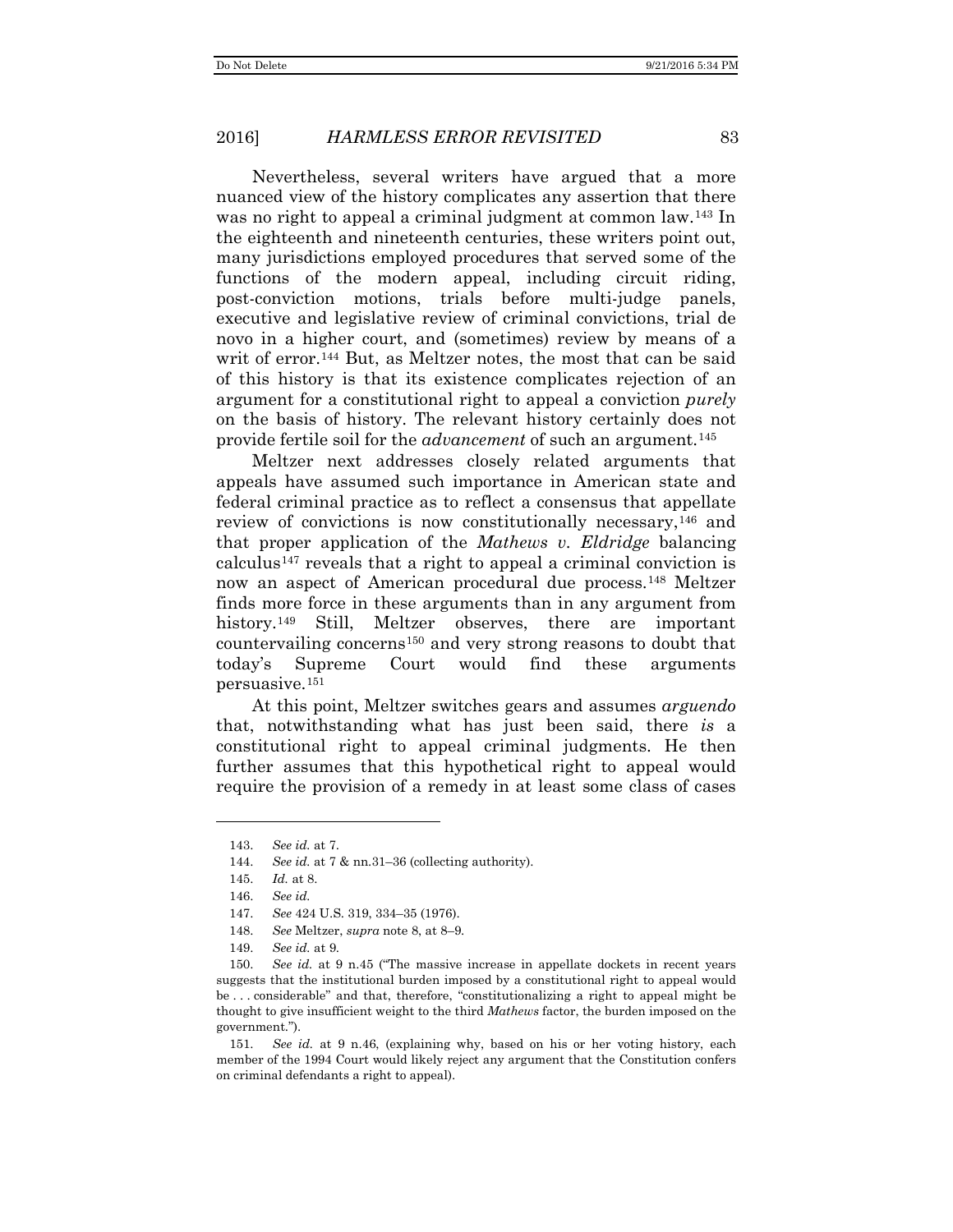involving judgments marred by error.<sup>[152](#page-26-0)</sup> Building from these assumptions, Meltzer considers whether the *Chapman* principle might be seen to operationalize such a right. He concludes, again convincingly, that the *Chapman* principle cannot plausibly be so characterized. For one thing, a right to reversal in certain circumstances derived from a constitutional right to appeal a criminal conviction seemingly would encompass *any* error that might have led (or probably led, or almost certainly led, etc.) to an erroneous conviction. But *Chapman*'s implicit promise of a remedy for any error not shown to be harmless beyond a reasonable doubt extends only to federal *constitutional* error, and not to other outcome-affecting errors.[153](#page-26-1)

Moreover, acceptance of a constitutional right to appeal in criminal cases cannot explain *Chapman*'s requirement that state courts apply a *federal* harmless-error rule in deciding whether to provide a remedy for a federal constitutional error at trial. At most, such a right would promise an opportunity to challenge a state criminal conviction in a state intermediate appellate court. Assume that such a court, finding that federal constitutional error had occurred at trial, ignores *Chapman* and applies a more forgiving state harmless-error rule to affirm the conviction. The federal right to appeal a conviction would have been observed in such a situation, but not *Chapman*'s additional mandate that a federal standard of review be applied to determine the availability of a remedy. Thus, *Chapman* requires *more* of state courts than vindication of any hypothetical federal constitutional right to an appeal in criminal cases.[154](#page-26-2)

Having refuted the argument that the *Chapman* principle derives from a hypothetical (although doubtful) federal constitutional right to appeal a criminal conviction, Meltzer next considers whether it can be explained by other constitutional doctrines. Meltzer frames these arguments in terms of potential constitutional limits on "state power" to adopt a harmless-error principle other than *Chapman*,[155](#page-26-3) but his responses to these arguments also establish that there would be no constitutional barrier to the adoption of a rule other than *Chapman* to govern review of constitutional error at *federal* trials.

<span id="page-26-0"></span><sup>152.</sup> As Meltzer puts it, "Presumably, chief among the purposes of recognizing such a right would be to reduce the likelihood that a defendant has been convicted at a trial that violated his rights, constitutional or otherwise. To promote that purpose, an appeal must promise reversal of the conviction in appropriate cases." *Id.* at 10.

<sup>153.</sup> *See id.* at 10–11.

<sup>154.</sup> *See id.* at 11–12.

<span id="page-26-3"></span><span id="page-26-2"></span><span id="page-26-1"></span><sup>155.</sup> *See id.* at 12. Meltzer titles Part II of his article "Other Possible Constitutional Limits on State Power to Treat Errors as Harmless." *Id.*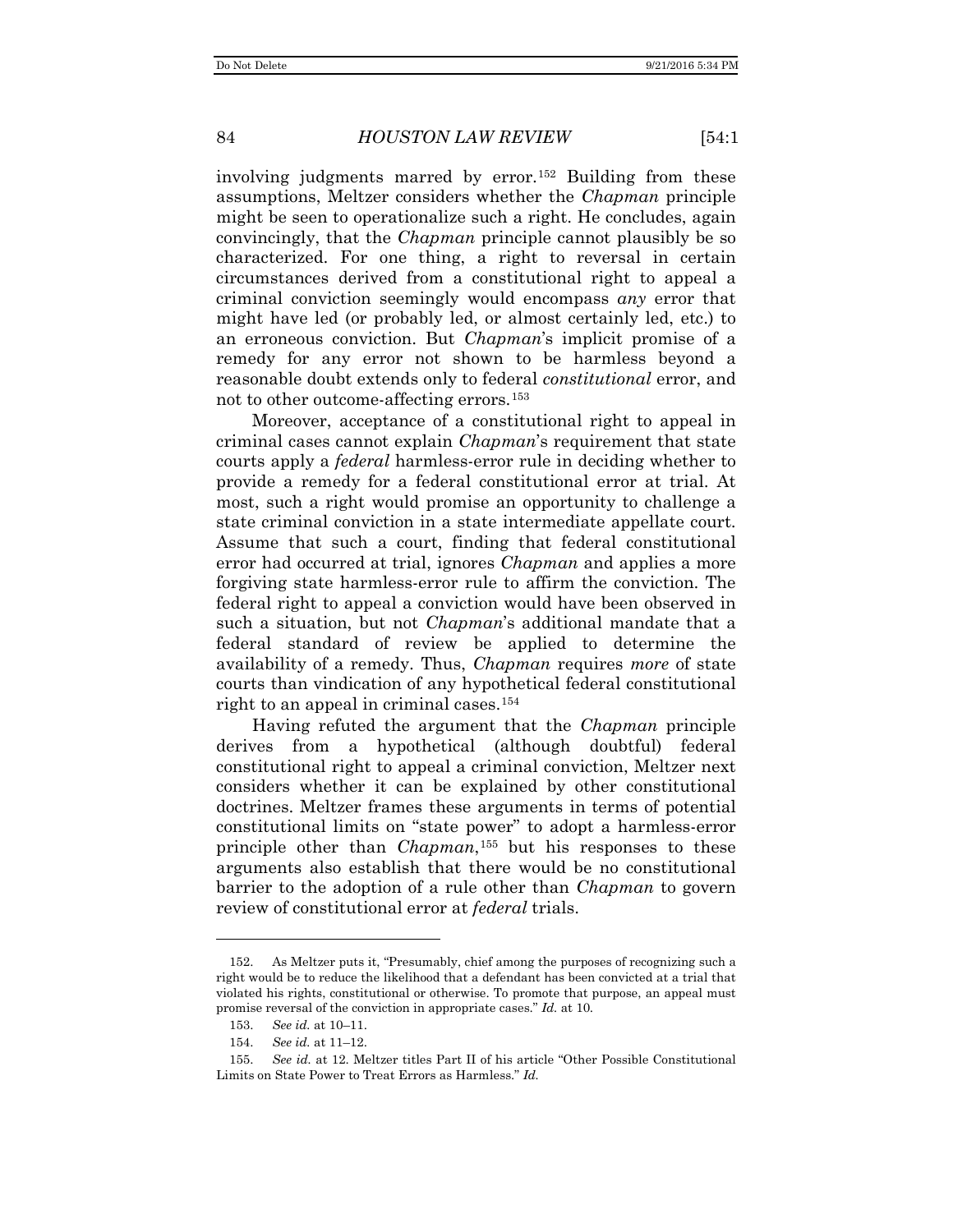The first principle Meltzer evaluates is the Constitution's promise of equal protection in the provision of benefits that are not themselves constitutionally required—viz., the principle that, although the government need not provide criminal appeals, it cannot, for example, restrict the right to appeal "to persons who are white or Protestant or whose last names begin with *Q.*"[156](#page-27-0) As Meltzer demonstrates, the *Chapman* principle does not derive from this equal protection principle. The adoption of a harmless-error rule materially different and more permissive than the one that *Chapman* prescribes—say, a rule that treats constitutional and nonconstitutional errors (whether state or federal) alike but permits courts to withhold remedies if they conclude that that the error probably did not affect the judgment—would not discriminate against either federal rights in general or particular federal rights. Nor would such a rule otherwise work a suspect classification. It therefore would not conflict with equal protection principles, for it could hardly be said to lack a rational basis.<sup>[157](#page-27-1)</sup>

Next, Meltzer considers whether the *Chapman* principle is needed to avoid violating the unconstitutional conditions doctrine—viz., the principle that makes it unconstitutional, for example, for a state "to set up libraries restricted to Democratic users" even though "a state need not establish public libraries at all."[158](#page-27-2) The unconstitutional conditions doctrine does not require the application of *Chapman* to constitutional trial errors. As Meltzer puts it:

<span id="page-27-4"></span>[T]o object that a state cannot condition its appeals on enforcement of a harmless-error standard less favorable to defendants than *Chapman* requires some independent explanation of why the Constitution requires the *Chapman* standard—an analogue to the First Amendment right of library patrons not to belong to the Democratic party [in the example recited above][.159](#page-27-3)

Thus, any argument based on the unconstitutional conditions doctrine brings us back to the problem of independently establishing a criminal defendant's constitutional right to

<span id="page-27-5"></span>

<span id="page-27-0"></span><sup>156.</sup> *Id.* (observing that this principle explains the Supreme Court's holdings that states may not constitutionally deny indigent appellants free transcripts, *see* Griffin v. Illinois, 351 U.S. 12, 18–19 (1956), or appointed counsel, *see* Douglas v. California, 372 U.S. 353, 356–58 (1963), or the effective assistance of counsel on appeal, *see* Evitts v. Lucey, 469 U.S. 387, 396 (1985)).

<sup>157.</sup> *See id.* at 14.

<span id="page-27-3"></span><span id="page-27-2"></span><span id="page-27-1"></span><sup>158.</sup> *Id.* (citing Kathleen M. Sullivan, *Unconstitutional Conditions*, 102 HARV. L. REV. 1413, 1421–28 (1989)).

<sup>159.</sup> *Id.* at 14–15.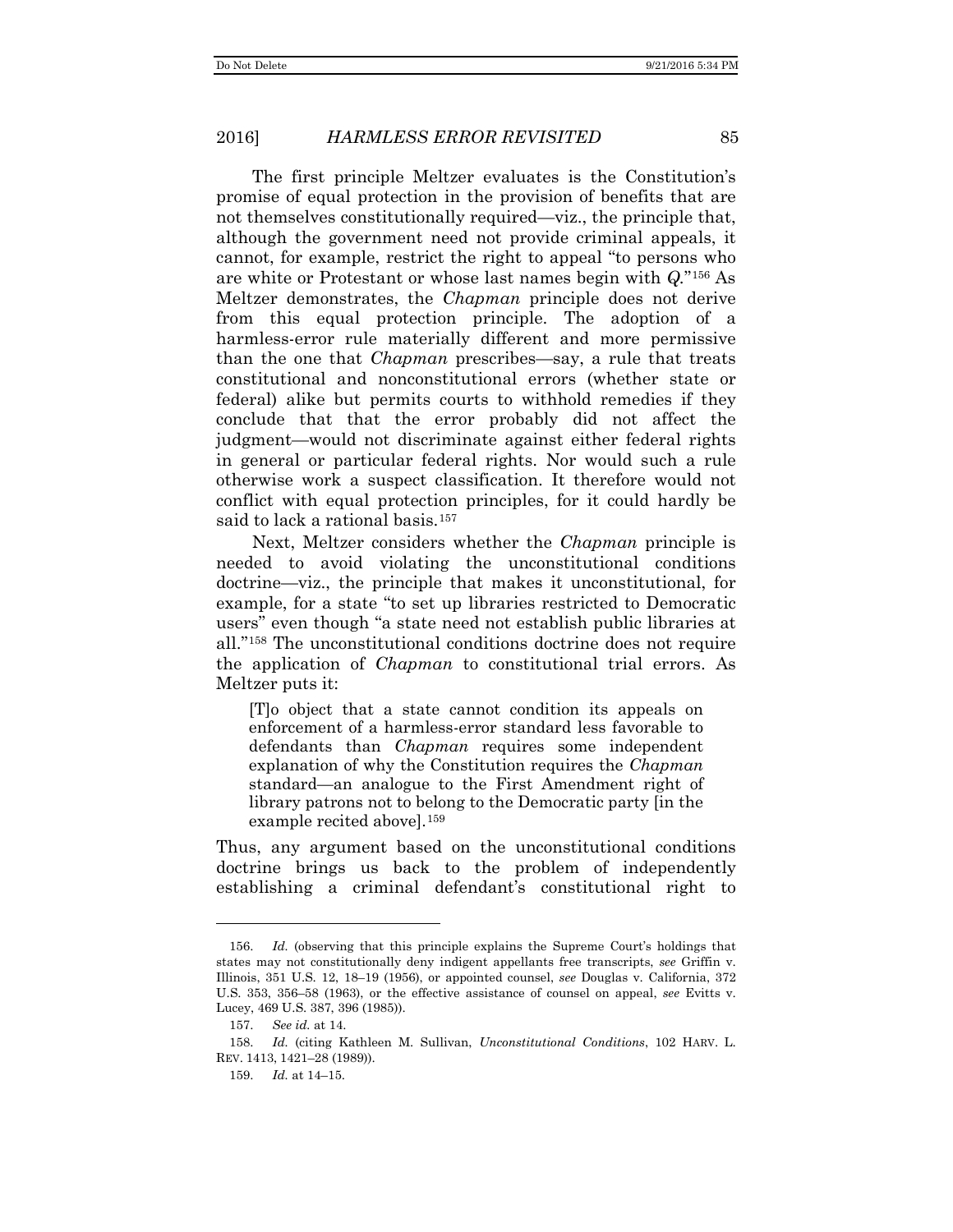<span id="page-28-6"></span>

application of the *Chapman* principle on review of a constitutional error committed at the defendant's trial.[160](#page-28-0)

Finally, Meltzer considers whether the *Chapman* principle might be tied to the rule of judicial integrity sometimes described in terms of a court's obligation to apply "all the relevant law," including the Constitution—an obligation that animated the analysis in *Marbury v. Madison*.[161](#page-28-1) Such an argument would begin with the premise that appellate courts, like other courts with jurisdiction over a case, are obliged to apply the Constitution to the cases they adjudicate. It might then conclude that application of the Constitution on appeal demands a remedy for criminal convictions tainted by constitutional error unless the requirements of the *Chapman* principle are satisfied.[162](#page-28-2) Yet any such argument runs up against (1) our history of regarding as valid recognized limitations on the power of appellate courts to consider only some of the issues presented in a given case, and (2) our more general practice of permitting courts to withhold remedies for past violations of constitutional rights.[163](#page-28-3) So long as we continue to accept the legitimacy of this firmly entrenched history and these remedial customs, the *Chapman* principle cannot be seen as a constitutional imperative that binds reviewing courts to provide remedies for constitutional trial errors unless the government has shown those errors to be harmless beyond a reasonable doubt.<sup>[164](#page-28-4)</sup>

#### <span id="page-28-5"></span>*C. Constitutional Obligation: A Working Hypothesis & Response to Professor Re*

As noted in the previous subsection, Professor Meltzer's ontological analysis is convincing. Any claim that the *Chapman*  principle finds its roots in the Constitution is undercut by the fact that there is no constitutional right to appeal a criminal judgment—a point that the Supreme Court has continued to

<span id="page-28-0"></span><sup>160.</sup> *Id.* at 15. Any argument that *Chapman* is constitutionally compelled based on the unconstitutional conditions doctrine also fails for a second reason: "Not all constitutional rights are implicated in unconstitutional conditions cases. By its very nature, the doctrine serves to protect only those rights that depend on some sort of exercise of autonomous choice by the rightholder, such as individual rights to speech, exercise of religion[,] or privacy . . . ." *Id.* at 15 (quoting Sullivan, *supra* not[e 158,](#page-27-4) at 1426) (internal quotation marks omitted). A more permissive harmless-error rule than *Chapman* would not put pressure on a criminal defendant to forego the exercise of his or her other constitutional rights. *See id.*

<span id="page-28-4"></span><span id="page-28-3"></span><span id="page-28-2"></span><span id="page-28-1"></span><sup>161.</sup> *See id.* at 15 (citing, *inter alia*, Marbury v. Madison, 5 U.S. (1 Cranch) 137, 177–78 (1803)).

<sup>162.</sup> *See id.*

<sup>163.</sup> *See id.* at 16–17.

<sup>164.</sup> *See id.*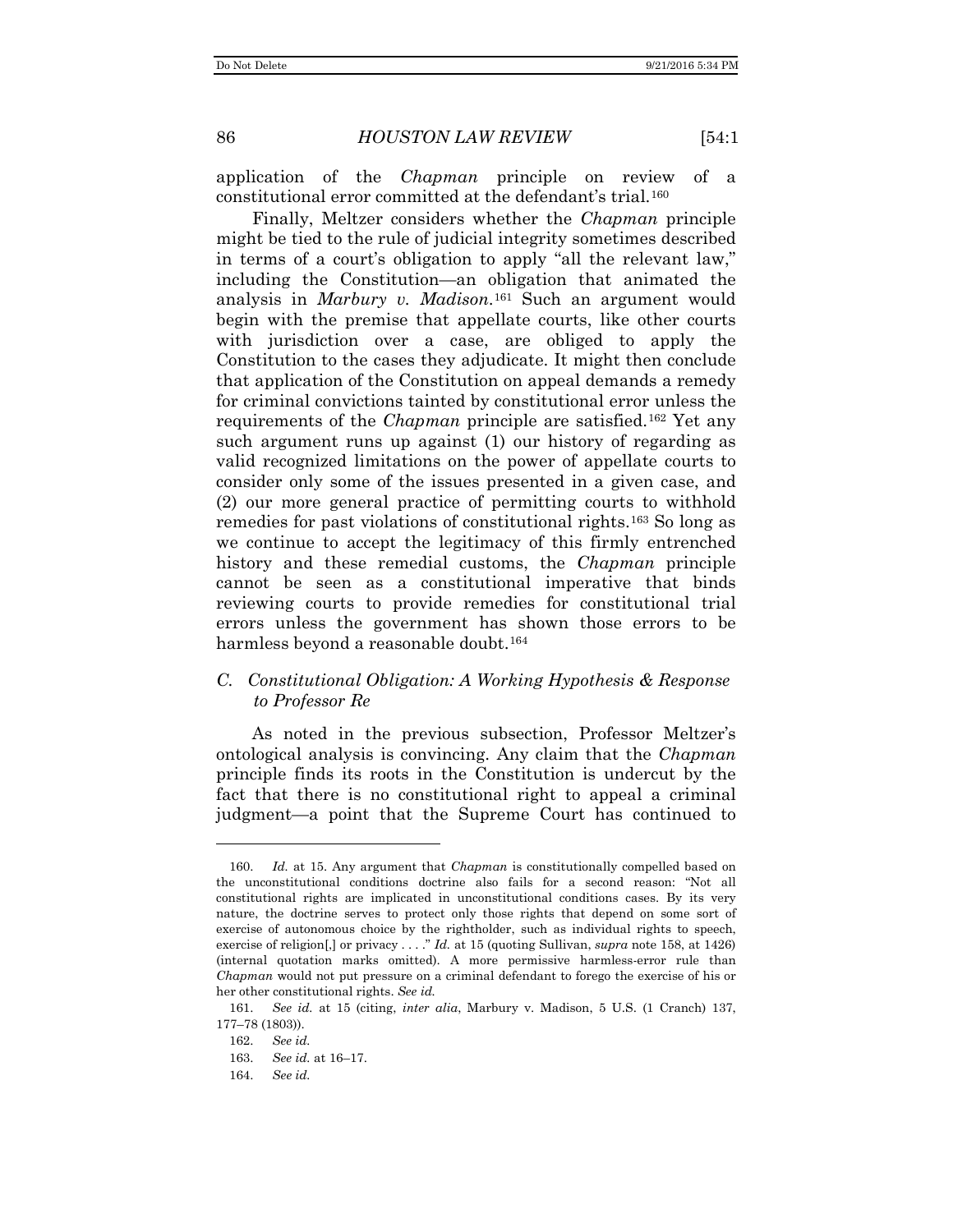emphasize since Meltzer published his article[165](#page-29-1)—and the additional fact that the *Chapman* principle cannot plausibly be traced to any doctrine that constrains government in the provision of constitutionally gratuitous benefits. Moreover, even if there were a constitutional right to appeal a criminal judgment, *Chapman* imposes obligations that make it impossible to characterize the *Chapman* principle as a logical extension of any such right.

But there is another path that leads to the conclusion that the remedy implicitly promised by the *Chapman* principle—i.e., vacatur or reversal unless the harmless-beyond-a-reasonable -doubt condition is satisfied—is not constitutionally compelled. The alternative path looks to how that remedy typically *functions*—viz., as a substitutionary remedy for the constitutional deprivation worked during the judicial proceedings that led to the claimant's conviction. For substitutionary constitutional remedies designed to ameliorate wholly concluded constitutional wrongs, although critical tools for incentivizing compliance with constitutional norms, are not themselves constitutionally necessary.

In recent work, I have developed and defended this argument, along with a corresponding claim that the Constitution *does* require remedies for ongoing constitutional injuries when relief is sought through justiciable and properly preserved claims brought in proper forums.[166](#page-29-2) This argument is descriptive in its origins; it is rooted in the extant doctrines and practices that combine to comprise the law of constitutional remedies.[167](#page-29-3) Yet the described reality—one that the Supreme

<span id="page-29-4"></span><span id="page-29-0"></span><sup>165.</sup> *See supra* not[e 139](#page-24-7) and accompanying text.

<span id="page-29-2"></span><span id="page-29-1"></span><sup>166.</sup> *See* Greabe, *supra* note [8,](#page-4-6) at 919–23; *see also* John M. Greabe, *Constitutional Remedies and Public Interest Balancing*, 21 WM. & MARY BILL RTS. J. 857, 892–96 (2013).

<span id="page-29-3"></span><sup>167.</sup> *See* Greabe, *supra* note [8,](#page-4-6) at 907–19; *see also* Greabe, *supra* note [166,](#page-29-0) at 863–92. My descriptive approach to the problem of constitutionally compelled remedies tracked that of Professors Fallon and Meltzer, who in 1991 published an influential article on the same topic that argued: (1) there should be a strong but not always unyielding presumption in favor of individually-effective relief for every constitutional violation; and (2) there must exist a sufficient scheme of available remedies to ensure that constitutional rights do not become nullities and that government officials remain answerable as a systemic matter to the demands of the law. *See* Richard H. Fallon, Jr. & Daniel J. Meltzer, *New Law, Non-Retroactivity, and Constitutional Remedies*, 104 HARV. L. REV. 1731, 1787–91 (1991). Fallon and Meltzer explained that their aim in using a descriptive approach, rather than seeking to develop a purely normative theory, was "to achieve enhanced clarity of doctrinal understanding; we hope to further comprehension of what courts have done and continue to do, and of the presuppositions that undergird their pattern of decisions." *Id.* at 1737. In building upon Fallon and Meltzer's groundbreaking work, I used the same approach because I too hoped to rationalize unexplained but principled judicial behavior. *See* Greabe, *supra* note [166,](#page-29-0) at 859–60. I thus took the remedial status quo as a given and did not seek to engage, for example, Professor John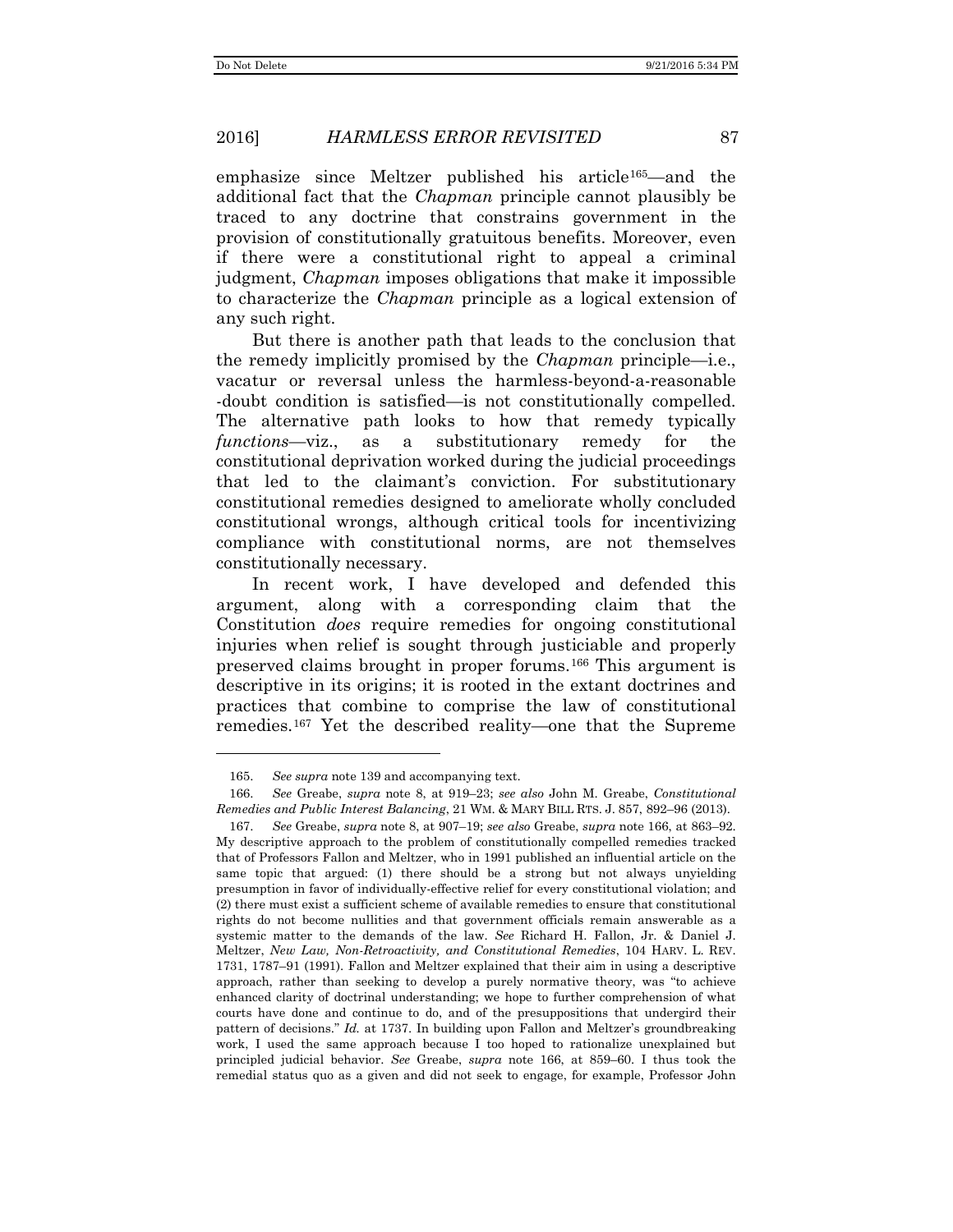88 *HOUSTON LAW REVIEW* [54:1

Court has never explicitly rationalized—is in fact also normatively sensible. I will explain why shortly. But first, I provide an overview of the different ways courts treat claims for specific relief from ongoing constitutional injury and claims for substitutionary relief for wholly concluded constitutional violations.

In the context of constitutional litigation, specific remedies typically enable a rightholder to halt an ongoing (or avoid an imminent) deprivation of a life, liberty, or property interest protected by the Constitution.[168](#page-30-0) In this way, they seek to provide or restore to the rightholder the very same interest that the Constitution protects.[169](#page-30-1) Specific constitutional remedies include rulings nullifying unconstitutional statutes or rules under which coercive enforcement proceedings (such as criminal charges) are brought; rulings enjoining such proceedings in circumstances where the statute or rule authorizing the action cannot constitutionally be applied on the facts of the case; injunctions and declarations that operate to prohibit ongoing or imminent rights violations other than unconstitutional enforcement actions; the provision of access to a judicial officer through the Great Writ of habeas corpus (so long as Congress has not lawfully suspended its availability); just compensation for takings; and make-whole relief for the coercive collection of unconstitutional taxes, duties, or fees.[170](#page-30-2)

<span id="page-30-4"></span>Substitutionary remedies, in contrast, provide "something else" to the rightholder.<sup>[171](#page-30-3)</sup> The quintessential substitutionary remedy is a monetary damage award. In fact, remedies treatises sometimes speak as though money is the *only* form of

Harrison's originalist argument for a theory of constitutionally compelled remedies built on the "private right" remedial framework that existed in the nineteenth century. *See, e.g.*, John Harrison, *Jurisdiction, Congressional Power, and Constitutional Remedies*, 86 GEO. L.J. 2513, 2516–17 (1998). For a fascinating exchange that captures the difference between the Fallon/Meltzer approach and that of Professor Harrison, compare *id.*, with Daniel J. Meltzer, *Congress, Courts, and Constitutional Remedies*, 86 GEO. L.J. 2537, 2549–65 (1998).

<span id="page-30-0"></span><sup>168.</sup> *See* Greabe, *supra* not[e 8,](#page-4-6) at 905 & n.133 (citing Colleen P. Murphy, *Money as a "Specific" Remedy*, 58 ALA. L. REV. 119, 126 (2006)). Of course, there are situations where specific remedies only formally halt the ongoing constitutional deprivation by declaring it unconstitutional. *See, e.g.*, Brown v. Bd. of Educ. (*Brown II*), 349 U.S. 294, 301 (1955) (reaffirming the unconstitutionality of separating students by race in public education but requiring only that the defendant districts desegregate "with all deliberate speed"). In such situations, the effects of the unconstitutional custom or policy at which the judgment is directed may linger indefinitely.

<sup>169.</sup> *See* Greabe, *supra* not[e 8,](#page-4-6) at 905 & n.133.

<span id="page-30-2"></span><span id="page-30-1"></span><sup>170.</sup> *See id.* at 909–10; *see also* Douglas Laycock, *The Death of the Irreparable Injury Rule*, 103 HARV. L. REV. 687, 696 (1990).

<span id="page-30-3"></span><sup>171.</sup> Greabe, *supra* note [8,](#page-4-6) at 905–06 (internal quotation marks omitted); *see also* Colleen P. Murphy, *Money as a "Specific" Remedy*, 58 ALA. L. REV. 119, 126 (2006).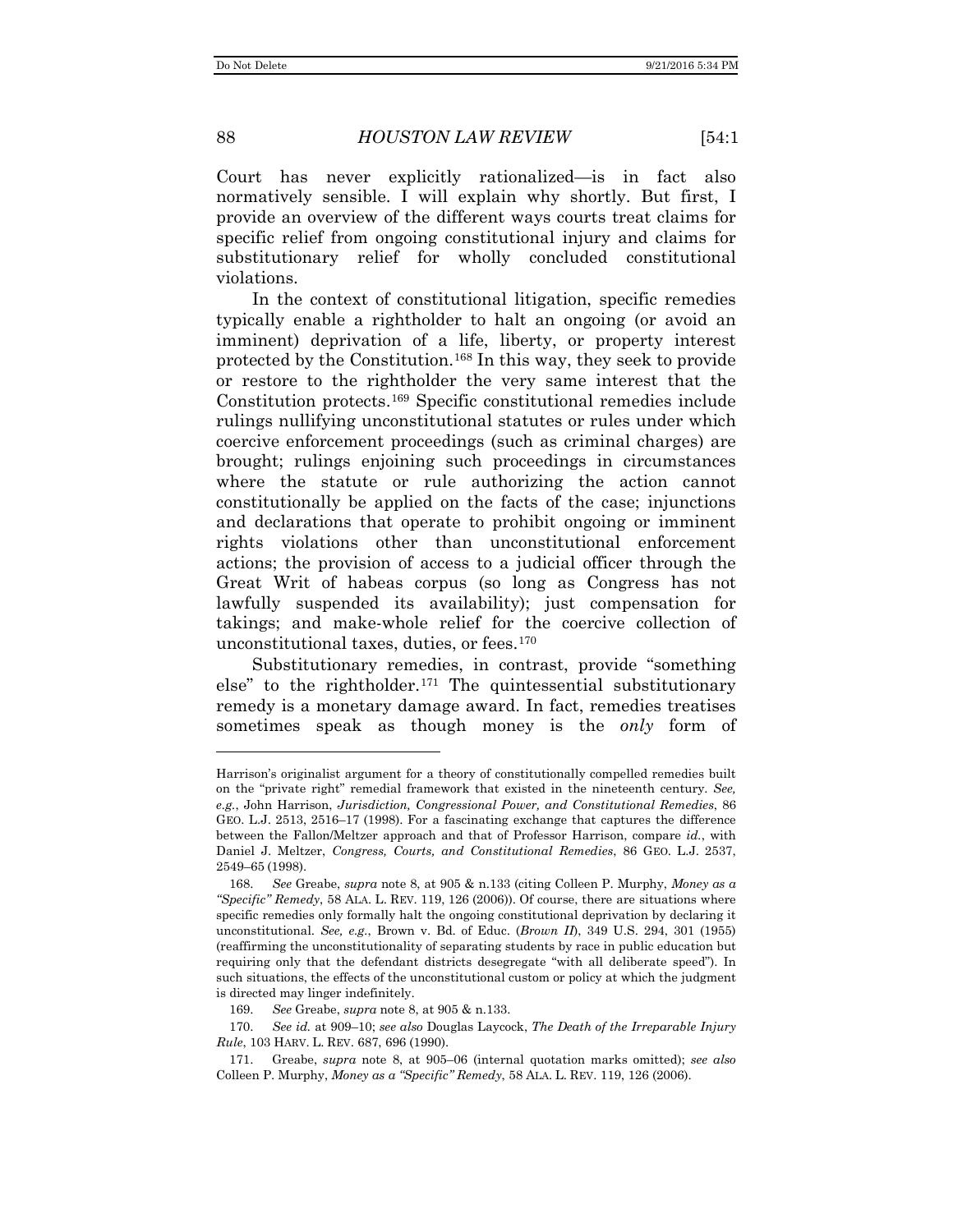#### 2016] *HARMLESS ERROR REVISITED* 89

substitutionary remedy.[172](#page-31-0) And sure enough, courts do in fact sometimes vindicate constitutional rights through monetary damage awards.[173](#page-31-1) But in the context of constitutional litigation, two other substitutionary remedies are far more common. The first is the exclusion of evidence at trial when the evidence was obtained pursuant to a wholly concluded invasion of rights, such as a search that violated the defendant's Fourth Amendment rights or an interrogation that violated the defendant's Fifth Amendment rights.<sup>[174](#page-31-2)</sup> The second is the topic presently under examination: the vacatur or reversal of a lower court judgment when constitutional error—e.g., a failure to exclude evidence that the Constitution prohibited the jury from hearing—occurred during the judicial proceedings leading to the judgment.<sup>[175](#page-31-3)</sup>

Notice that there tends to be a fundamental difference between the nature of the constitutional violations that ground claims for specific remedies and that of the violations that ground claims for substitutionary remedies. Situations permitting the imposition of specific remedies typically involve challenges to *ongoing* constitutional violations, which themselves are almost always rooted in unconstitutional government *policies or customs*—viz., unconstitutional statutes, rules, regulations, practices, broadly applicable understandings, or the decisions of those who function as government policymakers[.176](#page-31-4) Situations where only a substitutionary remedy is possible, in contrast, usually involve the wholly completed, discretionary actions of those persons to whom we necessarily entrust government power

<span id="page-31-0"></span><sup>172.</sup> *See, e.g.*, JAMES M. FISCHER, UNDERSTANDING REMEDIES § 2.2 (2d ed. 2006); ROBERT N. LEAVELL ET AL., EQUITABLE REMEDIES, RESTITUTION AND DAMAGES 1 (7th ed. 2005) ("Substitutionary relief substitutes money for the specific relief.").

<span id="page-31-1"></span><sup>173.</sup> Courts sometimes award monetary damages against individuals who have misused federal power pursuant to the cause of action recognized in *Bivens v. Six Unknown Named Agents of Fed. Bureau of Narcotics*, 403 U.S. 388, 389 (1971), and against municipalities and individuals who have misused state power under 42 U.S.C. § 1983. This complex area of law is summarized in Greabe, *supra* note [166,](#page-29-0) at 866–68, 881–84.

<span id="page-31-2"></span><sup>174.</sup> *See* Greabe, *supra* note [166,](#page-29-0) at 868–71, 884–85; *see also* Arnold H. Loewy, *Police-Obtained Evidence and the Constitution: Distinguishing Unconstitutionally Obtained Evidence from Unconstitutionally Used Evidence*, 87 MICH. L. REV. 907, 907–09 (1989).

<sup>175.</sup> *See* Greabe, *supra* not[e 166,](#page-29-0) at 871–72, 885–87; Ogletree, *supra* note [15,](#page-5-6) at 157.

<span id="page-31-4"></span><span id="page-31-3"></span><sup>176.</sup> *See, e.g.*, Brown v. Plata, 563 U.S. 493 (2011) (addressing ongoing prison population overcrowding with a court-mandated population limit). Consider the practical barriers to getting to court to seek injunctive or declaratory relief responsive to an imminent or ongoing invasion of rights by an individual government actor—e.g., a police officer or prison guard—who is simply exercising the discretion required of all law enforcement officers and cannot plausibly be characterized as administering a specific custom or policy adopted by a government policymaker. For further discussion on specific remedies, see Greabe, *supra* not[e 8,](#page-4-6) at 911–12.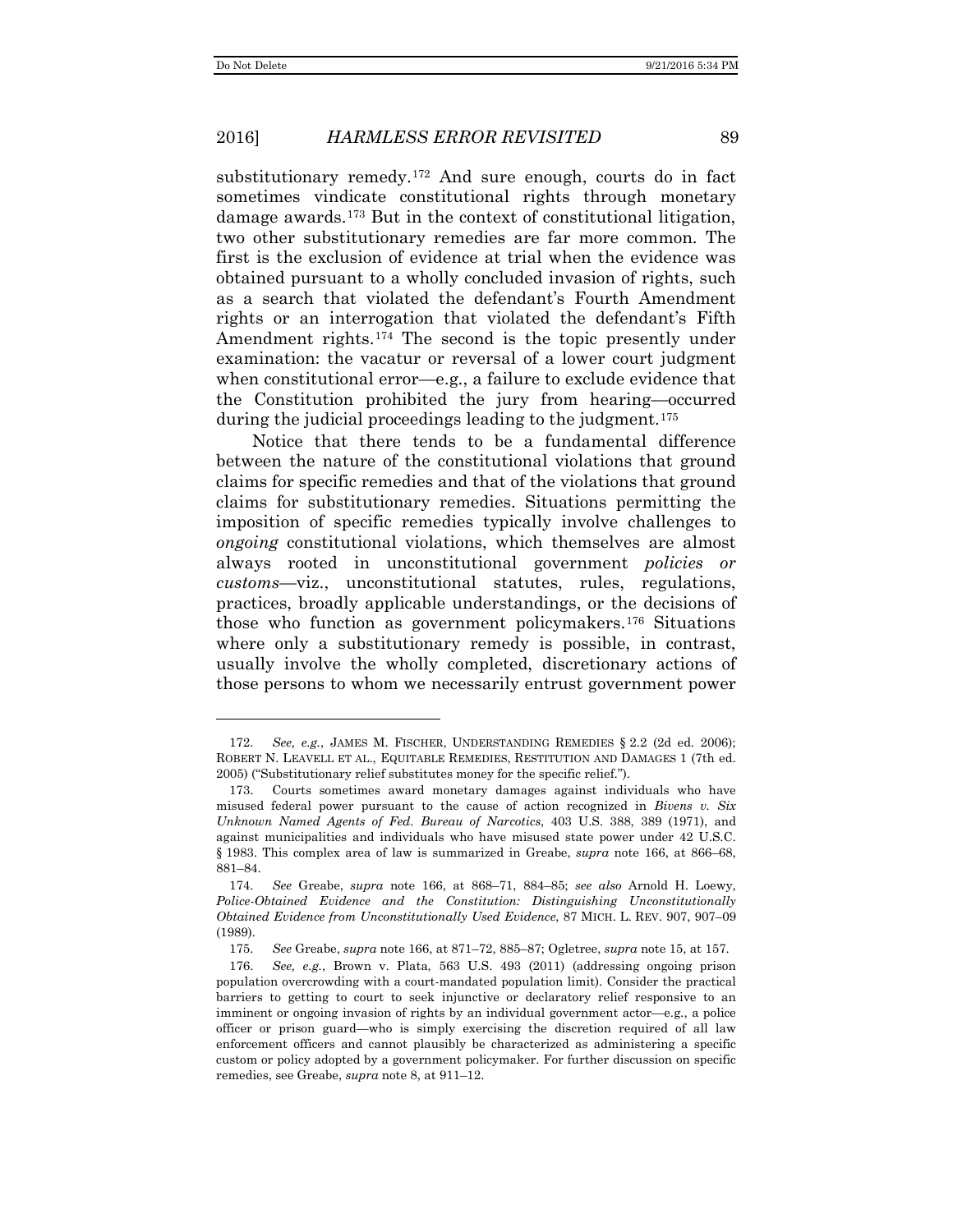and ask that it be exercised according to constitutional norms in variable and dynamic circumstances not *specifically* addressed by an applicable custom or policy[.177](#page-32-0)

<span id="page-32-4"></span><span id="page-32-3"></span>In the former context—that involving a challenge to a facially unconstitutional "law" (broadly construing that term) or a law that cannot constitutionally be applied in the circumstances presented—the Supreme Court has regarded a remedy precluding future application of the law as constitutionally required so long as it is sought by means of a justiciable and properly preserved claim brought in a proper forum.[178](#page-32-1) But in the latter context—that involving a post hoc request for relief responsive to the completed, discretionary conduct of one exercising government power with no concomitant request that an unconstitutional law be enjoined—the Court has authorized the withholding of remedies under doctrines such as the qualified-immunity doctrine, exceptions to the exclusionary rule, and (most pertinently) the various harmless-error principles discussed above in Part II.A.[179](#page-32-2)

Although it has never so explained its actions, the Supreme Court has behaved sensibly in treating specific remedies to ameliorate ongoing constitutional violations—when sought by means of justiciable and properly preserved claims asserted in proper forums—as constitutionally necessary, while treating substitutionary remedies responsive to wholly completed constitutional wrongs as contingent and subject to being withheld in circumstances where their negative effect on the

<span id="page-32-0"></span><sup>177.</sup> *See, e.g.*, *Bivens*, 403 U.S. at 395–97 (noting the availability of money damages after unconstitutional arrest and search). For further discussion on substitutionary remedies, see Greabe, *supra* note [8,](#page-4-6) at 910–11. The qualifier "usually" is necessary because it is possible to experience a violation of one's rights that, although concluded, is rooted in an unconstitutional custom or policy that remains ongoing when a remedy is sought. *See id.* at 911 n.155 (giving as examples claims addressed to wrongs rooted in an unconstitutional municipal custom or policy or in an unconstitutional sentencing guidelines regime). In such cases, the victim may seek both specific relief (a declaration that invalidates the legal regime that authorized the wrong) and a substitutionary remedy for the harm actually suffered.

<span id="page-32-1"></span><sup>178.</sup> *See* Greabe, *supra* note [8,](#page-4-6) at 917–19; *see also, e.g.*, *Plata*, 563 U.S. at 526 (observing that it "would raise serious constitutional concerns" to read the Prison Litigation Reform Act of 1995 to foreclose a remedy for an ongoing unconstitutional prison overcrowding (citing Bowen v. Mich. Acad. of Family Physicians, 476 U.S. 667, 681 n.12 (1986))); *id.* at 502, 545 (observing that the ongoing constitutional violation of prison overcrowding "requires a remedy").

<span id="page-32-2"></span><sup>179.</sup> *See, e.g.*, Harlow v. Fitzgerald, 457 U.S. 800, 818 (1982) (holding that "government officials performing discretionary functions, generally are shielded from liability for civil damages insofar as their conduct does not violate clearly established statutory or constitutional rights of which a reasonable person would have known."). For further discussion on remedy-limiting doctrines, see Greabe, *supra* note [8,](#page-4-6) at 912–17.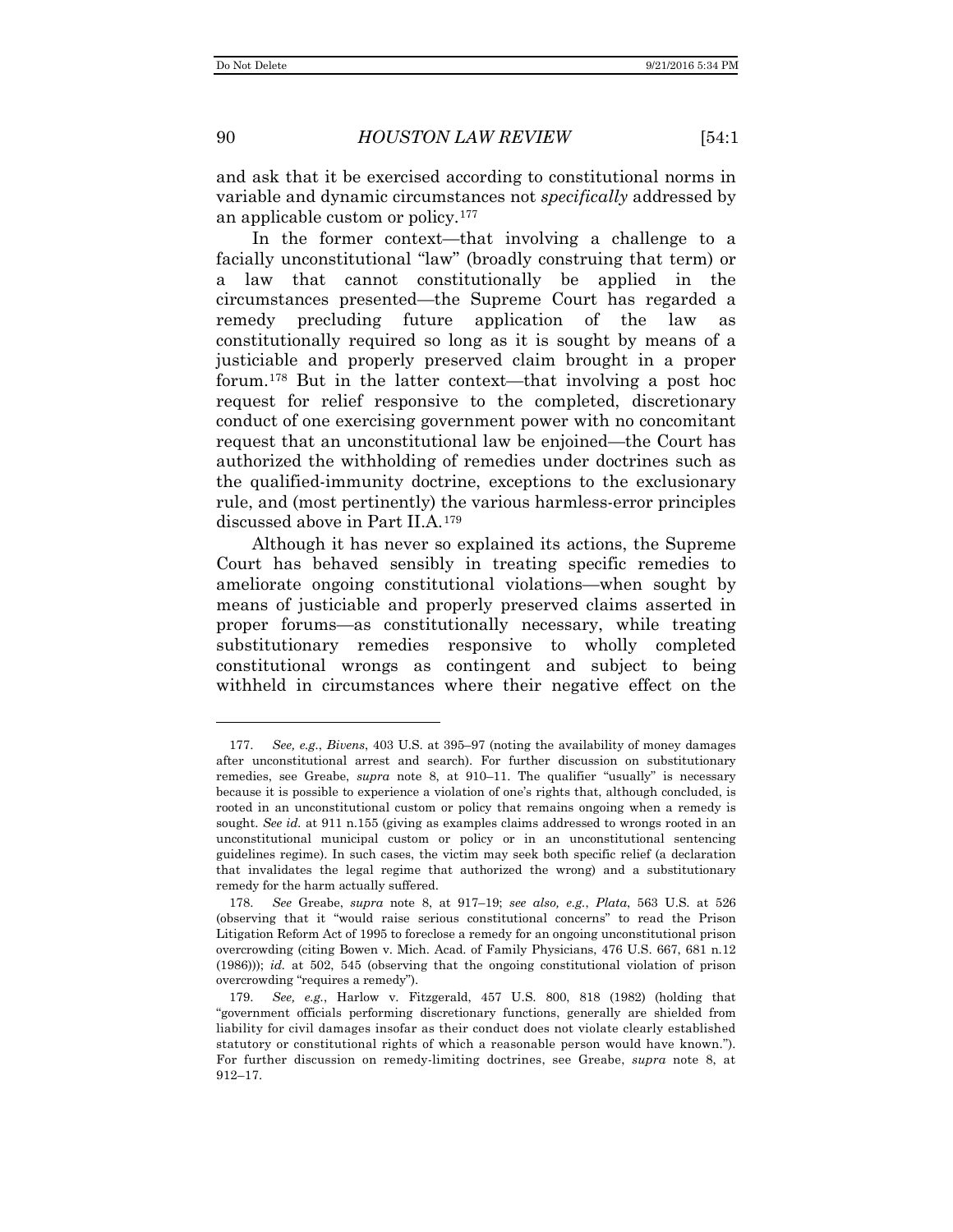public interest would be too great. Specific remedies are more directly rooted in the text and structure of the Constitution than their substitutionary counterparts; they far more directly operationalize claims brought to enforce *structural* values such as federal supremacy, federalism, and the separation of federal powers into three branches, including a judicial department entrusted with judicial review.[180](#page-33-0) Indeed, the Constitution explicitly contemplates the specific remedies of access to a judicial officer through the Great Writ of habeas corpus,<sup>[181](#page-33-1)</sup> and the provision of just compensation for a taking.[182](#page-33-2) And the other specific remedies responsive to constitutional violations<sup>183</sup> are easily seen as constitutionally necessary when we recall that they: (1) act to stop ongoing unconstitutional conduct at the *lawmaking* level (where the effects of the unconstitutional law are broadly applicable and likely to be experienced again and again by others); and (2) therefore serve as the means by which courts perform the quintessential function of judicial review, which is to keep the coordinate federal branches and the States within constitutional bounds.<sup>[184](#page-33-4)</sup>

<span id="page-33-12"></span><span id="page-33-10"></span>In contrast, substitutionary remedies for constitutional violations—money damage awards, the exclusion of evidence, and the vacatur or reversal of judgments because of a constitutional error at trial—lack any direct link to the text or structure of the Constitution. It is for this reason that substitutionary constitutional remedies are pervasively regarded as products of subconstitutional common law lawmaking[185](#page-33-5)—at least in circumstances where they are not statutorily authorized.[186](#page-33-6) By their very nature, they provide less narrowly tailored relief than specific remedies deliver, for they fail to prevent, halt, or undo the constitutional violations to which they respond.[187](#page-33-7) Moreover, they frequently engender significant and controversial costs that third parties who were not directly involved in the right-violating event must bear.[188](#page-33-8) To be sure,

<span id="page-33-11"></span><span id="page-33-9"></span>

<sup>180.</sup> *See* Greabe, *supra* not[e 8,](#page-4-6) at 921.

<sup>181.</sup> *See* U.S. CONST. art. I, § 9, cl. 2.

<sup>182.</sup> *See* U.S. CONST. amend. V.

<sup>183.</sup> *See supra* not[e 170](#page-30-4) and accompanying text.

<span id="page-33-4"></span><span id="page-33-3"></span><span id="page-33-2"></span><span id="page-33-1"></span><span id="page-33-0"></span><sup>184.</sup> *See* Greabe, *supra* note [8,](#page-4-6) at 922 (citing Marbury v. Madison, 5 U.S. (1 Cranch) 137, 163, 177 (1803)).

<sup>185.</sup> *See id.* at 920 n.197 (collecting authority); *see also* Meltzer, *supra* note [8,](#page-4-6) at 26.

<span id="page-33-7"></span><span id="page-33-6"></span><span id="page-33-5"></span><sup>186.</sup> *See, e.g.*, 42 U.S.C. § 1983 (2012) (authorizing monetary damage awards for constitutional violations).

<span id="page-33-8"></span><sup>187.</sup> *See* Greabe, *supra* not[e 8,](#page-4-6) at 920–21; *cf.* Herring v. United States, 555 U.S. 135, 141 (2009) (noting the efficacy of the exclusionary rule in deterring Fourth Amendment violations in the future).

<sup>188.</sup> *See* Greabe, *supra* note [8,](#page-4-6) at 921 (citing People v. Defore, 150 N.E. 585, 587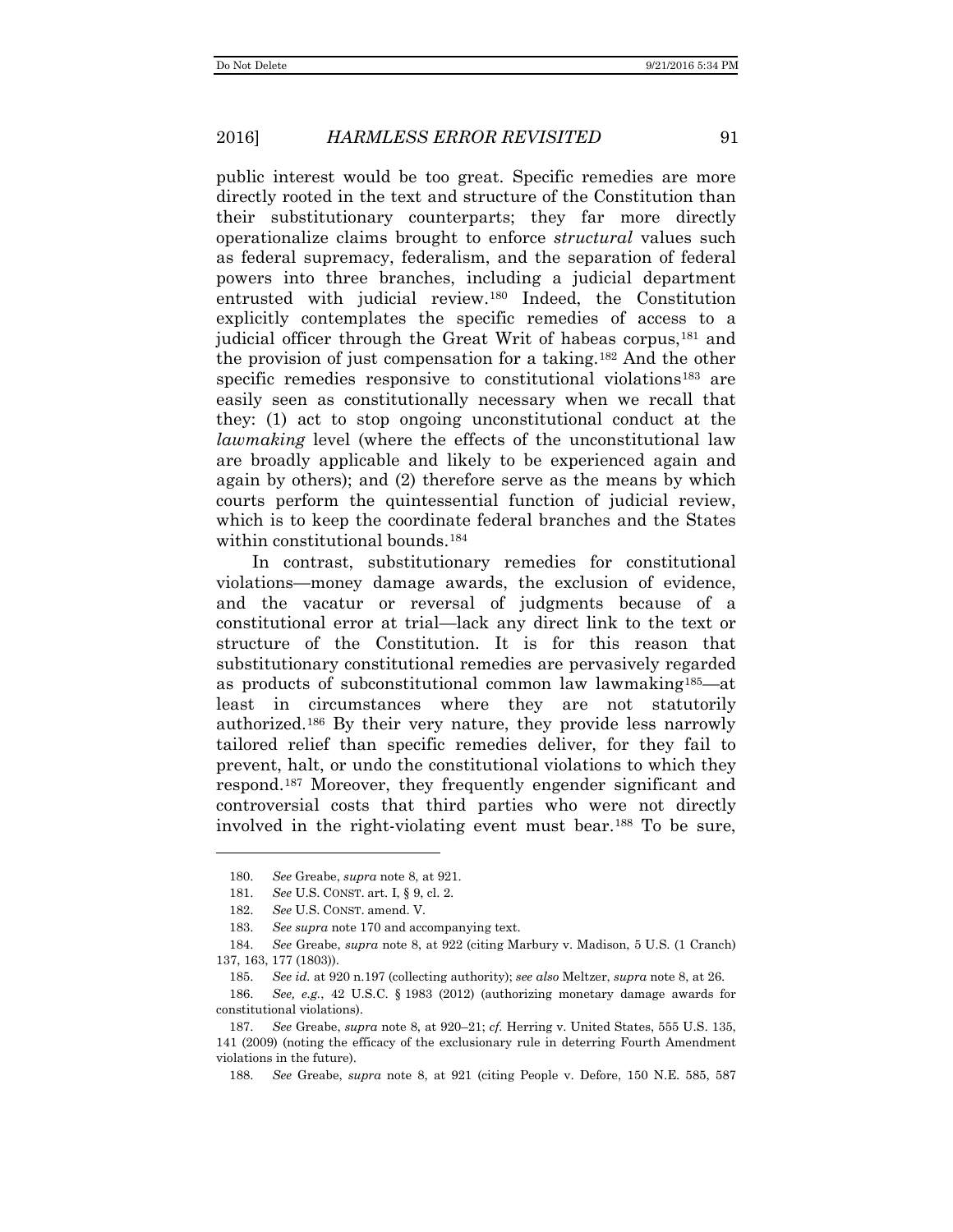#### 92 *HOUSTON LAW REVIEW* [54:1

substitutionary constitutional remedies are crucial mechanisms for ensuring adherence to constitutional norms; eliminating them without replacing them with effective alternatives would invite too much underenforcement of constitutional norms. But while they are integral to our constitutional order as a class, they also are properly regarded as individually contingent and susceptible to legislative or judicial expansion, contraction, or replacement as the perceived public interest dictates.[189](#page-34-0)

<span id="page-34-3"></span><span id="page-34-2"></span>The functional analysis I have just summarized brings us, with an important qualification,<sup>[190](#page-34-1)</sup> to the same conclusion reached by Professor Meltzer—viz., that the *Chapman* principle's implicit promise of relief in cases where the government fails to establish beyond a reasonable doubt the harmlessness of a constitutional trial error does *not* deliver a constitutionally compelled remedy. This conclusion (as qualified) serves as the foundational hypothesis for the rest of the paper. For if we accept that the Constitution ordinarily imposes no barrier to reform, we can proceed to consider whether the doctrines governing harmless-error review might in fact beneficially be reformed, and the paths any such reforms might take. Parts III and IV take up these questions. But before moving on, I address an argument that, if accepted, would undermine my hypothesis and preclude reform efforts of the type I propose.

Obviously, my hypothesis is built from a characterization of appeals and habeas petitions challenging constitutional trial

<sup>(</sup>N.Y. 1926) (Cardozo, J.) ("The criminal is to go free because the constable has blundered.")).

<span id="page-34-0"></span><sup>189.</sup> *See* Greabe, *supra* note [166,](#page-29-0) at 893; *see also* Meltzer, *supra* not[e 167,](#page-29-4) at 2564–65 (noting that many of the concerns about negative effects on the public interest raised by actions for substitutionary relief against individual officers are not present in lawsuits to enjoin ongoing unconstitutional practices that might affect large numbers of individuals).

<span id="page-34-1"></span><sup>190.</sup> The qualification is that, when the claim is for specific relief from the *ongoing*  application of a criminal statute that is facially unconstitutional or cannot constitutionally be applied, the reviewing court must afford relief. It is widely recognized that, when a court has jurisdiction and is faced with a justiciable, properly preserved, and meritorious claim of this sort, a remedy is constitutionally necessary. *See, e.g.*, RICHARD H. FALLON, JR., ET AL., HART AND WECHSLER'S THE FEDERAL COURTS AND THE FEDERAL SYSTEM 718 (6th ed. 2009); John C. Jeffries, Jr. & George A. Rutherglen, *Structural Reform Revisited*, 95 CALIF. L. REV. 1387, 1391–92 (2007). Indeed, the Supreme Court has treated the obligation to provide relief responsive to this sort of claim as so obvious that it does not even list a trial court's failure to dismiss a prosecution brought pursuant to a facially unconstitutional law (or to a law that cannot constitutionally be applied) as "structural" error. *See supra* notes [79–](#page-17-12)[85](#page-18-13) and accompanying text. Rather, it simply provides relief without any further consideration of whether it should withhold a remedy under harmless-error doctrine. *See, e.g.*, Lawrence v. Texas, 539 U.S. 558, 578–79 (2003) (reversing conviction based on facial unconstitutionality of statute under which prosecution was brought); Bond v. United States, 134 S. Ct. 2077, 2093–94 (2014) (reversing conviction because criminal statute could not constitutionally be applied on the facts of the case).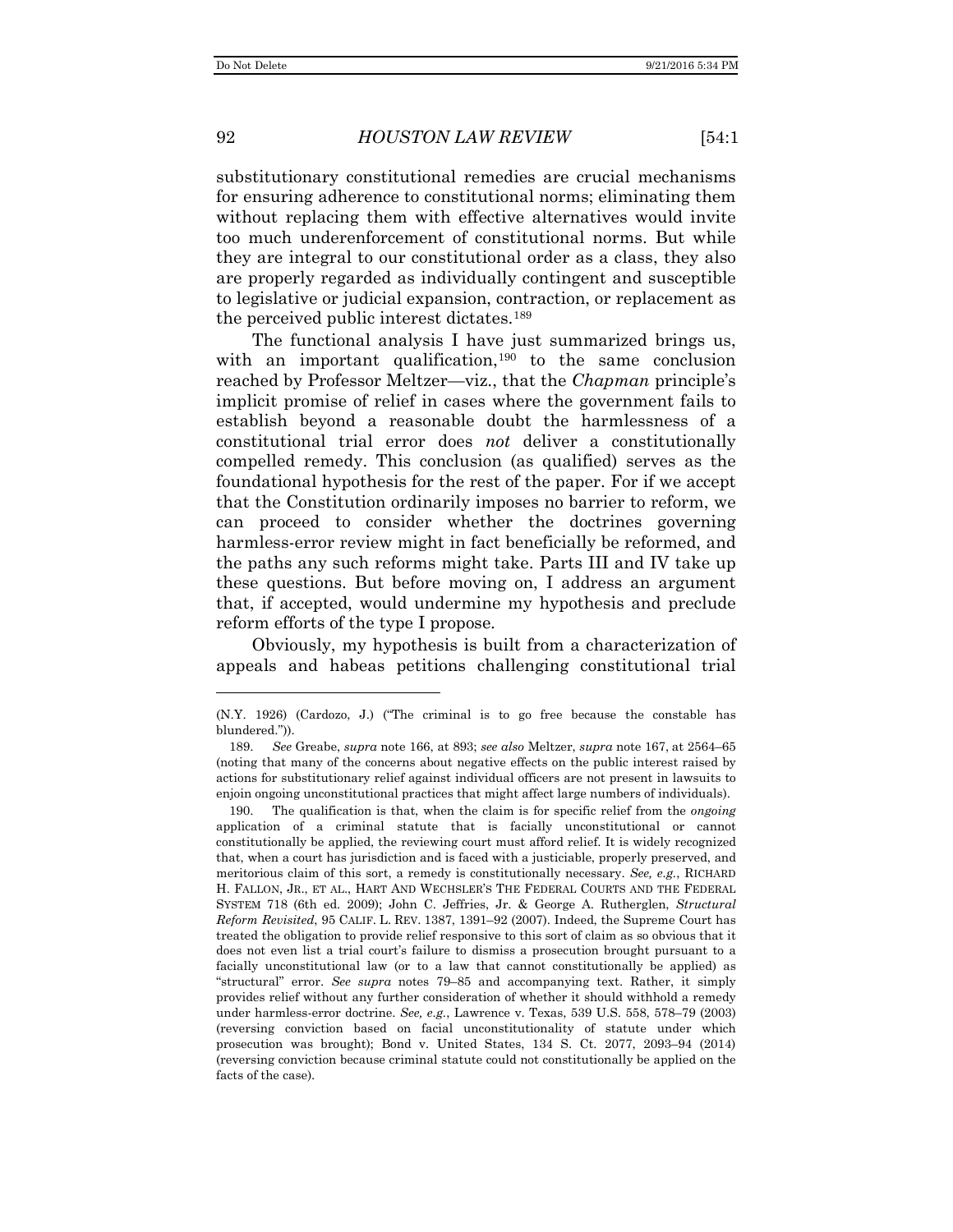errors committed by judges and prosecutors—other than review of the erroneous failure to dismiss a prosecution brought on the basis of a facially unconstitutional statute or a statute that cannot constitutionally be applied<sup>191</sup>—as involving claims for a substitutionary remedy (the vacation or reversal of a judgment of conviction) responsive to isolated and wholly concluded constitutional wrongs (e.g., the admission of evidence that should have been excluded under the Self-Incrimination or Confrontation Clauses). But in a recent article, Professor Richard M. Re proposes a different characterization of the harm done when evidence is unconstitutionally admitted or excluded at trial.[192](#page-35-1) Re argues that, when a judgment of conviction is entered at the conclusion of a criminal trial marred by an unconstitutional evidentiary ruling, a *second* constitutional violation takes place—a deprivation of the defendant's liberty without due process.<sup>[193](#page-35-2)</sup> What's more, this second constitutional violation is *ongoing* from the moment the judgment of conviction is entered, and it requires a remedy *as a matter of constitutional law* when brought to the attention of a reviewing court unless the government is able to show that admission of the evidence was harmless beyond a reasonable doubt.<sup>[194](#page-35-3)</sup> In other words, the *Chapman* principle's implicit promise of relief unless the government establishes harmlessness beyond a reasonable doubt delivers a constitutionally compelled remedy responsive to an ongoing deprivation of the defendant's due process right not to be convicted at a trial where evidence that might have played a role in the decision to convict was unconstitutionally admitted.[195](#page-35-4)

Re's call for recognition of such a due process right will be attractive to many who are concerned about the Supreme Court's recent expansion of remedy-withholding doctrines such as qualified immunity, exceptions to the exclusionary rule, and harmless error.<sup>[196](#page-35-5)</sup> But it is difficult to reconcile with the doctrines and practices that, at present, constitute the law of constitutional remedies. Most basically, such a right could be enforced only by means of a procedural mechanism that the Supreme Court

<sup>191.</sup> *See supra* not[e 190.](#page-34-2)

<span id="page-35-1"></span><span id="page-35-0"></span><sup>192.</sup> *See* Re, *supra* note [6,](#page-4-9) at 1912. In the article, Re's principal purpose is to argue that the Constitution's due process clauses require the exclusion at trial of evidence obtained pursuant to searches and seizures that violated the Fourth Amendment. *See id.* at 1887. I do not here engage this interesting and well-developed argument. Rather, I address only Re's comparatively brief suggestion that the due process clauses also require appellate courts to apply the *Chapman* principle.

<span id="page-35-2"></span><sup>193.</sup> *See id.* at 1912.

<span id="page-35-3"></span><sup>194.</sup> *See id.* at 1915–17.

<span id="page-35-4"></span><sup>195.</sup> *See id.*

<span id="page-35-5"></span><sup>196.</sup> I count myself among their ranks. *See* Greabe, *supra* note [8,](#page-4-6) at 926–27.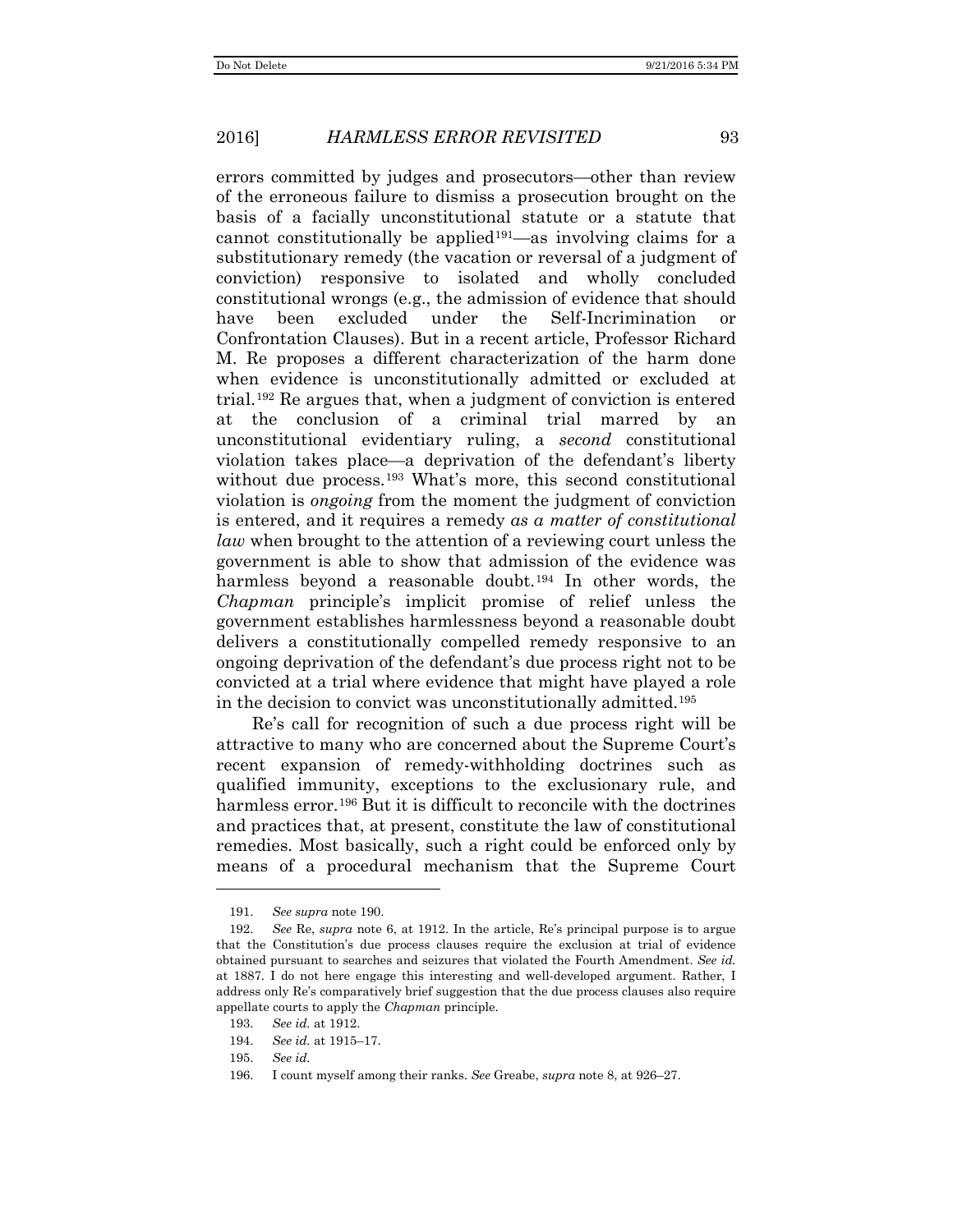repeatedly has said is not constitutionally required—namely, appeal from a criminal judgment.<sup>[197](#page-36-0)</sup> Therefore, Re either must provide a reason why the Supreme Court's statements are wrong, or locate the right within some doctrine that places constitutional limits on the provision of constitutionally gratuitous procedures.[198](#page-36-1) Otherwise, the right would be singular among criminal constitutional trial rights in that there would be no constitutionally required process for its vindication. This would be powerful evidence of its nonexistence, given our constitutional commitment to requiring *some* procedural means for ameliorating an ongoing, individualized violation of constitutional rights.[199](#page-36-2)

There are other reasons to doubt that one convicted at a trial in which material evidence was unconstitutionally admitted or excluded is suffering an *ongoing* constitutional violation *separate and apart* from the underlying admission or exclusion of evidence. The appellate judgment call that vindication of the right would entail only rarely would curb further application of a broadly applicable unconstitutional custom or policy that, if left unchecked, might potentially also deprive others of their rights.[200](#page-36-3) Rather, in most cases, such a judgment call simply would require an appellate court to decide on a unique set of facts whether the trial judge incorrectly failed to enforce a constitutional boundary and, if so, whether the trial judge's error was harmless.[201](#page-36-4) And the underlying trial court ruling—which at bottom is the constitutional actus reus that Re's due-process theory targets—is a quintessentially discretionary, point-in-time judgment call of a type that, if deemed erroneous by a reviewing court, does not require the provision of a remedy as a matter of constitutional law.[202](#page-36-5) Although the *effects* of such mistakes undoubtedly persist, we do not conceptualize the violations themselves as ongoing. We do not, in other words, understand the Constitution to promise a right to be free from detention after a trial in which ontologically "unconstitutional" evidentiary rulings have been handed down. Rather, we understand the Constitution to promise only a right to a trial in which an

<sup>197.</sup> *See supra* notes [139–](#page-24-7)[145](#page-25-9) and accompanying text.

<span id="page-36-3"></span><span id="page-36-2"></span><span id="page-36-1"></span><span id="page-36-0"></span><sup>198.</sup> *See supra* notes [156–](#page-27-5)[164](#page-28-5) and accompanying text. Re does not argue that there is a constitutional right to appeal or suggest that there is another ground for constitutionalizing the *Chapman* principle notwithstanding the absence of such a right.

<sup>199.</sup> *See supra* notes [178,](#page-32-3) [180](#page-33-9)[–184.](#page-33-10)

<sup>200.</sup> *See supra* notes [177,](#page-32-4) [183](#page-33-11)[–184](#page-33-10) and accompanying text.

<sup>201.</sup> *See id.*

<span id="page-36-5"></span><span id="page-36-4"></span><sup>202.</sup> *See supra* notes [185–](#page-33-12)[189](#page-34-3) and accompanying text.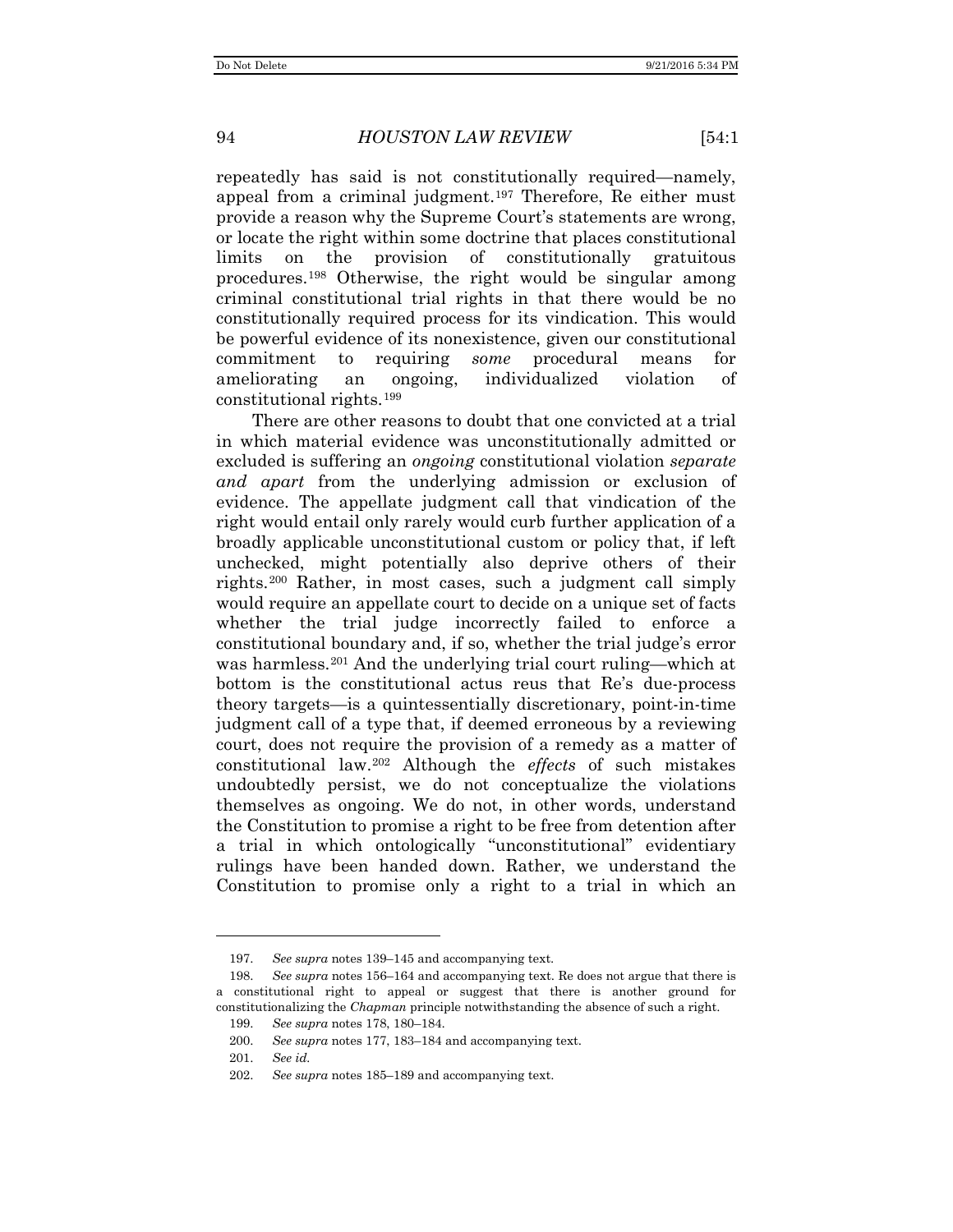unbiased and duly appointed judge will rule on constitutional challenges as they are raised.

Finally, prevailing principles governing the provision of remedies on collateral review are inconsistent with the argument that a person convicted of a crime after a material and constitutionally erroneous evidentiary ruling endures a separate, ongoing constitutional violation. A habeas court that disagrees with a state appeals court's determination that a constitutional trial error was harmless under *Chapman* does not simply grant the writ; rather, the court is under a mandate to accord an extra measure of deference and withhold a remedy unless the state appeals court's *Chapman* ruling was itself patently unreasonable.[203](#page-37-0) Such a remedy-withholding principle would not be possible if a habeas applicant with a meritorious claim that a state appellate court misapplied *Chapman* was seen to be presenting a claim for *specific* relief directed at an *ongoing* constitutional wrong—at least so long as courts continue to regard a remedy as constitutionally obligatory in such circumstances.[204](#page-37-1) We should be reluctant to begin recognizing exceptions to this foundational principle of constitutional remedies.

#### III. ASSESSING THE STATUS QUO: A NEED FOR REFORM

The Supreme Court's major harmless-error decisions have not been models of clarity. As we have seen, *Kotteakos* suggested without explanation that its elaboration of how to apply the federal harmless-error statute would "perhaps" not apply to constitutional error even though the statute did not distinguish between constitutional and nonconstitutional error.<sup>[205](#page-37-2)</sup> Moreover, *Chapman* did not specify the source of the authority by which it

<sup>203.</sup> *See supra* notes [100–](#page-19-13)[106.](#page-20-0)

<span id="page-37-1"></span><span id="page-37-0"></span><sup>204.</sup> That courts do regard a remedy as obligatory when an applicant for habeas relief presents a justiciable and properly preserved claim for relief directed at an ongoing constitutional violation may be seen in the doctrine of Teague v. Lane, 489 U.S. 288 (1989). Justice O'Connor's plurality opinion—which has subsequently been treated by the Court as controlling, *see* FALLON ET AL., *supra* note [190,](#page-34-2) at 1242, requires a habeas court to provide a remedy when the Supreme Court issues a "new rule" that makes previously punishable conduct constitutionally protected. *See Teague*, 489 U.S. at 307–10 (O'Connor, J., plurality opinion). This rule operationalizes the promise of relief for a truly ongoing constitutional violation in a context—collateral review—that is otherwise quite begrudging with respect to remedies.

<span id="page-37-2"></span><sup>205.</sup> *See supra* notes [30,](#page-9-7) [38](#page-12-8)[–39](#page-12-7) and accompanying text (discussing *Kotteakos* and setting forth the text of the federal harmless-error statute at the time *Kotteakos* was decided). *Kotteakos* also failed to explain why the error it was reviewing—a variance between the conspiracy charged in the indictment and the conspiracies proved at trial was not of constitutional dimension.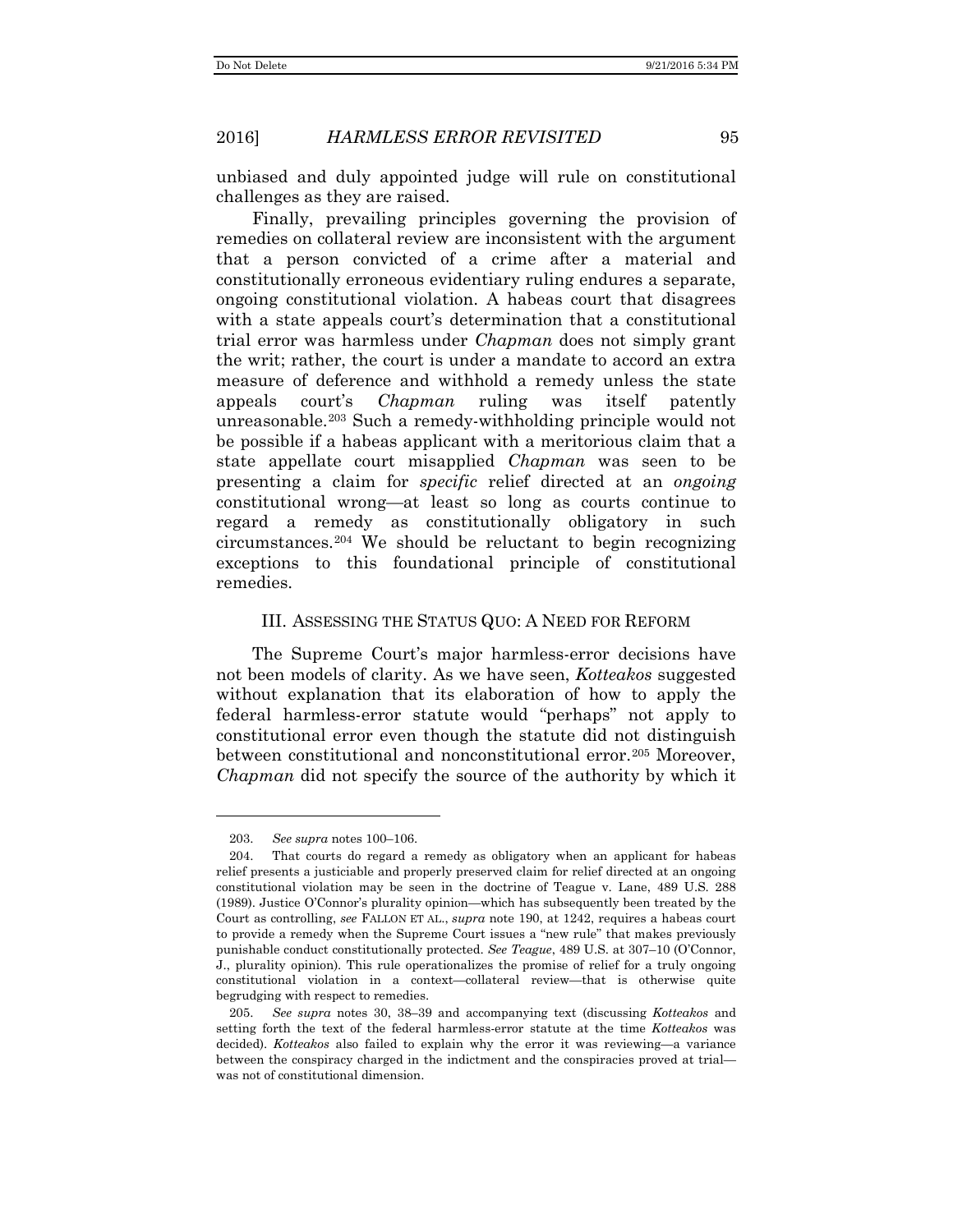imposed its holding on state courts.[206](#page-38-0) And as we shall see, *Fulminante* adopted a jurisprudence of easily manipulated labels, *Brecht* recast *Kotteakos* in terms that bear little resemblance to the original, and the Court's more recent decisions about application of harmless-error analysis on collateral review appear to be animated more by a hostility towards collateral relief than a commitment to the principled application of precedent. Given this history, it is not surprising that the present state of harmless-error doctrine is unsatisfactory. This Part provides a critique of current doctrine that sets the stage for the reforms advocated in Part III.

#### *A. The "Privileging" of Constitutional Error*

<span id="page-38-4"></span>In *Chapman*, the Supreme Court tacitly decided to "privilege" constitutional trial errors over nonconstitutional trial errors.[207](#page-38-1) It did so by instructing appellate courts to apply a stricter, "harmless beyond a reasonable doubt" standard—rather than the more forgiving *Kotteakos* "substantial and injurious effect or influence" standard (which the *Chapman* majority did not discuss)—in evaluating the harmlessness of constitutional trial errors.[208](#page-38-2) The Court took this action even though the federal harmless-error statute, 28 U.S.C. § 2111, draws no distinction between constitutional and nonconstitutional errors.<sup>[209](#page-38-3)</sup>

The Court has never attempted to rationalize its practice of privileging constitutional errors in the context of harmless-error review. The Court has not suggested, for example, that it requires constitutional privileging because it views parties challenging convictions as private attorneys general who help secure compliance with constitutional norms by judges and

<sup>206.</sup> *See supra* Part II.B.

<span id="page-38-1"></span><span id="page-38-0"></span><sup>207.</sup> I am indebted to Professor Michael Coenen for the term "constitutional privileging." *See* Coenen, *supra* note [11.](#page-4-8) Coenen's article presents a powerful, transcontextual argument urging skepticism towards constitutional privileging. Coenen considered and found wanting a number of arguments that might be made in favor of the practice based on either the perceived intrinsic preeminence of constitutional law, *see id.* at 712, or, alternatively, possible extrinsic reasons for treating constitutional law as preeminent. *See id.* at 728–29. Coenen argued that one of the doctrinal areas that would benefit from elimination of constitutional privileging is harmless-error review. *See id.* at 741. I fully agree and, in Part IV, propose a reformed approach to harmless-error review that would eliminate the practice.

<sup>208.</sup> *See supra* notes [55](#page-14-7)[–64](#page-15-10) and accompanying text.

<span id="page-38-3"></span><span id="page-38-2"></span><sup>209.</sup> The statutory predecessor to § 2111, 28 U.S.C. § 391, stated that courts should disregard "technical" errors that did not affect the substantial rights of the parties. Act of Feb. 26, 1919, ch. 48, 40 Stat. 1181, *repealed by* Act of June 25, 1948, ch. 646, § 39, 62 Stat. 892, 998. But there is no basis to conclude that Congress intended the statutory reference to "technical" errors to differentiate between constitutional and nonconstitutional errors.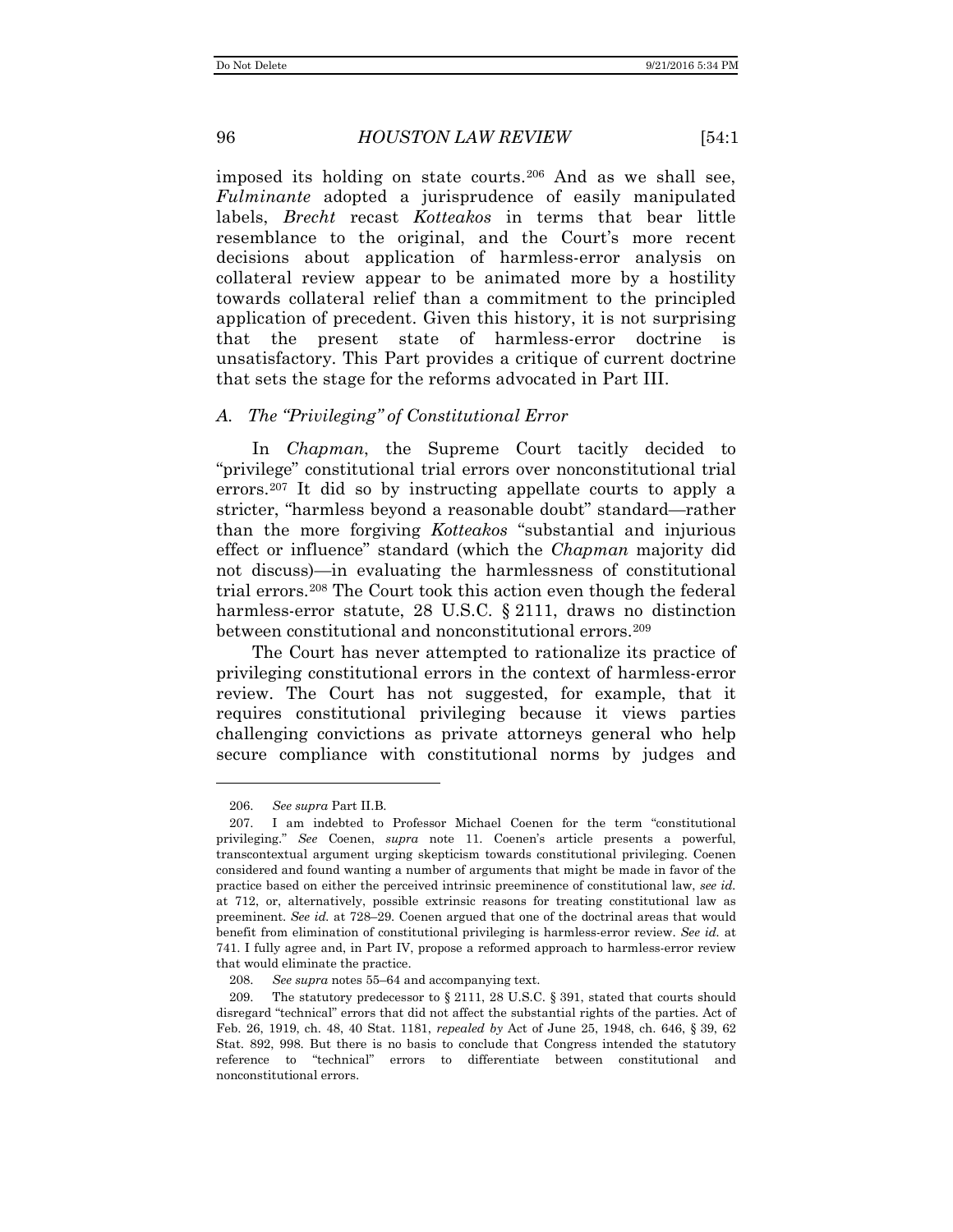prosecutors.[210](#page-39-0) Rather, the Court appears simply to have assumed that mistakes of constitutional dimension are somehow more likely to have compromised the accuracy of the verdict than nonconstitutional errors. The assumption is unwarranted.

To understand why, consider the following passage from Justice Scalia's dissenting opinion in *Webster v. Doe*.[211](#page-39-1) *Webster* adopted constitutional privileging in a different context; it held that, under the Administrative Procedure Act, termination decisions by the Director of the Central Intelligence Agency under the National Security Act of 1947 were subject to constitutional but not statutory challenges.[212](#page-39-2) But Justice Scalia's dissenting argument makes a point that also rings true with respect to constitutional and nonconstitutional trial errors:

Perhaps . . . a constitutional right is by its nature so much more important to the claimant than a statutory right that a statute which plainly excludes the latter [from judicial review] should not be read to exclude the former unless it says so. That principle has never been announced—and with good reason, because its premise is not true. An individual's contention that the Government has reneged upon a \$100,000 debt owing under a contract is much more important to him—both financially and, I suspect, in the sense of injustice that he feels—than the same individual's claim that a particular federal licensing provision requiring a \$100 license denies him equal protection of the laws, or that a particular state tax violates the Commerce Clause. A citizen would much rather have his statutory entitlement correctly acknowledged after a constitutionally inadequate hearing, than have it incorrectly denied after a proceeding that fulfills all the requirements of the Due Process Clause.[213](#page-39-3)

So too with persons who were convicted after criminal trials that were marred by error. Surely, at least in ordinary circumstances, such persons are unlikely to care particularly about whether the error was rooted in the Constitution, a statute, or a rule of evidence or criminal procedure. Rather, the principal concern will

<span id="page-39-0"></span><sup>210.</sup> Compare, in this respect, the deterrence rationale underlying the Fourth Amendment's exclusionary rule. *See, e.g.*, Davis v. United States, 131 S. Ct. 2419, 2426 (2011) ("The [exclusionary] rule's sole purpose, we have repeatedly held, is to deter future Fourth Amendment violations."). For criticism of the Court's single-minded focus on the accuracy of convictions in developing a harmless-error jurisprudence, see *infra* not[e 324.](#page-62-0)

<sup>211.</sup> 486 U.S. 592, 606–21(1988) (Scalia, J., dissenting).

<span id="page-39-3"></span><span id="page-39-2"></span><span id="page-39-1"></span><sup>212.</sup> *See id.* at 594 (discussing the National Security Act of 1947, 50 U.S.C. § 403(c) (1982) (current version at 50 U.S.C. § 3036(e)(1) (2006 & Supp. I 2012)).

<sup>213.</sup> *Id.* at 618 (Scalia, J., dissenting).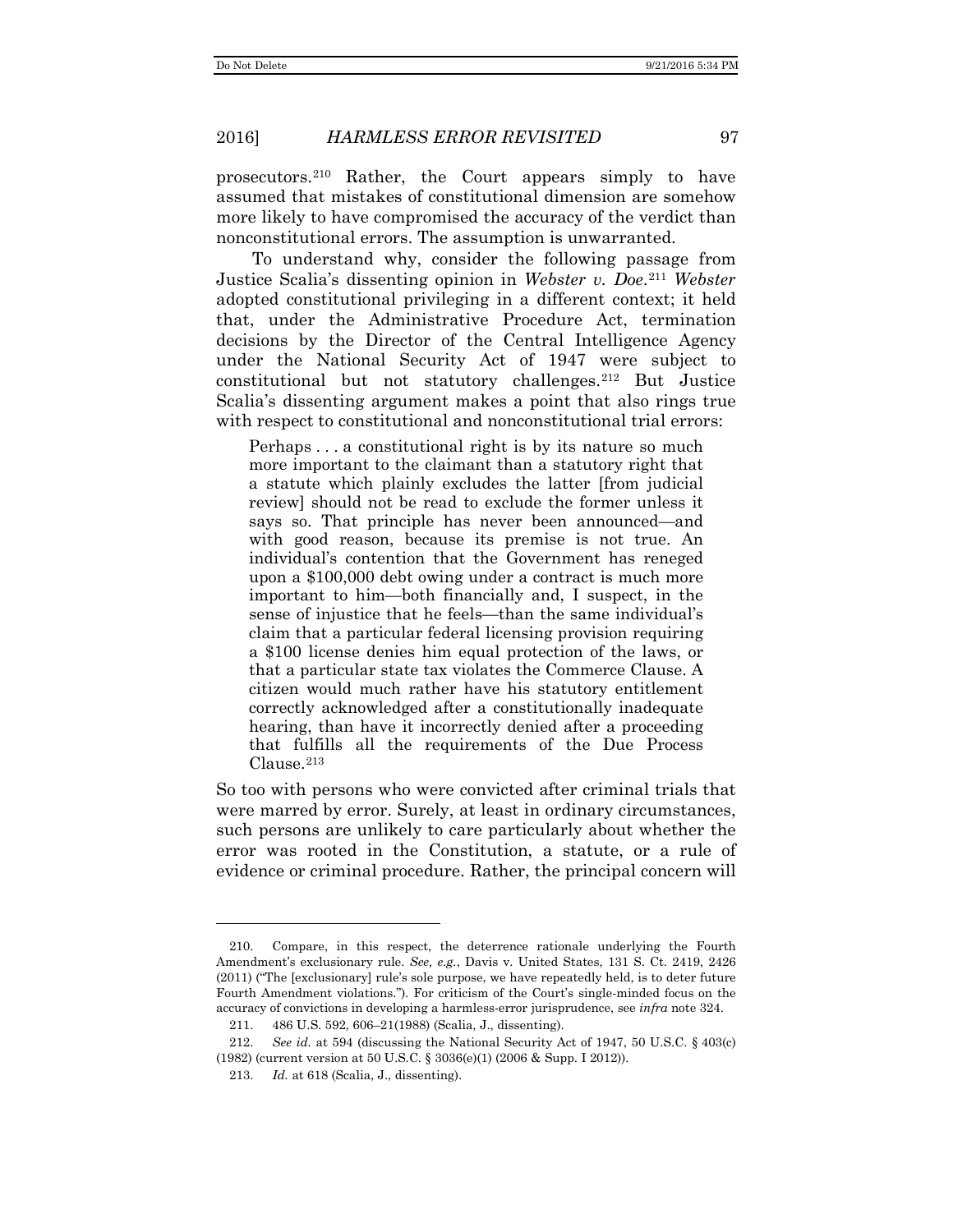98 *HOUSTON LAW REVIEW* [54:1

be with the error's likely prejudicial effect—i.e., how likely it is that the error played some role in the decision to convict.

Consider, for example, a criminal defendant whose federal jury trial on an indictment charging that he was a felon in possession of a firearm[214](#page-40-0) ends in conviction after the trial judge has committed two separate errors. First, the judge erroneously admitted into evidence, over the defendant's objection, a Trace Summary authored by an unknown employee of the federal Bureau of Alcohol, Tobacco, Firearms, and Explosives that tended to show that the firearm had traveled in interstate commerce. Admitting such evidence in this way violated the defendant's Sixth Amendment confrontation rights.[215](#page-40-1) Second, the judge, again over the defendant's objection, permitted the prosecution to introduce evidence of the defendant's extensive criminal history and to argue that such evidence tended to show both the defendant's bad character and the likelihood that he had committed the crime with which he was charged in accordance with that bad character, in violation of the Federal Rules of Evidence, rule  $404(b)(1)$ .<sup>[216](#page-40-2)</sup>

Suppose further that, at trial, the defendant never contested the fact that the firearm in question had moved in interstate commerce. Rather, his defense was that the firearm had been planted on him and that he therefore had not knowingly possessed it. In such a situation, the defendant is going to be far more concerned about the Rule 404(b)(1) error than the Confrontation Clause error. Quite clearly, the Rule 404(b)(1) error is far more likely to have played a role in the jury's decision to convict. And yet, harmless-error principles instruct reviewing courts to be more parsimonious in providing a remedy for the Rule 404(b)(1) error. This makes no sense, particularly in view of the fact that the principles governing harmless-error review have never been justified in terms other than an error's putative effect on the verdict.<sup>[217](#page-40-3)</sup>

<span id="page-40-4"></span><span id="page-40-0"></span><sup>214. 18</sup> U.S.C. §  $922(g)(1)$  makes it unlawful for a person convicted of a crime punishable by imprisonment for a term exceeding one year to knowingly possess a firearm that has been shipped or transported in interstate commerce.

<span id="page-40-1"></span><sup>215.</sup> *See* United States v. Roberts, 419 F. App'x 155, 160–61 (3d Cir. 2011) (holding that the admission of a Trace Summary in such circumstances violates the Confrontation Clause).

<span id="page-40-2"></span><sup>216.</sup> Rule 404(b)(1) states: "Evidence of a crime, wrong, or other act is not admissible to prove a person's character in order to show that on a particular occasion the person acted in accordance with the character."

<span id="page-40-3"></span><sup>217.</sup> *See* William M. Landes & Richard A. Posner, *Harmless Error*, 30 J. LEGAL STUD. 161, 172 (2001) (criticizing application of a stricter harmless-error test for constitutional errors on the ground that there is no basis for regarding constitutional errors as categorically more serious than nonconstitutional errors); *see also* TRAYNOR, *supra* note [1,](#page-3-5)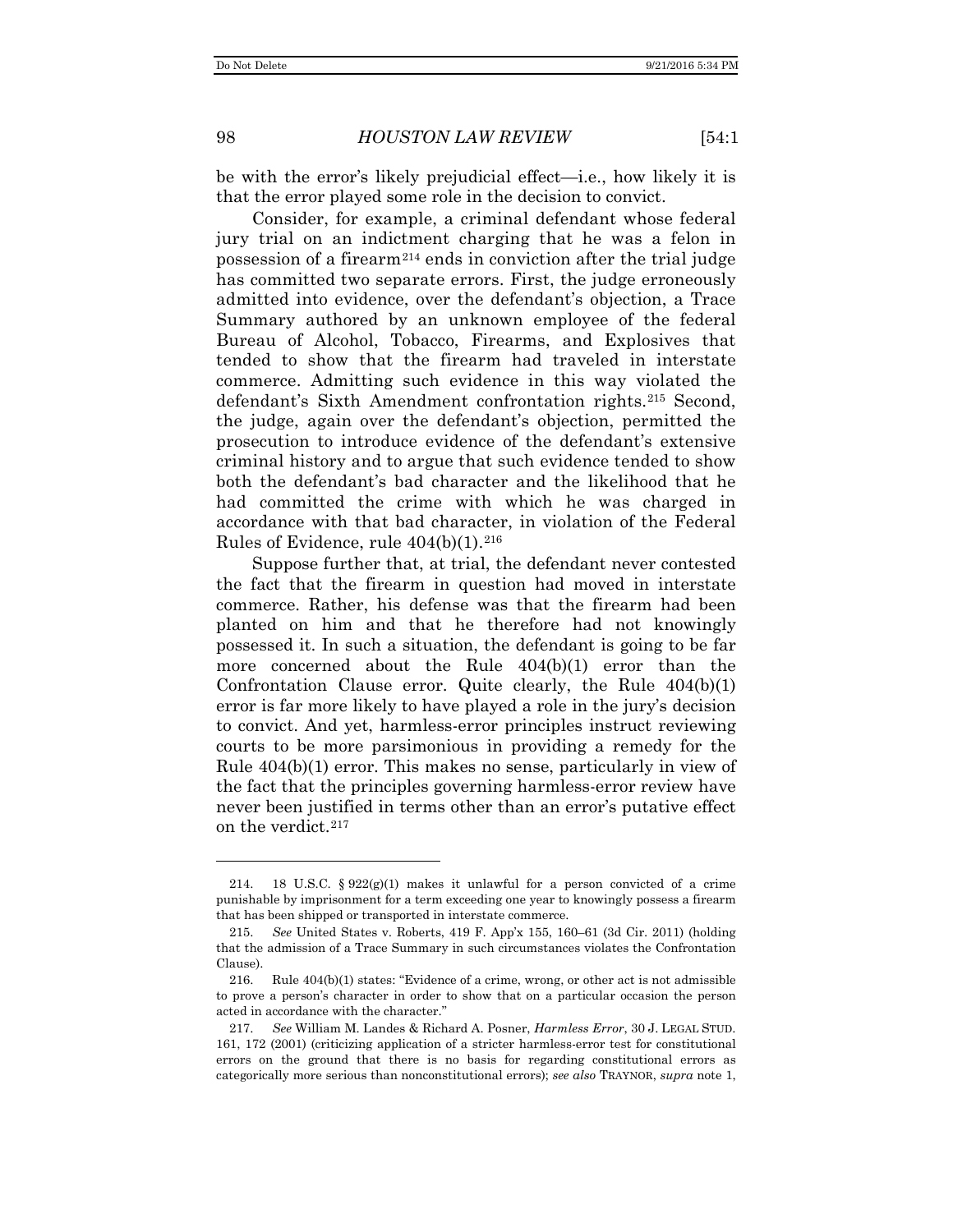#### 2016] *HARMLESS ERROR REVISITED* 99

<span id="page-41-6"></span>There also are practical reasons to view skeptically the efficacy of the mandate that constitutional trial errors be assessed under the "stringent" *Chapman* principle while nonconstitutional errors be evaluated under the "less onerous" *Kotteakos* standard.[218](#page-41-0) Some of our most respected judges have opined that relatively slight variations in standards of review do not actually affect the outcomes of judicial decisions.[219](#page-41-1) In this respect, reread the explanation of how to apply the federal harmless-error statute Justice Rutledge provided in *Kotteakos*,<sup>[220](#page-41-2)</sup> compare it with the harmless-error analysis Justice Black prescribed in *Chapman*,[221](#page-41-3) and consider whether a *faithful* application of these supposedly distinct standards would lead to different outcomes in a nonnegligible number of cases.<sup>[222](#page-41-4)</sup> Many

<span id="page-41-5"></span>

at 48–49 (lamenting the complications caused by different tests for evaluating constitutional and nonconstitutional error and opining that a properly formulated and calibrated unitary test would naturally take into account the nature of the error in assessing whether it required a remedy).

<sup>218.</sup> *See supra* notes [96](#page-19-0)[–97](#page-19-1) and accompanying text.

<span id="page-41-1"></span><span id="page-41-0"></span><sup>219.</sup> *See, e.g.*, United States v. Lombard, 102 F.3d 1, 4–5 (1st Cir. 1996) (opinion of Boudin, Cir. J.) (expressing doubt that case outcomes are much affected by the imposition of a "clear and convincing evidence," rather than a "preponderance of the evidence," standard of proof); Richard A. Posner, *Comment on Professor Gluck's "Imperfect Statutes, Imperfect Courts"*, 129 HARV. L. REV. F. 11, 14 (2015) (stating that, although appellate courts and law professors are forever "complexifying" law by purporting to apply a number of different standards of appellate review, "the only real as opposed to nominal difference is between plenary review, of pure issues of law, and mildly deferential review, of findings of fact and applications of legal doctrines to facts found by the lower court or agency"); *cf.* Jonathan S. Masur & Lisa Larrimore Ouellette, *Deference Mistakes*, 82 U. CHI. L. REV. 643 (2015) (detailing how judges and their law clerks frequently confuse or ignore the "deference regime"—i.e., the standard of review or burden of proof that governs a case—of a given precedent and then proceed to misapply the precedent in a different context).

<span id="page-41-2"></span><sup>220.</sup> *See supra* note [38](#page-12-8) and accompanying text (stating that an error is to be disregarded if "the conviction is sure that [it] did not influence the jury," but should not be disregarded "if one cannot say, with fair assurance, after pondering all that happened without stripping the erroneous action from the whole, that the judgment was not substantially swayed by the error" or "if one is left in grave doubt" whether the error "had substantial influence").

<span id="page-41-3"></span><sup>221.</sup> *See supra* notes [59](#page-15-11)[–61](#page-15-12) and accompanying text (stating that the error should not be disregarded if "there is a reasonable possibility that [it] might have contributed to the verdict" or if the reviewing court cannot "declare a belief that it was harmless beyond a reasonable doubt").

<span id="page-41-4"></span><sup>222.</sup> The Court's use of the descriptor "stringent" in connection with the *Chapman* principle and "less onerous" in connection with the *Kotteakos*/§ 2111 standard—provided as they were in the context of adopting a laxer standard for review of constitutional error on collateral review, *see supra* notes [96](#page-19-0)[–97](#page-19-1) and accompanying text—may well have been intended to signal lower courts to operationalize harmless-error review on habeas in a far more lenient manner than a fair reading of *Kotteakos* would imply. Certainly, the Court's subsequent treatment of the *Kotteakos*/§ 2111 standard on collateral review strongly suggests just such an intention. *See infra* Part II.C. But this only highlights another problem with the status quo of harmless-error review: that precedent is not to be taken at face value.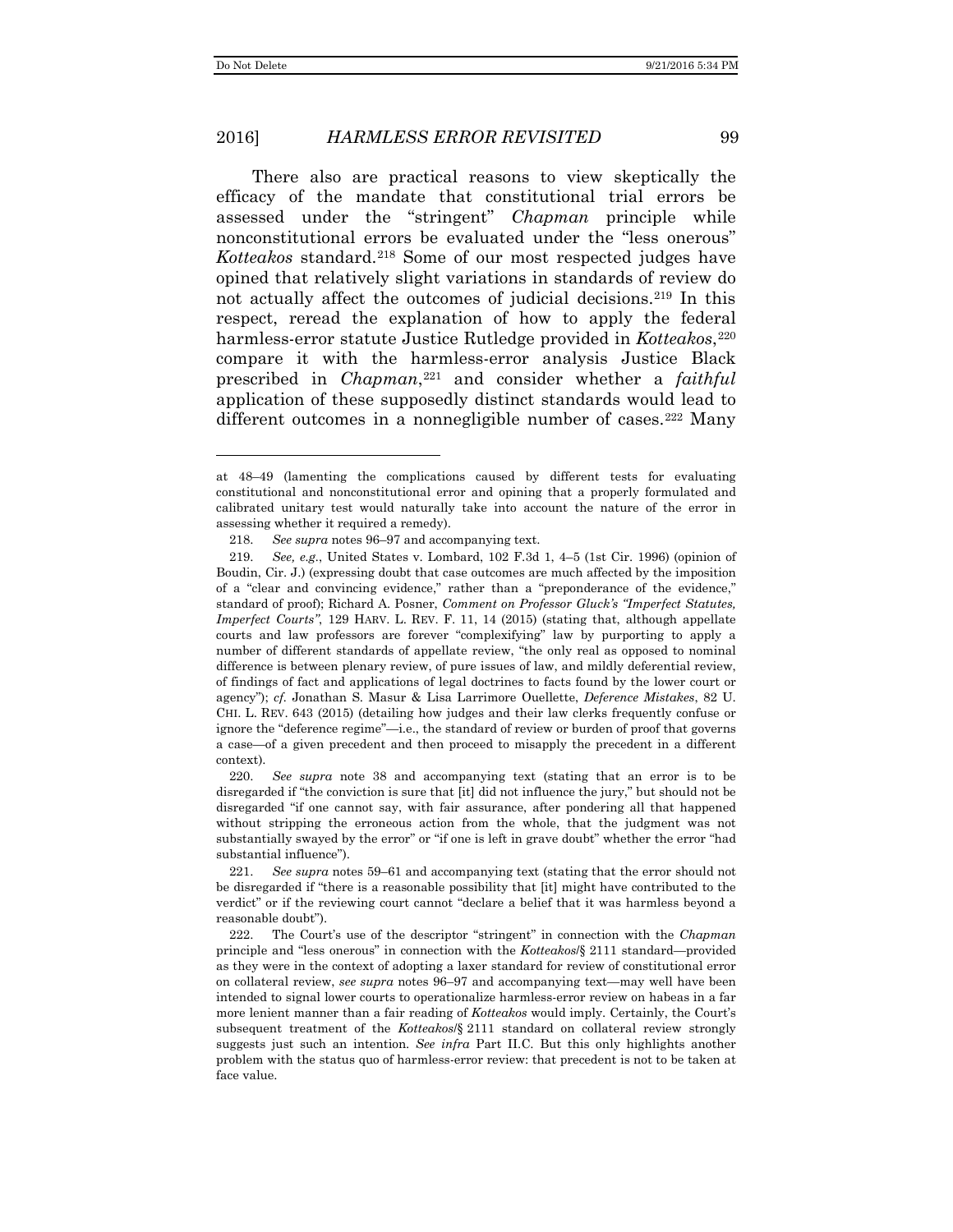-

100 *HOUSTON LAW REVIEW* [54:1]

<span id="page-42-2"></span>commentators—including two Supreme Court Justices—have said that the answer is "no."[223](#page-42-0) In fact, even within the more demanding realm of *Chapman* (and therefore certainly within the more lenient realm of *Kotteakos*), there is a pervasive sense that, too often, only one thing really matters to most judges and clerks when they read trial court records to assess whether an error was harmless: the strength of the evidence of guilt. As Anthony Amsterdam has put it:

In theory, the standard by which appellate courts are supposed to test the harmlessness of most constitutional errors in the pretrial process and at trial is whether the judges are convinced beyond a reasonable doubt that the error did not contribute to the guilty verdict or the sentence. But in practice, it much more often boils down to whether the appellate judges think that the prosecution's evidence of guilt was potent and the sentence well deserved.

. . . When appellate judges decide to reject a claim of error on harmless-error grounds, they very often do not say anything at all about the claim in their opinion. When they do say that the claim has been considered and rejected on harmless-error grounds, their explanation for why they regard any possible error as harmless is ordinarily brief and unrevealing, often conclusionary, almost always immune to criticism or review because it is case-specific and therefore opaque to anyone not thoroughly familiar with the record of the particular case.<sup>[224](#page-42-1)</sup>

<span id="page-42-3"></span>Finally, there are grounds for questioning whether a violation of positive law occurring during the proceedings leading

<span id="page-42-0"></span><sup>223.</sup> Judge Harry T. Edwards of the U.S. Court of Appeals for the District of Columbia Circuit has stated that it is hard to discern any material difference between the *Chapman* principle and the *Kotteakos*/§ 2111 standard. Harry T. Edwards, *To Err is Human, But Not Always Harmless: When Should Legal Error Be Tolerated?*, 70 N.Y.U. L. REV. 1167, 1179 (1995); *see also* United States v. Dominguez Benitez, 542 U.S. 74, 86–87 (2004) (Scalia, J., concurring) (suggesting that the difference between the *Chapman*  principle and the *Kotteakos*/§ 2111 standard involves an "ineffable gradation[] of probability" that is "quite beyond the ability of the judicial mind (or any mind) to grasp, and thus [is] harmful rather than helpful to the consistency and rationality of judicial decisionmaking"); Brecht v. Abrahamson, 507 U.S. 619, 643 (1993) (Stevens, J., concurring) (emphasizing the demanding nature of the *Kotteakos*/§ 2111 inquiry and stating that the difference between the *Chapman* principle and the *Kotteakos*/§ 2111 standard is "less significant than it might seem"); Poulin, *supra* note [70,](#page-16-8) at 1013–15 (convincingly denouncing the impossibly fine and meaningless distinctions among the Supreme Court's various tests for harm in criminal cases).

<span id="page-42-1"></span><sup>224.</sup> Anthony G. Amsterdam, *Remarks at the Investiture of Eric M. Freedman as the Maurice A. Deane Distinguished Professor of Constitutional Law*, *November 22, 2004*, 33 HOFSTRA L. REV. 403, 405–06 (2004) (footnotes omitted). Professor Amsterdam's sense of how harmless-error review often proceeds in practice accords with my own, based on my thirteen years as a career law clerk to three different federal appeals court judges.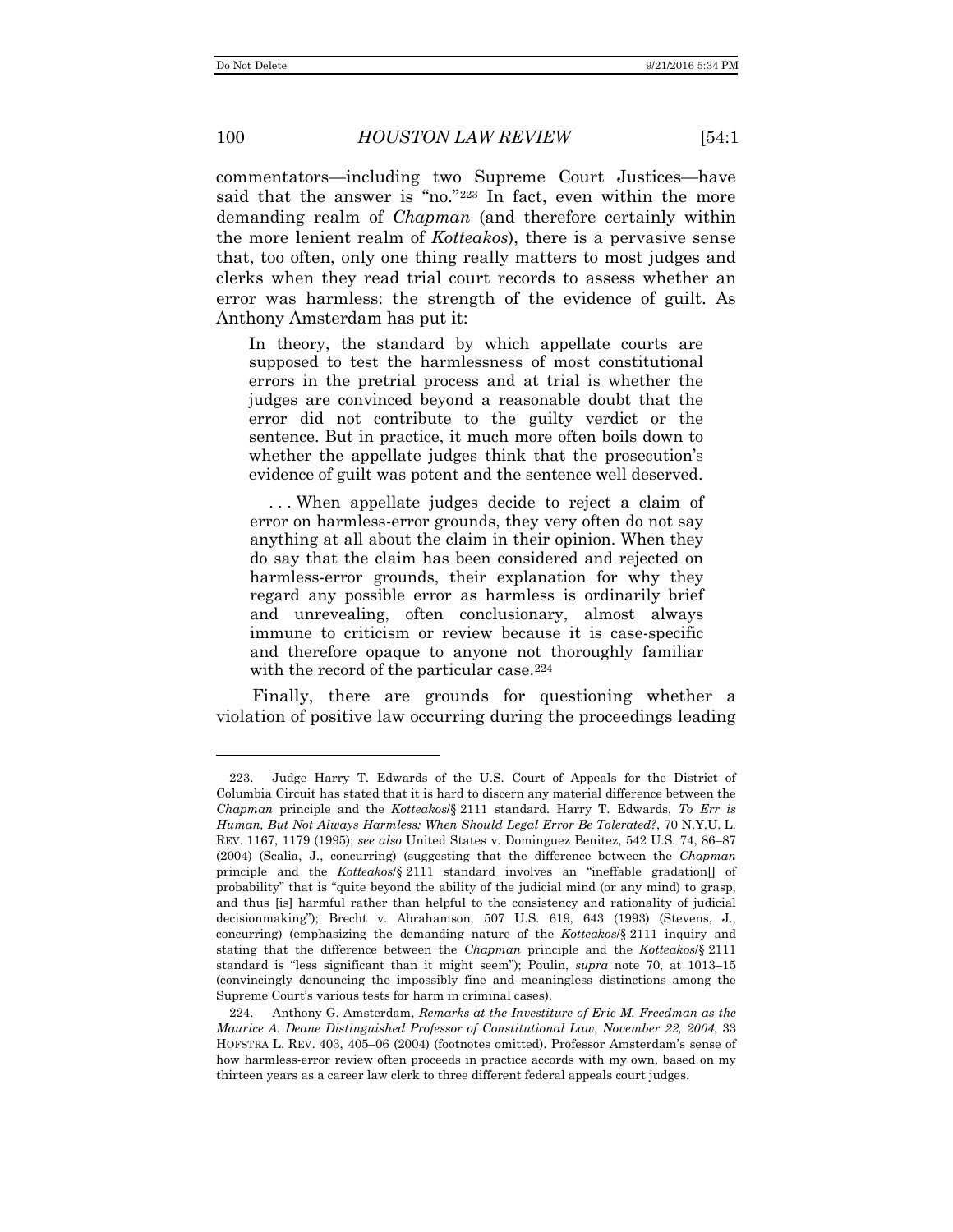to a criminal conviction—e.g., the admission of evidence that should have been excluded under the Federal Rules Evidence, rule 404(b)(1) in the hypothetical posited earlier in this subsection—*ever* should be regarded as "nonconstitutional" error. Notwithstanding the Supreme Court's recent reluctance to ascribe constitutional significance to violations of state and nonconstitutional federal law, many experts believe that the Constitution's due process clauses originally were understood to require adherence to *all* positive-law procedural rules applicable at criminal trials—or at least all positive-law procedural rules that function as part of the process for obtaining criminal convictions.[225](#page-43-0) And, of course, original meaning is dispositive for a number of members of the Court when it comes to setting the metes and bounds of the due-process guarantee.<sup>[226](#page-43-1)</sup>

<span id="page-43-3"></span>The scope of due process is one of the most contested topics in constitutional law, and there is no need to enter into the debate for present purposes. It is enough to say that the Court's use on direct review of two putatively different standards for assessing the harmlessness of violations of positive law at trial one applicable to "constitutional" violations and the other applicable to "nonconstitutional" error—almost certainly implies more about the nature of due process than some members of the Court intend to say. For this additional reason, it is time for the Court to stop differentiating between constitutional and nonconstitutional error in its harmless-error doctrines.

#### *B. The Structural Defect/Trial Error Dichotomy*

In *Fulminante*, the Supreme Court differentiated between a default category of "trial errors" amenable to harmless-error review and what has turned out to be a very small category of "structural defects" that require vacation or reversal of the affected conviction when it is challenged on direct review.<sup>[227](#page-43-2)</sup> Subsequently, in *United States v. Gonzalez-Lopez*, the Court described the latter category of error as one with effects that bear

<span id="page-43-4"></span>

<span id="page-43-0"></span><sup>225.</sup> *See* Re, *supra* note [6,](#page-4-9) at 1939–42 (citing, *inter alia*, Nathan S. Chapman & Michael W. McConnell, Essay, *Due Process as Separation of Powers*, 121 YALE L. J. 1672, 1679 (2012); Ryan C. Williams, *The One and Only Substantive Due Process Clause*, 120 YALE L.J. 408, 420–21 (2010); John Harrison, *Substantive Due Process and the Constitutional Text*, 83 VA. L. REV. 493, 497 (1997); Edward J. Eberle, *Procedural Due Process: The Original Understanding*, 4 CONST. COMMENT. 339, 343 (1987)).

<span id="page-43-2"></span><span id="page-43-1"></span><sup>226.</sup> *See, e.g.*, Obergefell v. Hodges, 135 S. Ct. 2584, 2611 (2015) (Roberts, C.J., dissenting); *id.* at 2626 (Scalia, J., dissenting); *id.* at 2631 (Thomas, J., dissenting); *id.* at 2640 (Alito, J., dissenting).

<sup>227.</sup> *See supra* notes [75](#page-17-13)[–85](#page-18-13) and accompanying text.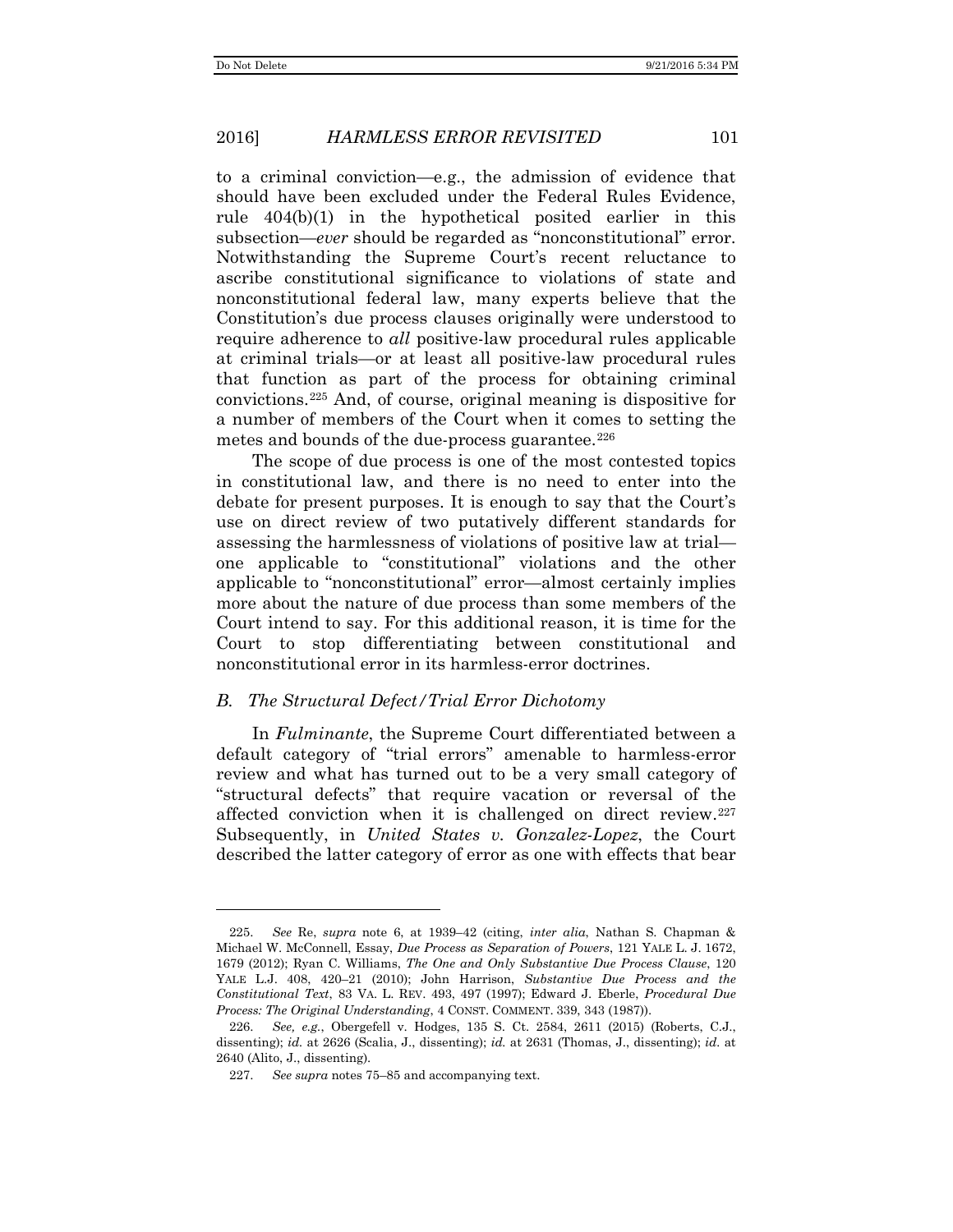"directly" on "the framework within which the trial proceeds."[228](#page-44-0) But whether the Court believes that an error bears with sufficient directness on the trial framework to qualify as "structural" has proved to be no more predictable than whether the pre-1937 Court thought that activity bore with sufficient directness on interstate commerce to bring it within Congress's regulatory power.[229](#page-44-1) In other words, the Court's trial error/structural defect dichotomy has generated a results-driven jurisprudence of labels.

There is no shortage of criticism of the *Fulminante*  framework,[230](#page-44-2) so I will not dwell on the subject at length. Instead, I will illustrate the unsatisfactory state of the Court's jurisprudence in this area by discussing the incoherent manner in which the Court has dealt with the questions of whether and how reviewing courts should review for harmlessness jury instructions that inaccurately describe, or fail to describe altogether, an element of a charged offense (instructions containing "elemental misdescriptions" or "elemental omissions"), or that direct the jury to presume that an element of the charged offense has been established by the trial evidence once it has found certain predicate facts (instructions setting up "mandatory presumptions").[231](#page-44-3) Such instructions have the effect of permitting the jury to convict without having found each element of the offense charged beyond a reasonable doubt, as the Sixth Amendment jury-trial right and due process require.<sup>[232](#page-44-4)</sup>

-

230. *See supra* not[e 15.](#page-5-6)

<sup>228.</sup> 548 U.S. 140, 150 (2006).

<span id="page-44-1"></span><span id="page-44-0"></span><sup>229.</sup> *See, e.g.*, United States v. Lopez, 514 U.S. 549, 555 (1995) (describing how, in *NLRB v. Jones & Laughlin Steel Corp.*, 301 U.S. 1, 36–38 (1937), the Court "departed from the distinction between 'direct' and 'indirect' effects on interstate commerce" in favor of a more realistic analysis that asked whether regulated activities "have such a close and substantial relation to interstate commerce that their control is essential or appropriate to protect that commerce from burdens and obstructions").

<span id="page-44-3"></span><span id="page-44-2"></span><sup>231.</sup> This terrain is covered in far more detail in Fairfax, *supra* not[e 15,](#page-5-6) at 2040–51, and Greabe, *supra* note [26,](#page-9-6) at 830–44.

<span id="page-44-4"></span><sup>232.</sup> *See, e.g.*, United States v. Gaudin, 515 U.S. 506, 510 (1995) (noting the unconstitutionality of jury instructions that fail to require the jury to find an element of the crime charged); Sandstrom v. Montana, 442 U.S. 510, 520–24 (1979) (holding unconstitutional jury instructions that direct the jury to presume an element of the crime charged upon finding certain predicate facts regardless whether the presumption is conclusive or rebuttable); *In re* Winship, 397 U.S. 358, 364 (1970) (holding that "the Due Process Clause protects the accused against conviction except upon proof beyond a reasonable doubt of *every fact* necessary to constitute the crime with which he is charged"). An instruction setting up a conclusive (rather than a rebuttable) mandatory presumption i.e., an instruction that *requires* the jury to make an elemental determination upon finding certain predicate facts—is unconstitutional for a second reason as well. It invades the jury's province by deterring it from considering any evidence relevant to the issue as to which the presumption is established but not relevant to the predicate factual findings that serve to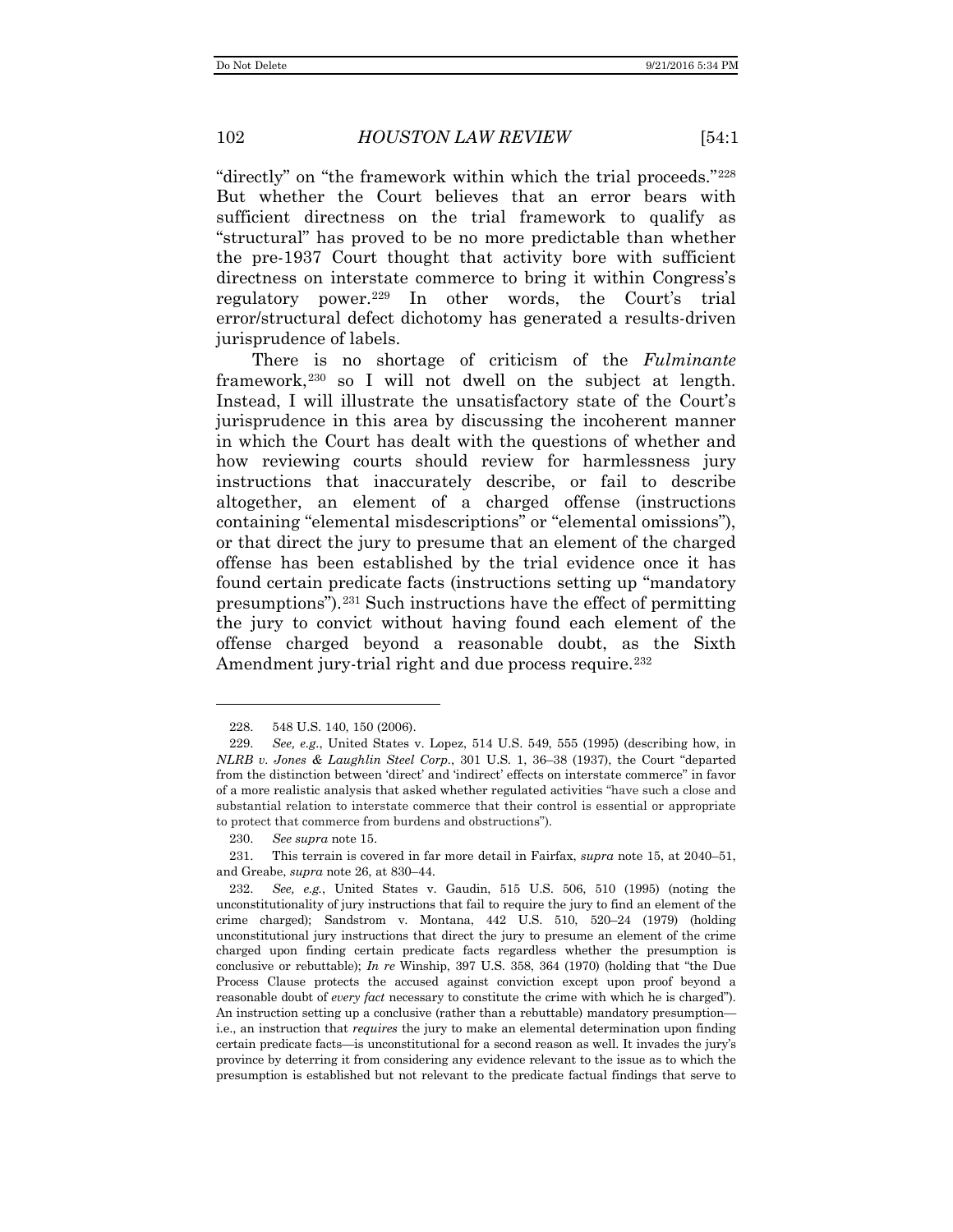<span id="page-45-4"></span>On the one hand, the Court has long emphasized that a reviewing court should respect the jury's role as the fact finder and not hold an error harmless on the ground that it would have convicted had it been empaneled as the jury at the defendant's trial.[233](#page-45-0) This is why, in *Sullivan v. Louisiana*, the Court held that an inaccurate reasonable-doubt instruction is a structural defect impervious to harmless-error review.[234](#page-45-1) The question is not "whether, in a trial that occurred without the error, a guilty verdict would surely have been rendered, but whether the guilty verdict actually rendered in this trial was surely unattributable to the error."[235](#page-45-2) Yet this is a meaningless question where the guilty verdict is based on an inaccurate instruction from the trial judge on the standard by which the jury is to judge guilt:

There being no jury verdict of guilty-beyond-a-reasonable -doubt, the question whether the *same* verdict of guilty beyond a reasonable-doubt would have been rendered absent the constitutional error is utterly meaningless. There is no object, so to speak, upon which harmless-error scrutiny can operate. The most an appellate court can conclude is that a jury would surely have found the petitioner guilty beyond a reasonable doubt—not that the jury's actual finding of guilty beyond a reasonable doubt would surely not have been different absent the constitutional error. That is not enough. The Sixth Amendment requires more than appellate speculation about a hypothetical jury's action, or else directed verdicts for the State would be sustainable on appeal; it requires an actual jury finding of guilty.[236](#page-45-3)

<span id="page-45-5"></span>If the Court were to apply this same line of reasoning to jury instructions containing elemental misdescriptions or omissions, and to jury instructions setting up mandatory presumptions, it would be compelled to conclude that such instructions also give rise to structural defects—at least in ordinary trial circumstances. After all, just like a defective reasonable doubt instruction, such an instruction ordinarily precludes the jury from returning a complete verdict rendered according to proper legal standards. The qualification "ordinarily" is necessary, however, because there might be situations where the improper

trigger the presumption. *See* Connecticut v. Johnson, 460 U.S. 73, 84–88 (1983) (plurality opinion).

<span id="page-45-2"></span><span id="page-45-1"></span><span id="page-45-0"></span><sup>233.</sup> *See, e.g.*, Bollenbach v. United States, 326 U.S. 607, 614 (1946) ("[T]he question is not whether guilt may be spelt out of a record, but whether guilt has been found by a jury according to the procedure and standards appropriate for criminal trials . . . .").

<sup>234.</sup> 508 U.S. 275, 281–82 (1993).

<sup>235.</sup> *Id.* at 279 (emphasis omitted).

<span id="page-45-3"></span><sup>236.</sup> *Id.* at 280 (emphasis added and citation omitted).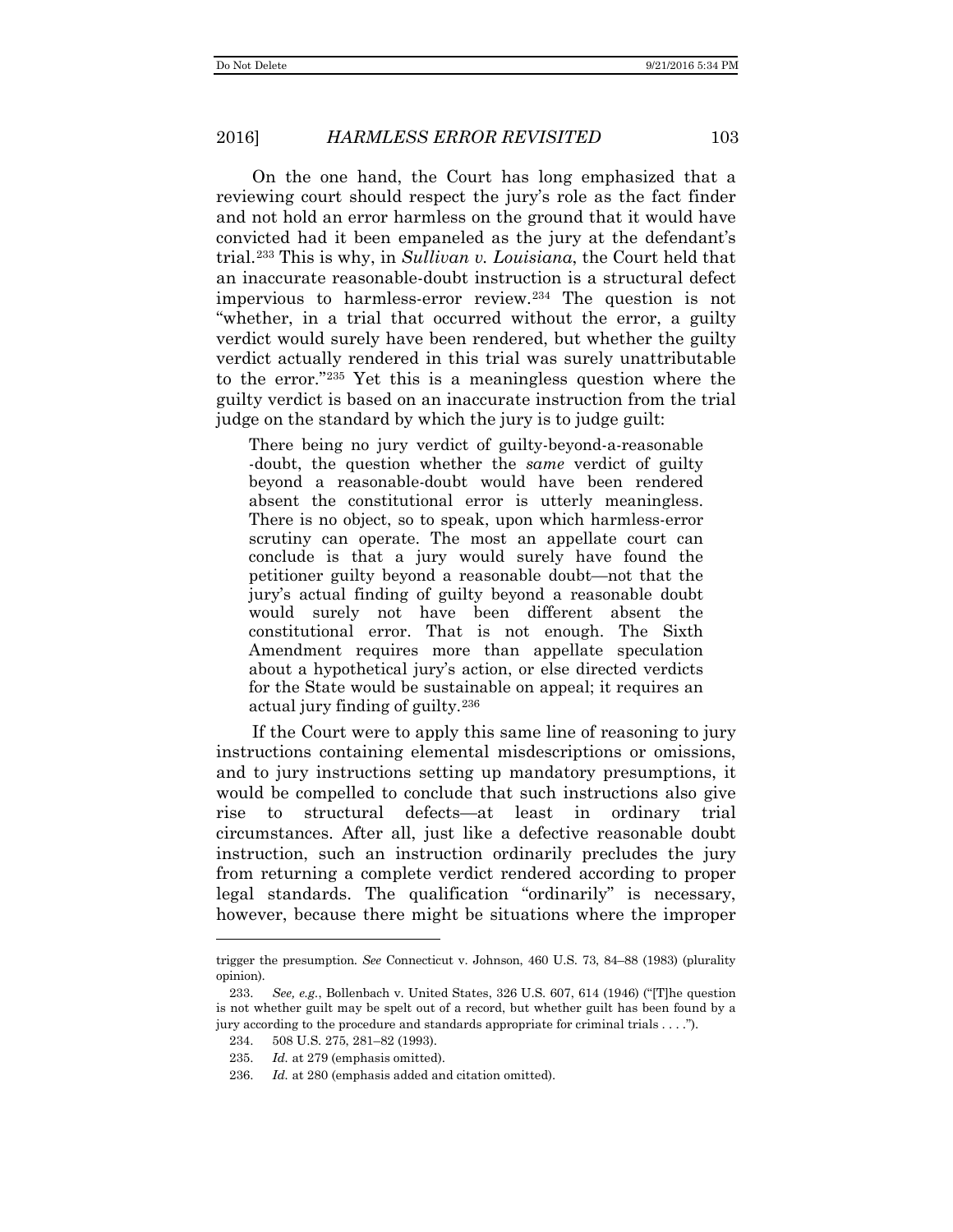#### 104 *HOUSTON LAW REVIEW* [54:1]

instruction pertained only to an element of a crime of which the defendant was acquitted, where the defendant admitted to the element of the offense that was the subject of the improper instruction, or where the jury (after otherwise being properly instructed) made some other finding that necessarily also implied the "missing" finding. And, indeed, in *Carella v. California*, four members of the Court proposed that just such a three-part test be applied in reviewing for harmlessness jury instructions containing elemental misdescriptions or omissions, or setting up mandatory presumptions.[237](#page-46-0)

On the other hand, the Supreme Court has resisted the logic of the argument described in the preceding two paragraphs and instead treated such instructions as giving rise to run-of-the-mill trial errors. In 1986, in *Rose v. Clark*, the Court held that jury instructions containing rebuttable mandatory presumptions are subject to ordinary harmless-error review.<sup>[238](#page-46-1)</sup> In 1987, in *Pope v. Illinois*, the Court extended the holding of *Rose* to jury instructions containing elemental misdescriptions.[239](#page-46-2) And in 1989, in *Carella*, the Court extended the holding of *Rose* to jury instructions containing conclusive mandatory presumptions.<sup>[240](#page-46-3)</sup> In all three cases, the Court avoided discussion of the tension between the Sixth Amendment's jury trial guarantee and application of harmless-error review to instructions containing errors which permit the jury to convict without actually having found each element of the offense charged—or without actually having made other findings that necessarily implied the missing finding—under the appropriate standard of proof. $241$ 

<span id="page-46-5"></span><span id="page-46-0"></span><sup>237.</sup> *See* 491 U.S. 263, 270–71 (1989) (Scalia, J., concurring in the judgment, joined by Justices Brennan, Marshall, and Blackmun).

<span id="page-46-1"></span><sup>238.</sup> 478 U.S. 570, 579–82 (1986) (implicitly rejecting the Court's plurality opinion in *Connecticut v. Johnson*, 460 U.S. 73 (1983), in which the Court had held that a conclusive mandatory presumption can only be harmless if the defendant was acquitted of the charge in question or if the defendant affirmatively conceded the issue on which the presumption was established). In 1991, in *Yates v. Evatt*, the Court followed *Rose* and reiterated that a rebuttable mandatory presumption may be harmless. *See* 500 U.S. 391, 402–11 (1991) (conducting harmless-error review and concluding that the error was not harmless beyond a reasonable doubt).

<sup>239.</sup> *See* 481 U.S. 497, 502–03 (1987).

<sup>240.</sup> Carella v. California, 491 U.S. 263, 266–67 (1989) (per curiam).

<span id="page-46-4"></span><span id="page-46-3"></span><span id="page-46-2"></span><sup>241.</sup> *See Rose*, 478 U.S. at 580–84 (stating that an instruction setting up a rebuttable mandatory presumption if the jury finds certain predicate facts may be harmless because the jury must still find the predicate facts and in many cases those predicate facts will conclusively establish the presumed element so that no rational jury could find the predicate facts without also finding the presumed element); *Pope*, 481 U.S. at 501–04 (stating that an instruction misdescribing an element of the offense may be harmless because the jury must still find the misdescribed element and it is possible that the tainted finding might conclusively establish the missing finding); *Carella*, 491 U.S. at 266–67 (stating that an instruction setting up a conclusive mandatory presumption if the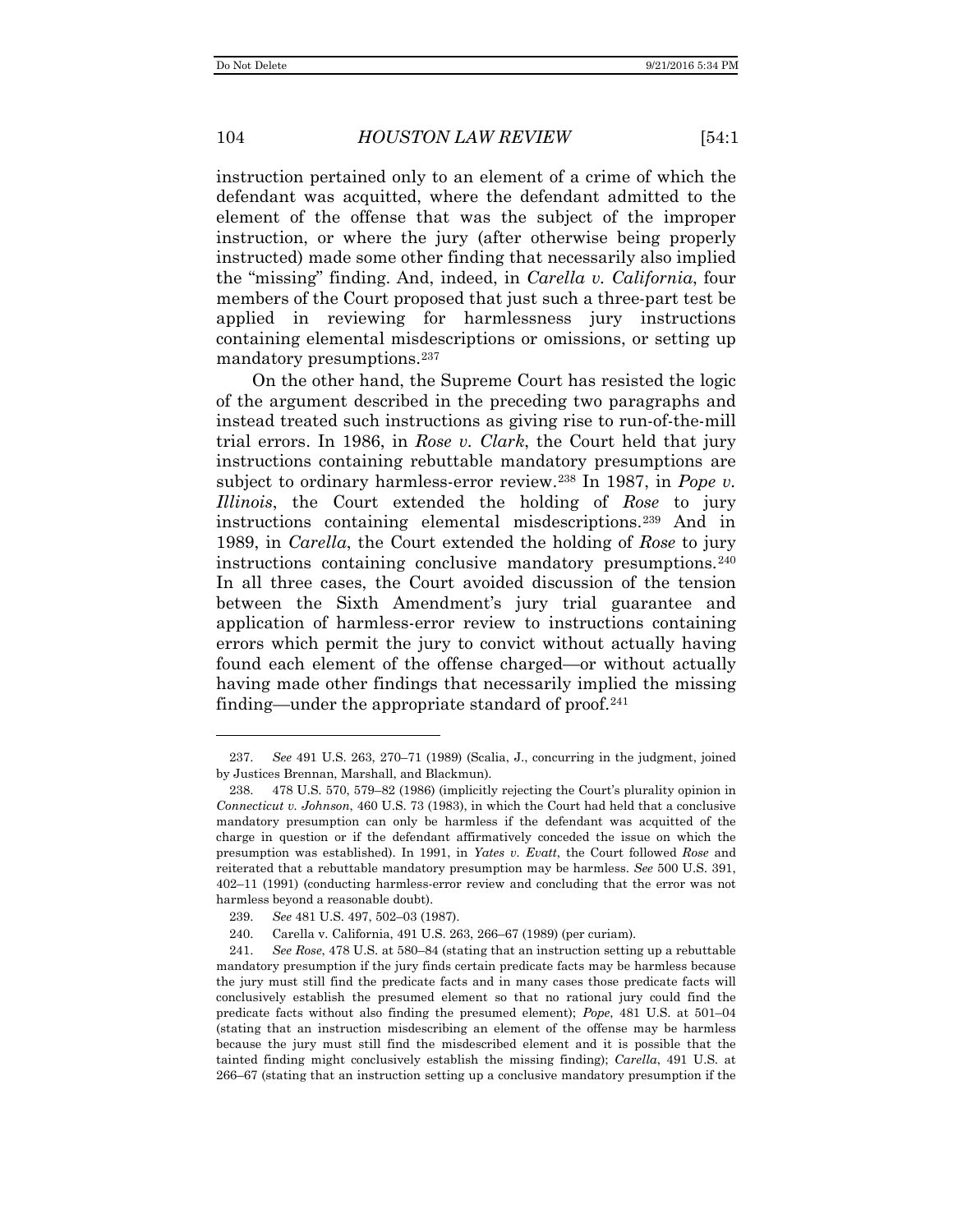<span id="page-47-7"></span>Finally, in 1999, the issue came to a head in *Neder v. United States*.[242](#page-47-0) In *Neder*, the defendant was charged with a number of offenses including filing false income tax returns in violation of 26 U.S.C. § 7206(1).[243](#page-47-1) The district court, following then-binding circuit precedent, erroneously failed to instruct the jury to decide whether the false statements in the returns were material.<sup>[244](#page-47-2)</sup> The Court rejected the defendant's argument that the district court's mistake gave rise to a structural defect because it deprived the defendant of his Sixth Amendment jury-trial right in circumstances where he was not acquitted of the offense, where he did not admit materiality, and where the jury did not make other findings that necessarily implied a finding of materiality.[245](#page-47-3) The Court then held that this elemental omission was harmless error because the evidence of materiality was overwhelming and uncontested.[246](#page-47-4)

In reaching this holding, the Court relied on *Rose* and its progeny which, as we have seen, held that appellate courts should conduct harmless-error review of instructional errors that have the effect of causing the jury not to make formally proper findings on each element of the offense charged.[247](#page-47-5) The Court also explicitly distanced itself from the analysis in *Sullivan* described in detail above.[248](#page-47-6) Instead, the Court narrowed *Sullivan* by stating that a mistaken reasonable doubt instruction gives rise to a structural defect only because it "vitiates *all* the

jury finds certain facts may be harmless because the jury must still find the predicate facts and in many cases those predicate facts will conclusively establish the presumed element). *Rose* alternatively suggested that "the jury would have found it unnecessary to rely on the presumption" because of overwhelming evidence of the missing element, and that such evidence also rendered the error harmless. *See* 478 U.S. at 583 (quoting Connecticut v. Johnson, 460 U.S. 73, 97 n.5 (1983) (Powell, J., dissenting)). But in *Yates*, the Court rejected this alternative line of reasoning and admonished reviewing courts that harmless-error review of instructions setting up rebuttable mandatory presumptions involves more than mere appellate inquiry into what a properly instructed jury likely would have concluded. *See* Yates v. Evatt, 500 U.S. 391, 406–07 & n.11 (1991). As we shall see momentarily, however, the Court subsequently retreated from the more demanding analysis it insisted upon in *Yates*. *See infra* notes [250–](#page-48-0)[251](#page-48-1) and accompanying text.

<sup>242.</sup> 527 U.S. 1 (1999).

<sup>243.</sup> *See id.* at 6.

<span id="page-47-4"></span><span id="page-47-3"></span><span id="page-47-2"></span><span id="page-47-1"></span><span id="page-47-0"></span><sup>244.</sup> *See id.* at 6–7 (noting that the trial took place before the Supreme Court's decision in *United States v. Gaudin*, 515 U.S. 506 (1995), which held that materiality in such cases must be determined by the jury).

<sup>245.</sup> *See id.* at 13–14.

<sup>246.</sup> *See id.* at 15–20.

<sup>247.</sup> *See id.* at 9–15.

<span id="page-47-6"></span><span id="page-47-5"></span><sup>248.</sup> *See supra* notes [233–](#page-45-4)[236](#page-45-5) and accompanying text.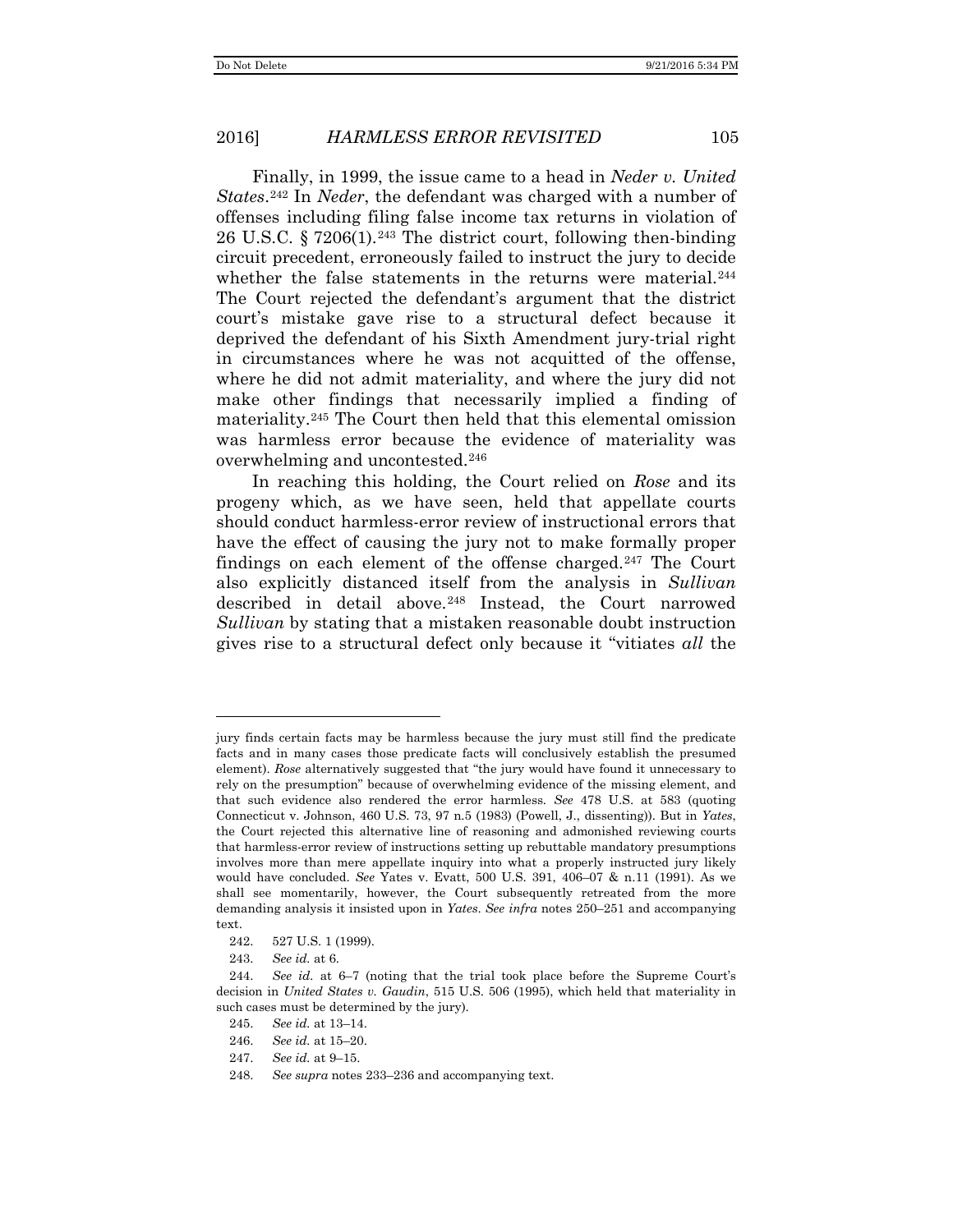<span id="page-48-1"></span>

jury's findings and produces consequences that are necessarily unquantifiable and indeterminate."[249](#page-48-2)

<span id="page-48-0"></span>The Court did not explicitly concede that its adoption of an "overwhelming evidence" test to govern review of elemental omissions was in logical conflict with another recent Court precedent.[250](#page-48-3) Nor did it formally acknowledge that it was retreating from the *Bollenbach* principle*.*[251](#page-48-4) But, in response to Justice Scalia's blistering separate opinion,[252](#page-48-5) the Court all but admitted that its holding was outside *the logic* of its harmless-error precedents:

It would not be illogical to extend the reasoning of *Sullivan* from a defective "reasonable doubt" instruction to a failure to instruct on an element of the crime. But, as indicated in the foregoing discussion [of *Rose* and its progeny], the matter is not *res nova* under our case law. And if the life of the law has not been logic but experience, see O. Holmes, The Common Law 1 (1881), we are entitled to stand back and see what would be accomplished by such an extension in this case. The omitted element was materiality. Petitioner underreported \$5 million on his tax returns, and did not contest the element of materiality at trial. Petitioner does not suggest that he would introduce any evidence bearing upon the issue of materiality if so allowed. Reversal without any consideration of the effect of the error upon the verdict would send the case back for retrial—a retrial not focused at all on the issue of materiality, but on contested issues on which the jury was properly instructed. We do not think the Sixth Amendment requires us to veer away from settled precedent to reach such a result.[253](#page-48-6)

<span id="page-48-7"></span>This is a remarkable paragraph. On the surface, the Court's appeal to pragmatism is attractive. Remanding for a retrial in the circumstances described would seem to be the epitome of a mindless, logical formalism. But the passage ignores that the then newly minted legal regime the Court created in *Fulminante* to govern whether constitutional trial error is amenable to

<span id="page-48-6"></span>253. *Id.* at 15.

<sup>249.</sup> *Neder*, 527 U.S. at 10–11 (citations, quotation marks, and ellipses omitted).

<span id="page-48-3"></span><span id="page-48-2"></span><sup>250.</sup> *See supra* note [241](#page-46-5) (discussing Yates v. Evatt, 500 U.S. 391, 406–07 & n.11 (1991)).

<sup>251.</sup> *See supra* not[e 233](#page-45-4) and accompanying text.

<span id="page-48-5"></span><span id="page-48-4"></span><sup>252.</sup> *See Neder*, 527 U.S. at 30–39 (Scalia, J., concurring in part and dissenting in part) (endorsing *Sullivan*, of which he was the author, in very strong terms). Justices Souter and Ginsburg joined Justice Scalia's opinion. *Id.* Justice Stevens also wrote separately and disagreed with the majority's harmless-error analysis. *See id.* 25–27 (Stevens, J., concurring in part and concurring in the judgment).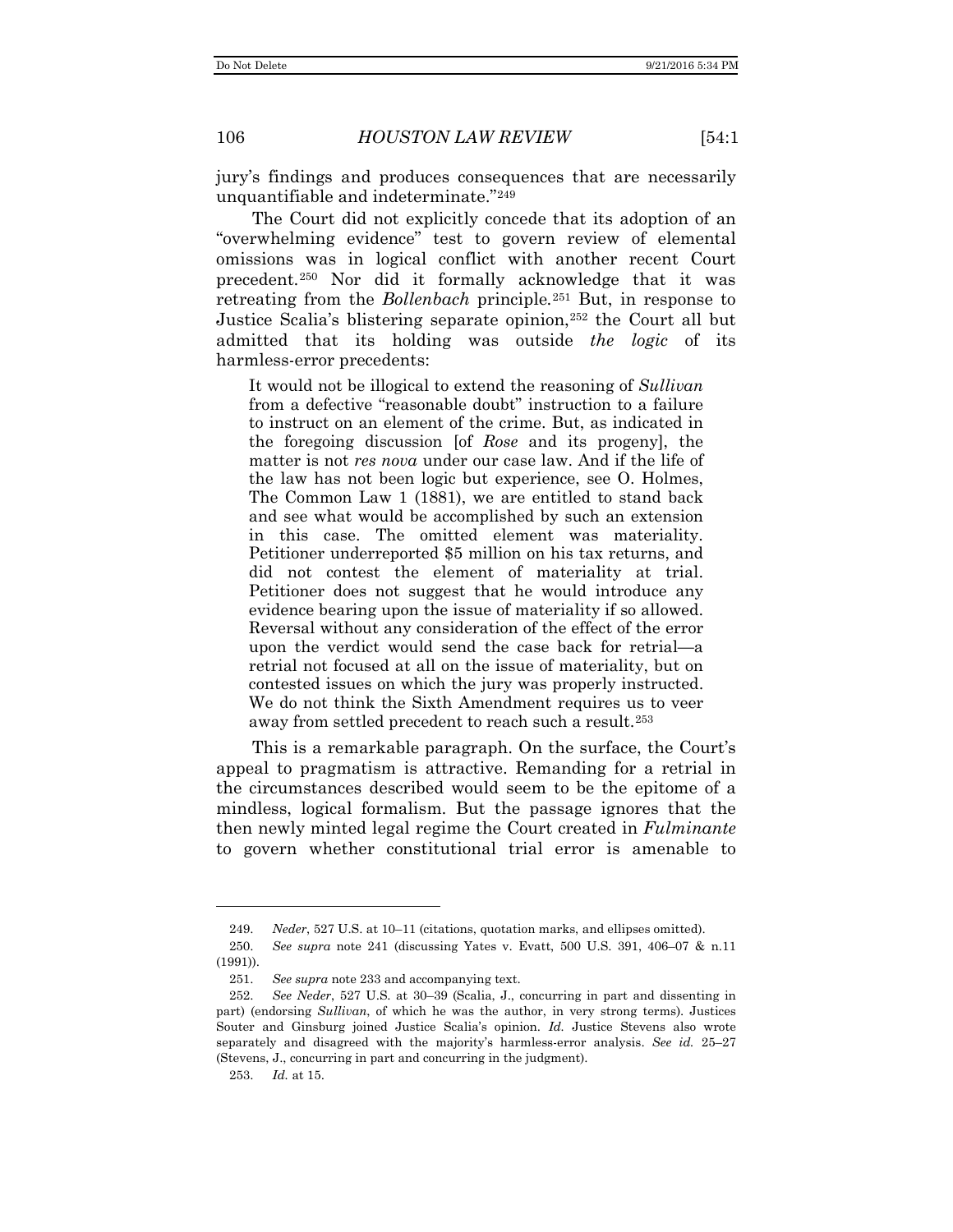harmless-error review<sup>[254](#page-49-0)</sup> *calls for* a logical and formalist analysis, and not a pragmatic and realistic one. *Fulminante* instructs that errors causing structural defects in the constitution of the trial mechanism defy analysis by harmless-error standards and require automatic reversal.[255](#page-49-1) And *Sullivan* instructs that a verdict from a properly instructed jury is essential to the constitution of the trial mechanism within the meaning of *Fulminante*.[256](#page-49-2) If the *Neder* majority thought the *Fulminante* regime to be too constraining, it should have said so explicitly. It should not have pretended that its decision was consistent with that regime. The *Fulminante* framework, like the *Chapman* principle that it serves to elaborate, is constitutional common law.[257](#page-49-3) And as with other common law doctrines, it should *explicitly* evolve if and when its shortcomings become apparent.

In *United States v. Gonzalez-Lopez*, Justice Alito authored a dissenting opinion, joined by Chief Justice Roberts and Justices Kennedy and Thomas, in which he sought to recast *Fulminante* in a way that would make the *Neder* decision more defensible when viewed in the light of *Fulminante* and *Sullivan*.[258](#page-49-4) Justice Alito wrote:

The majority's focus on the "trial error"/"structural defect" dichotomy is misleading. In *Fulminante*, we used these terms to denote two poles of constitutional error that had appeared in prior cases; trial errors always lead to harmless-error review, while structural errors always lead to automatic reversal. We did not suggest that trial errors are the *only* sorts of errors amenable to harmless-error review, or that *all* errors affecting the framework within which the trial proceeds are structural. The touchstone of structural error is fundamental unfairness and unreliability. Automatic reversal is strong medicine that should be reserved for constitutional errors that *always* or *necessarily* produce such unfairness.[259](#page-49-5)

The majority responded by stating:

The dissent criticizes us for our trial error/structural defect dichotomy, asserting that *Fulminante* never said that trial

<span id="page-49-1"></span><span id="page-49-0"></span><sup>254.</sup> *See* Arizona v. Fulminante, 499 U.S. 279, 309–12 (1991). Note that *Neder* was decided in 1999 and *Fulminante* was decided in 1991. Chief Justice Rehnquist authored each opinion.

<sup>255.</sup> *Id.* at 309–10.

<sup>256.</sup> Sullivan v. Louisiana, 508 U.S. 275, 281–82 (1993).

<sup>257.</sup> *See supra* Part II.B.

<span id="page-49-4"></span><span id="page-49-3"></span><span id="page-49-2"></span><sup>258.</sup> 548 U.S. 140, 150 (2006) (holding that denial of counsel of one's choice is structural error not subject to review for harmlessness).

<span id="page-49-5"></span><sup>259.</sup> *Id.* at 159 (Alito, J., dissenting) (citations and internal quotation marks omitted).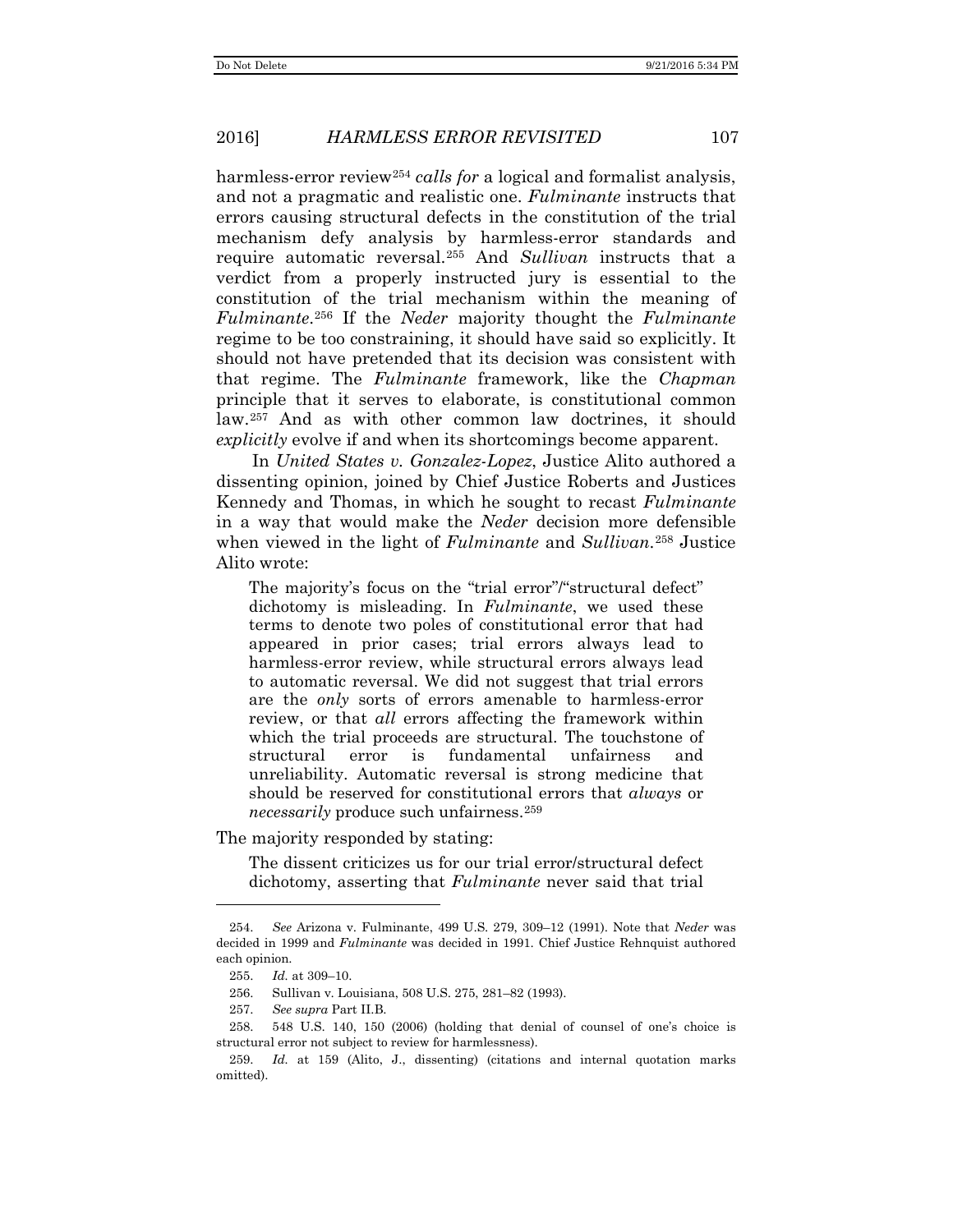108 *HOUSTON LAW REVIEW* [54:1]

errors are the *only* sorts of errors amenable to harmless-error review, or that *all* errors affecting the framework within which the trial proceeds are structural. Although it is hard to read that case as doing anything other than dividing constitutional error into two comprehensive categories, our ensuing analysis in fact relies neither upon such comprehensiveness nor upon trial error as the touchstone for the availability of harmless-error review. Rather, here, as we have done in the past, we rest our conclusion of structural error upon the difficulty of assessing the effect of the error.<sup>[260](#page-50-0)</sup>

The majority is correct; it is difficult to read *Fulminante* in the manner proposed by the *Gonzalez-Lopez* dissent. And yet, the dissent's impulse to abandon the formalistic *Fulminante* framework is sound. The costs of applying the *Fulminante*  framework rigorously and faithfully are simply too high to bear.[261](#page-50-1) Moreover, commentators have persuasively argued, *Fulminante*'s requirement that structural errors be automatically reversed has had the negative collateral consequence of causing lower courts to define structural rights too narrowly.[262](#page-50-2) The Court therefore should abandon the *Fulminante* framework in favor of a more realistic and pragmatic approach to harmless-error review. But it should do so explicitly, and not through precedential subterfuge of the sort displayed in *Neder*.

<span id="page-50-0"></span><sup>260.</sup> *Id.* at 149 n.4 (majority opinion) (citations and internal quotation marks omitted).

<span id="page-50-1"></span><sup>261.</sup> The Court's unwillingness to abide by *Fulminante* is not only evident in its decisions addressed to review of instructional error that causes the jury not to find each element of the offense charged under the proper legal standard. Other errors that seem "structural"—or at the very least seem not to be "quantitatively assess[able] in the context of the other evidence presented" and therefore not susceptible to harmless-error analysis, Arizona v. Fulminante, 499 U.S. 279, 307–08 (1991) (describing "trial errors" that are subject to harmless-error review)—that the Court recently has subjected to harmless-error review include improper judicial involvement in plea negotiations, United States v. Davila, 133 S. Ct. 2139, 2149 (2013); improper denial of a state-provided peremptory challenge, Rivera v. Illinois, 556 U.S. 148, 160–61 (2009); and the failure to submit to the jury a sentencing factor that the jury should have decided, Washington v. Recuenco, 548 U.S. 212, 218–22 (2006).

<span id="page-50-2"></span><sup>262.</sup> *See* Coenen, *supra* note [15,](#page-5-6) at 1235–39; Levinson, *supra* note [15,](#page-5-6) at 891–92; Shephard, *supra* note [15,](#page-5-6) at 1185–1205; Karlan, *supra* note [15,](#page-5-6) at 2021. Precedent containing an overly narrow definition of a right can then, in turn, wreak havoc when it is applied in other remedial contexts. *See* Coenen, *supra* note [15,](#page-5-6) at 1235–39 (noting that the high costs of automatic reversal at the appellate level cause appellate courts to set high precedential standards for trial courts to meet to order a reversal, although it is much less costly to cure these errors at the trial level than at the appellate level).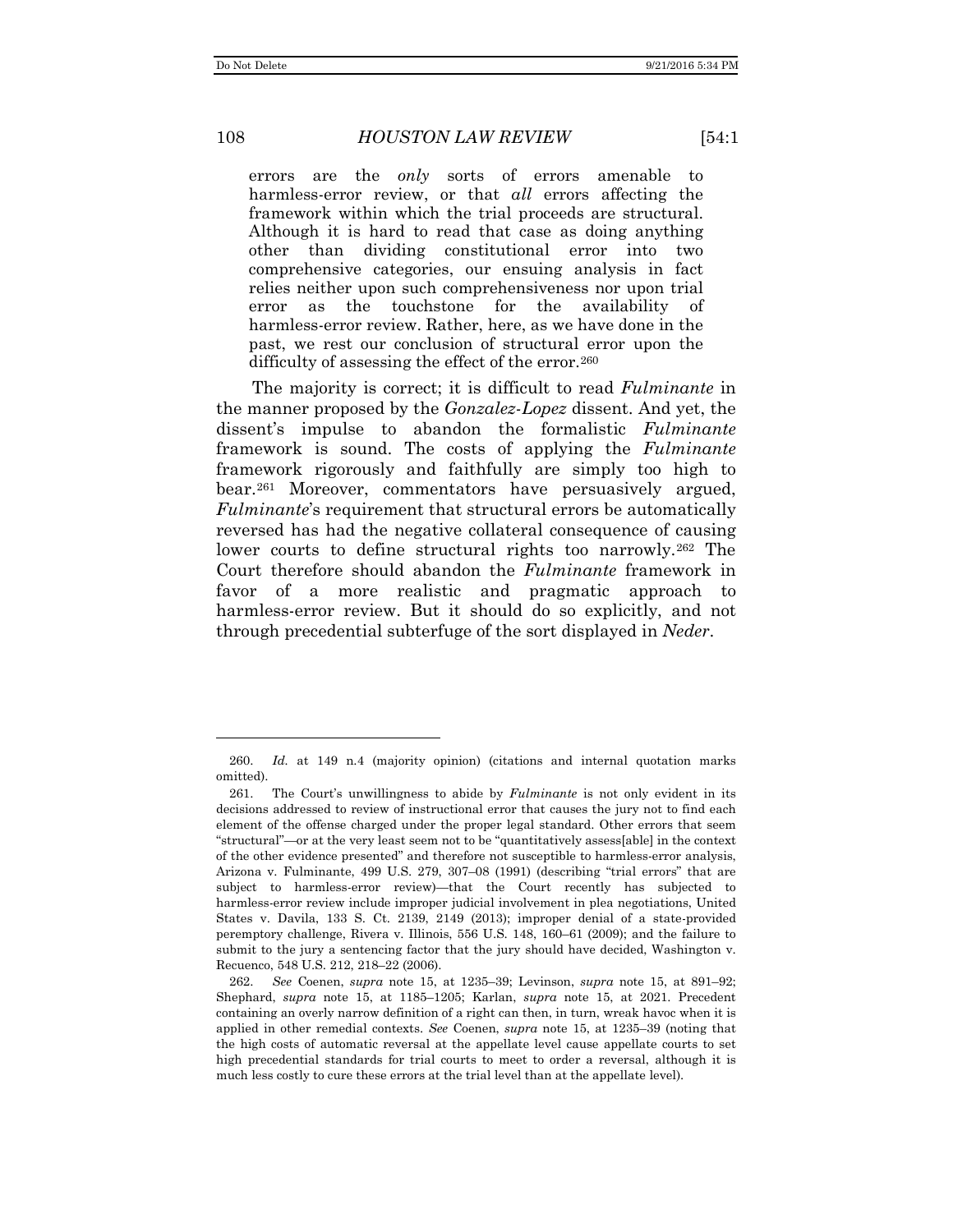#### *C. Recent Habeas Cases*

In its 1993 *Brecht v. Abrahamson* decision, the Supreme Court decided to abandon the "stringent" *Chapman* principle for a "less onerous" test for evaluating the harmfulness of constitutional error challenged on collateral review.[263](#page-51-0) The Court justified its action by pointing to the state's interest in the finality of convictions that had survived direct review, comity, federalism, the interest of maintaining the prominence of the trial itself (which often had taken place years earlier), the difficulty of retrials years after the original trial, and a perceived imbalance between other costs and benefits of continuing to apply *Chapman* on habeas.[264](#page-51-1) Since *Brecht*, the Court has become even more demanding in its descriptions of what habeas petitioners must show in order to establish harm and secure collateral relief for convictions tainted by constitutional error.[265](#page-51-2)

This change in the law of harmless-error review has been, if not popular among civil libertarians and others who desire closer federal oversight of state criminal processes, certainly defensible. Retrying a successful habeas petitioner years after the original conviction *is* difficult, given the erosion of memory and the dispersion of witnesses, [266](#page-51-3) and the other reasons Chief Justice Rehnquist, the author of *Brecht*, provided in support of its holding also are far from trivial. Unfortunately, however, *Brecht*  and its progeny have worked their change—part of a decades-long transformation of habeas from a regime preoccupied with the vindication of federal rights into a regime principally concerned with whether petitioners are guilty or innocent<sup>267</sup> through a treatment of precedent that has shown insufficient regard for rule-of-law values.

Consider, first, *Brecht*'s treatment of *Kotteakos*,<sup>[268](#page-51-5)</sup> which *Brecht* purported to adopt as the new standard for evaluating whether constitutional trial error had been harmless on

<sup>263.</sup> *See supra* notes [93](#page-18-14)[–99](#page-19-12) and accompanying text.

<span id="page-51-2"></span><span id="page-51-1"></span><span id="page-51-0"></span><sup>264.</sup> Brecht v. Abrahamson, 507 U.S. 619, 635–37 (1993). For further discussion on *Brecht*, see *supra* notes [89](#page-18-11)[–99](#page-19-12) and accompanying text.

<sup>265.</sup> *See supra* notes [102–](#page-19-11)[111](#page-20-8) and accompanying text.

<sup>266.</sup> *See Brecht*, 507 U.S. at 637.

<span id="page-51-4"></span><span id="page-51-3"></span><sup>267.</sup> For an excellent account of this shift and an argument that a new movement towards greater regard for procedural interests may be underway, see generally Justin F. Marceau, *Is Guilt Dispositive? Federal Habeas After* Martinez, 55 WM. & MARY L. REV. 2071 (2014).

<span id="page-51-5"></span><sup>268.</sup> Recall that *Kotteakos* contained an elaboration of how to apply 28 U.S.C. § 391, the statutory predecessor to the present harmless-error statute, 28 U.S.C. § 2111. *See supra* note[s 34](#page-10-7)[–39](#page-12-7) and accompanying text.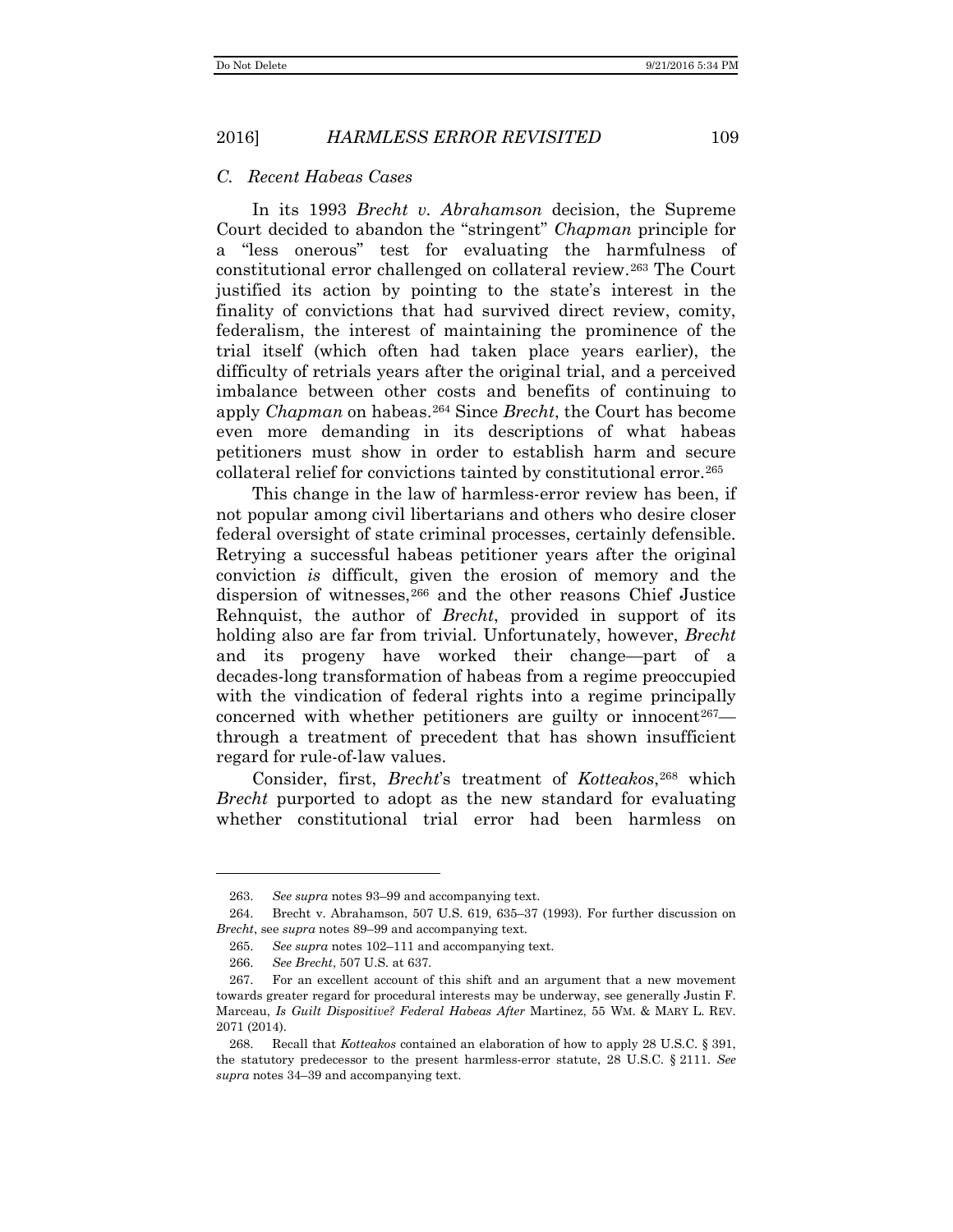collateral review.[269](#page-52-0) Recall again how, in *Kotteakos*, the Court was at pains to emphasize that harmless-error analysis must look to the likely effect of the error on the jury, and *not* be based on the reviewing court's opinion whether the jury likely would have convicted had the error not occurred.<sup>[270](#page-52-1)</sup> Indeed, as we have just seen, a careful reading of Justice Rutledge's *Kotteakos* opinion has caused many commentators—including some Supreme Court Justices—to question whether the analysis *Kotteakos* prescribes materially differs from that required by *Chapman*.[271](#page-52-2) In any event, clearly, *Kotteakos* does *not* say or intimate that an error is to be held harmless if the defendant fails to show that he likely would have been acquitted but for the error.

*Brecht* badly mischaracterizes *Kotteakos* in adopting it as the harmless-error standard to govern collateral review. *Brecht* contains no admonition against using the likelihood of conviction absent the error as a proxy for harmlessness. Nor does it say anything about how *Kotteakos* emphasized the need to keep the focus on whether the error likely affected the jury. Instead, *Brecht* says that the *Kotteakos* standard requires a habeas petitioner to show—*Brecht* summarily places the burden of persuasion on the petitioner despite *Kotteakos*'s indication that the burden should lie with the government when the error is nontechnica[l272](#page-52-3)—more than just a "reasonable possibility" that the error contributed to the verdict.[273](#page-52-4) But this "reasonable possibility" language does not come from *Kotteakos*; indeed it is patently in tension with what Justice Rutledge says in explaining how courts are to determine whether an error should be treated as harmless.[274](#page-52-5) Rather, it is reverse engineered from a passage in *Chapman* indicating that an error is *not* harmless if there is a "reasonable possibility" that it "might have contributed to the conviction."[275](#page-52-6) Thus, a blatant logical fallacy underlies *Brecht*'s adoption of a more-than-a-reasonable-possibility standard:

<sup>269.</sup> *See supra* notes [96](#page-19-0)[–99](#page-19-12) and accompanying text.

<span id="page-52-0"></span><sup>270.</sup> *See supra* not[e 38](#page-12-8) and accompanying text.

<sup>271.</sup> *See supra* note [223](#page-42-2) and accompanying text.

<sup>272.</sup> Kotteakos v. United States, 328 U.S. 750, 765–66 (1946).

<span id="page-52-4"></span><span id="page-52-3"></span><span id="page-52-2"></span><span id="page-52-1"></span><sup>273.</sup> Brecht v. Abrahamson, 507 U.S. 619, 637 (1993) (internal quotation marks omitted). For further discussion on *Brecht*, see *supra* notes [89](#page-18-11)[–99.](#page-19-12)

<span id="page-52-5"></span><sup>274.</sup> *See Kotteakos*, 328 U.S. at 765 ("But if one cannot say, with fair assurance, after pondering all that happened without striping the erroneous action from the whole, that the judgment was not substantially swayed by the error, it is impossible to conclude that substantial rights were not affected.") For Justice Rutlege's full explanation, see *supra* not[e 38](#page-12-8) and accompanying text.

<span id="page-52-6"></span><sup>275.</sup> Chapman v. California, 386 U.S. 18, 23 (quoting Fahy v. Connecticut, 375 U.S. 85, 86–87 (1963) (internal quotation marks omitted).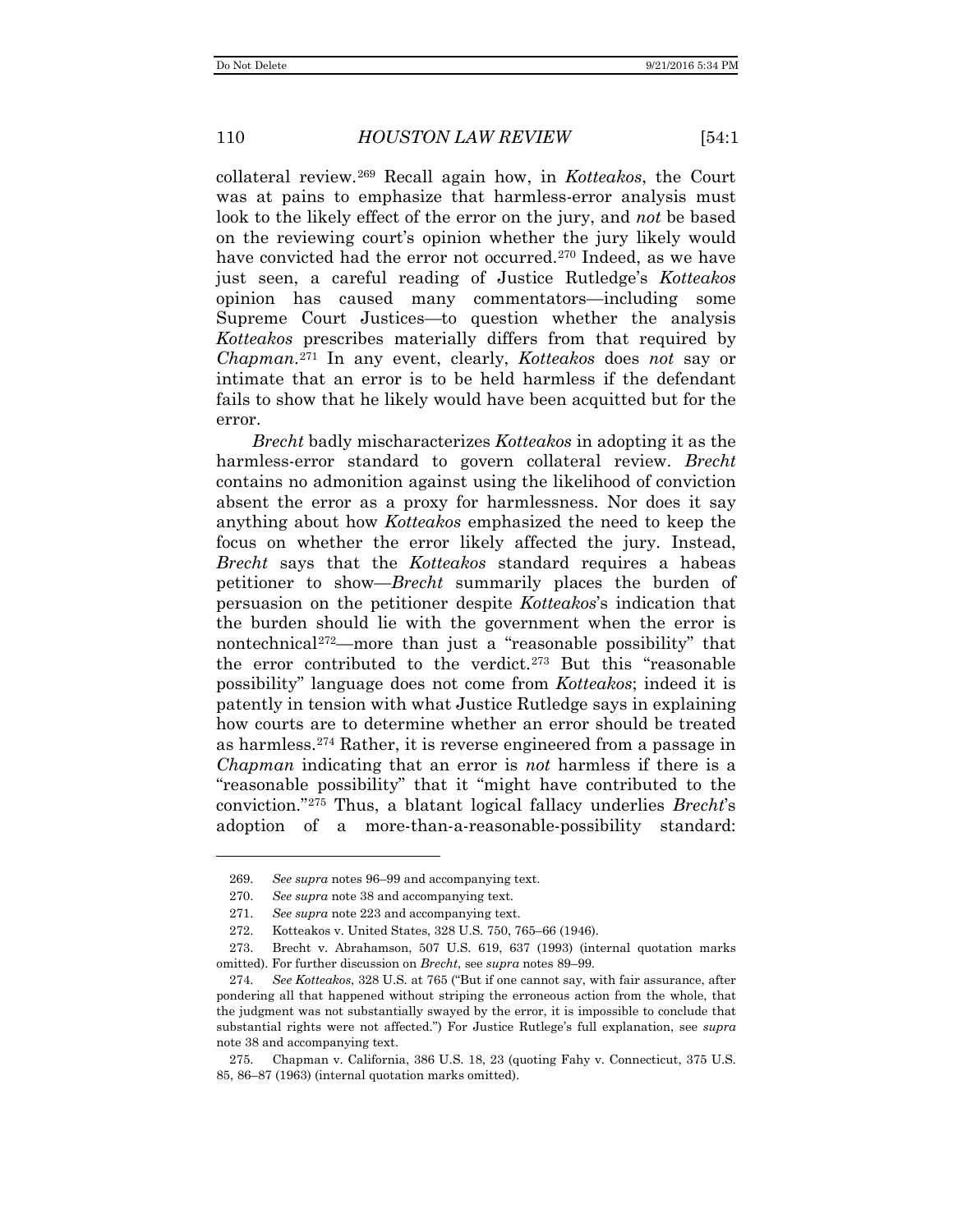*Brecht* posits (dubiously, as we have seen)<sup>[276](#page-53-0)</sup> that the *Kotteakos* standard is appreciably more forgiving of error than the *Chapman* standard, observes that *Chapman* requires a remedy if there is a "reasonable possibility" that the error "might have contributed to the verdict,"[277](#page-53-1) and infers from this requirement of *Chapman* the logically faulty conclusion that *Kotteakos* requires *more* than such a reasonable possibility.[278](#page-53-2)

<span id="page-53-9"></span>Even more tenuously, *Brecht* then uses the phrase "actual prejudice" to describe the more-than-a-reasonable-possibility showing that, *Brecht* says, *Kotteakos* requires for an applicant to obtain a remedy.[279](#page-53-3) But again here, the phrase "actual prejudice" does not appear in *Kotteakos*; it comes from *United States v. Lane*, a 1986 decision authored by Chief Justice Burger that used the phrase without citation in purporting to apply *Kotteakos* to find that a misjoinder of criminal defendants under Federal Rules of Criminal Procedure, rule 8(b)[280](#page-53-4) had been harmless.[281](#page-53-5) More importantly, it is a component of what petitioners seeking to establish ineffective assistance of counsel ordinarily must show in order to establish a constitutional violation.[282](#page-53-6) And in that context, it means showing a "reasonable *probability*" of a different outcome but for the error.[283](#page-53-7) Thus, *Brecht* effectively signals that a habeas petitioner must establish a "reasonable probability" of nonconviction but for the error—a showing that is far more onerous than the one Justice Rutledge prescribed in *Kotteakos*.[284](#page-53-8) This signal was reinforced by *Brecht*'s application of *Kotteakos* in its brief explanation of why the error at petitioner's trial had been harmless. *Brecht* focused heavily on the evidence

<span id="page-53-10"></span><sup>276.</sup> *See supra* notes [220–](#page-41-5)[224](#page-42-3) and accompanying text.

<sup>277.</sup> *Brecht*, 507 U.S. at 637.

<span id="page-53-4"></span><span id="page-53-3"></span><span id="page-53-2"></span><span id="page-53-1"></span><span id="page-53-0"></span><sup>278.</sup> *See id.* It is of course logically possible for the two standards to differ appreciably and yet for *both* to support a conclusion that there has been harm if there is a reasonable possibility that the error contributed to the verdict.

<sup>279.</sup> *Brecht*, 507 U.S. at 637(internal quotation marks omitted).

<sup>280.</sup> Rule 8(b) states:

The indictment or information may charge 2 or more defendants if they are alleged to have participated in the same act or transaction, or in the same series of acts or transactions, constituting an offense or offenses. The defendants may be charged in one or more counts together or separately. All defendants need not be charged in each count.

<sup>281.</sup> *See* United States v. Lane, 474 U.S. 438, 446–49.

<span id="page-53-6"></span><span id="page-53-5"></span><sup>282.</sup> *See, e.g.*, Roe v. Flores Ortega, 528 U.S. 470, 481–82 (2000) (observing that, when a criminal defendant alleges that his or her attorney's performance during a legal proceeding, either at trial or on appeal, was constitutionally ineffective, the defendant ordinarily must establish "actual prejudice").

<span id="page-53-8"></span><span id="page-53-7"></span><sup>283.</sup> *See id.* at 482. (emphasis added) (defining "actual prejudice" as "a reasonable probability that, but for counsel's unprofessional errors, the result of the proceeding would have been different" (quoting Strickland v. Washington, 466 U.S. 668, 694 (1984)).

<sup>284.</sup> *See supra* not[e 38](#page-12-8) and accompanying text.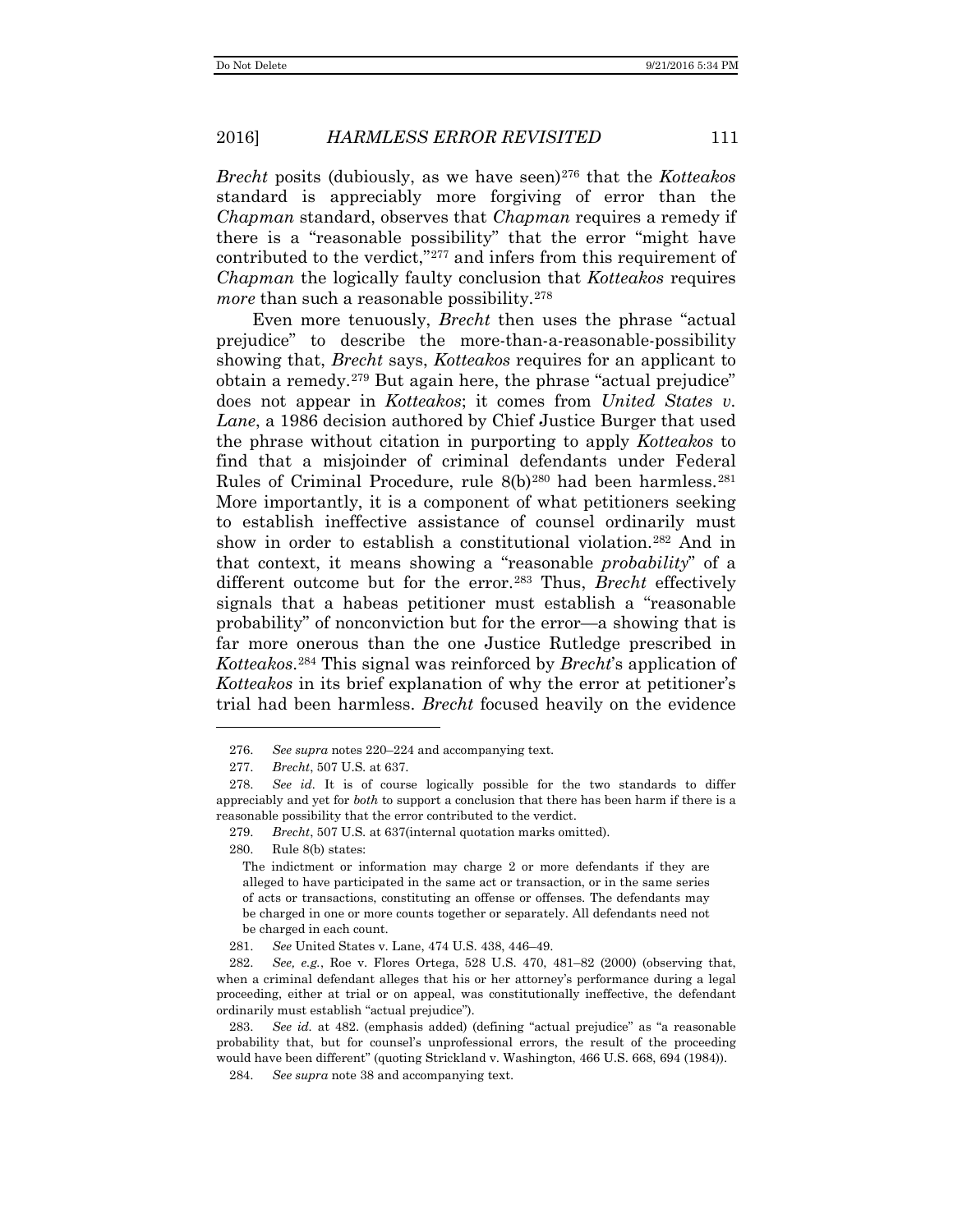of guilt, and said nothing about the likelihood of the error playing a role in the jury's decision to return a guilty verdict.<sup>[285](#page-54-0)</sup>

<span id="page-54-7"></span>The Court's more recent decisions addressing the standard for harmless error on collateral review continue the practice of applying precedent in a disingenuous manner. As explained above, in 1996 (three years after *Brecht*), Congress enacted § 2254(d)(1) of the AEDPA, which bars habeas relief for errors of law unless the error involved an unreasonable application of Supreme Court precedent.[286](#page-54-1) In 2003, in *Mitchell v. Esparza*, the Court held that  $\S 2254(d)(1)$  bars habeas relief for constitutional error that was held harmless under *Chapman* by a state appellate court unless that court's application of *Chapman* was unreasonable.[287](#page-54-2) Then, in 2007, in *Fry v. Pliler*, the Court rejected an argument that  $\S 2254(d)(1)$ , as interpreted in *Esparza*, had effectively superseded *Brecht*.[288](#page-54-3)

<span id="page-54-8"></span>In describing the petitioner's argument as "implausible" and reaffirming the continuing applicability of *Brecht*, Justice Scalia (the author of *Fry*) characterized *Brecht*'s "actual prejudice" standard as *stricter* than *Esparza*'s "more liberal AEDPA/*Chapman* standard, which requires *only* that the state court's harmless-beyond-a-reasonable-doubt determination be unreasonable."[289](#page-54-4) In fact, *Fry* says, *Brecht* "*obviously* subsumes the [more liberal AEDPA/*Chapman* standard]."[290](#page-54-5) Thus, through this reinterpretation of *Brecht*, *Fry* effectively transforms *Kotteakos*—which, again, *Brecht* purports to adopt—into a standard that requires a habeas petitioner now to show something *more* than that no reasonable jurist could find the error harmless under *Chapman*. To borrow from the rhetorical style of *Fry*'s author: When one reads Justice Rutledge's *Kotteakos* opinion<sup>291</sup> and compares it with what *Fry* implies about its contents, one quickly comes to realize that we have entered The Land of Make-Believe.

While *Fry*, through its treatment of *Brecht*, effectively catapulted the *Kotteakos* standard past the point where it might reasonably be described as merely "permissive" or "forgiving" of error—perhaps "hippie-parent indulgent" would come closer to

<sup>285.</sup> *See supra* not[e 99](#page-19-12) and accompanying text.

<sup>286.</sup> *See supra* notes [17,](#page-5-7) [100–](#page-19-13)[101](#page-19-14) and accompanying text.

<sup>287.</sup> *See supra* not[e 102](#page-19-11) and accompanying text.

<sup>288.</sup> *See supra* not[e 103](#page-19-15) and accompanying text.

<span id="page-54-4"></span><span id="page-54-3"></span><span id="page-54-2"></span><span id="page-54-1"></span><span id="page-54-0"></span><sup>289.</sup> Fry v. Pliler, 551, U.S. 112, 119–20 (2007) (emphasis added); *see also supra*  notes [104](#page-19-16)[–105](#page-20-9) and accompanying text.

<span id="page-54-6"></span><span id="page-54-5"></span><sup>290.</sup> *Fry*, 551 U.S. at 120 (emphasis added); *see also supra* note [106](#page-20-0) and accompanying text.

<sup>291.</sup> *See supra* not[e 38](#page-12-8) and accompanying text.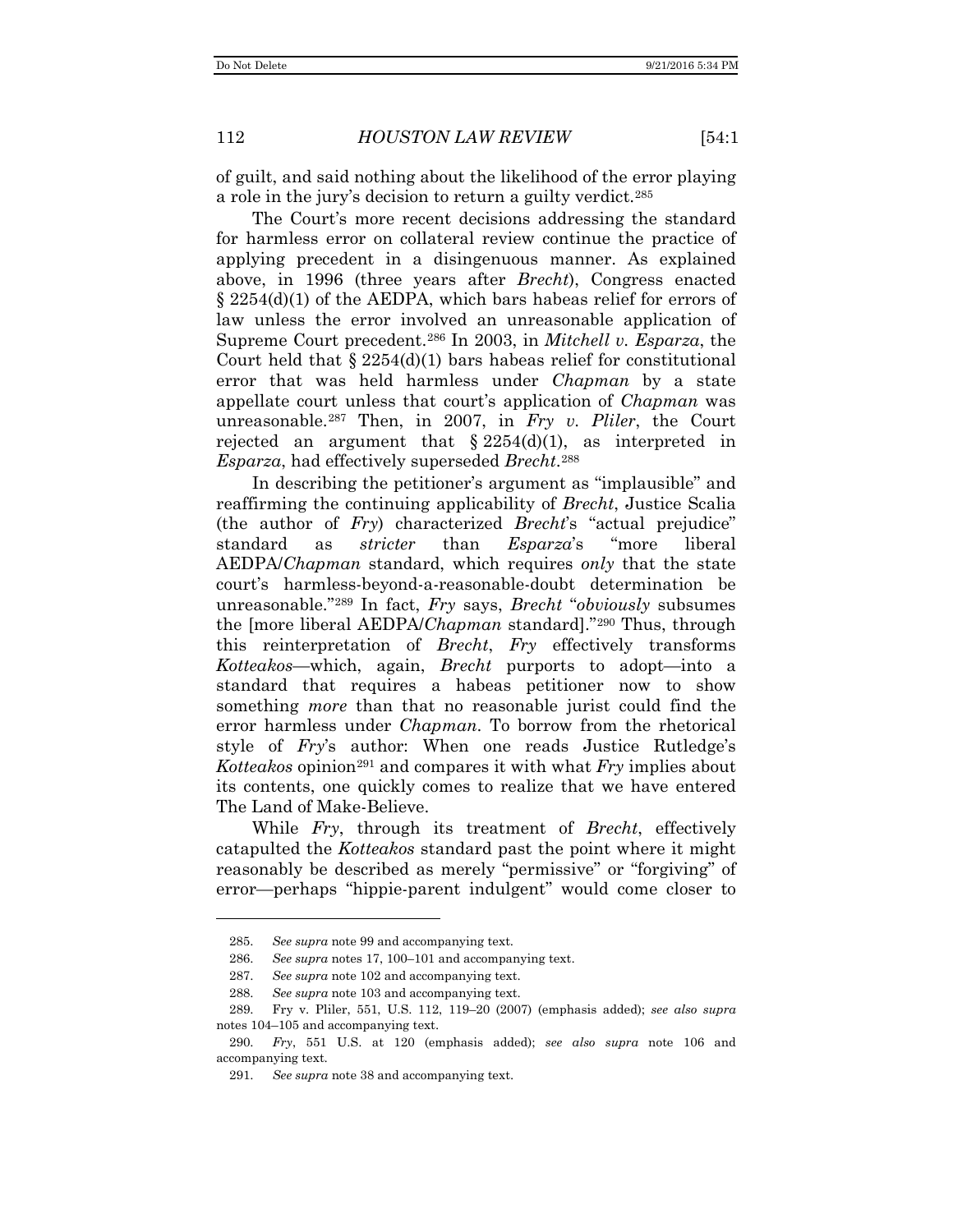doing it justice—*Davis v. Ayala*, decided in 2015, sought to dispel any misperception that the "more liberal" AEDPA/*Chapman* standard is in fact petitioner-friendly. As we have just seen, *Fry*  stated that *Brecht* (and thus *Kotteakos*) "subsumes" the AEDPA/*Chapman* standard described in *Esparza*. In recognition of the logical rule that satisfaction of a more demanding burden of persuasion *always* will constitute satisfaction of a less demanding burden of persuasion when the former subsumes the latter,<sup>[292](#page-55-0)</sup> *Fry* also acknowledged that there is no reason to require formal application of both tests.[293](#page-55-1)

<span id="page-55-7"></span>Nonetheless, Justice Alito (author of the *Ayala* majority opinion) criticized the Ninth Circuit for declining to perform the logically unnecessary analysis of whether the state court's harmlessness determination under *Chapman* was itself reasonable.[294](#page-55-2) Concluding that the state appellate court had not unreasonably applied *Chapman*, *Ayala* made it very clear that satisfying the putatively "more liberal" AEDPA/*Chapman*  standard is not to be a walk in the park. To prevail under this standard, petitioners must show that "fair-minded jurists could [not] disagree on [the] correctness" of the state appellate court finding that a challenged error was harmless under *Chapman*.[295](#page-55-3) Put another way, habeas petitioners must establish that the state appellate court's decision "was so lacking in justification that there was an error well understood and comprehended in existing law beyond any possibility for fair-minded disagreement."[296](#page-55-4) Thus, given the holding in *Fry*, habeas petitioners now apparently must make some unspecified showing *beyond this* in order to establish that constitutional error was harmful within the meaning of *Brecht/Kotteakos*.[297](#page-55-5) One simply

<span id="page-55-8"></span><span id="page-55-0"></span><sup>292.</sup> Similarly, a failure to satisfy a less demanding burden of persuasion *always* will constitute a failure to satisfy a more demanding burden of persuasion when the latter subsumes the former.

<span id="page-55-6"></span><sup>293.</sup> *Fry*, 551 U.S. at 120; *see also supra* not[e 106](#page-20-0) and accompanying text.

<span id="page-55-2"></span><span id="page-55-1"></span><sup>294.</sup> Ayala v. Davis, 135 S. Ct. 2187, 2198 (2015). For further discussion of criticism of lower courts' application of *Fry*, see *supra* notes [107](#page-20-10)[–108](#page-20-11) and accompanying text. Conducting the AEDPA/*Chapman* analysis prescribed in *Esparza* was logically unnecessary because the Ninth Circuit, in a divided panel opinion, concluded that the petitioner had satisfied the more demanding *Brecht* test. *See Ayala*, 135 S. Ct. at 2196–97.

<sup>295.</sup> *Ayala*, 135 S. Ct. at 2199 (internal quotation marks omitted).

<sup>296.</sup> *Id.*

<span id="page-55-5"></span><span id="page-55-4"></span><span id="page-55-3"></span><sup>297.</sup> To be sure, the Court continues to describe the *Brecht/Kotteakos* test as requiring a showing of "actual prejudice." *Id.* As we have seen, "actual prejudice" is a phrase that does not come from *Kotteakos*, but that in other contexts requires showing a reasonable probability of nonconviction but for the error. *See supra* notes [279](#page-53-9)[–284](#page-53-10) and accompanying text. But it is not at all evident how the "actual prejudice" test can be described as more demanding than the AEDPA/*Chapman* test that it is said to subsume. The "actual prejudice" test is *entirely different in kind* from the AEDPA/*Chapman* test. It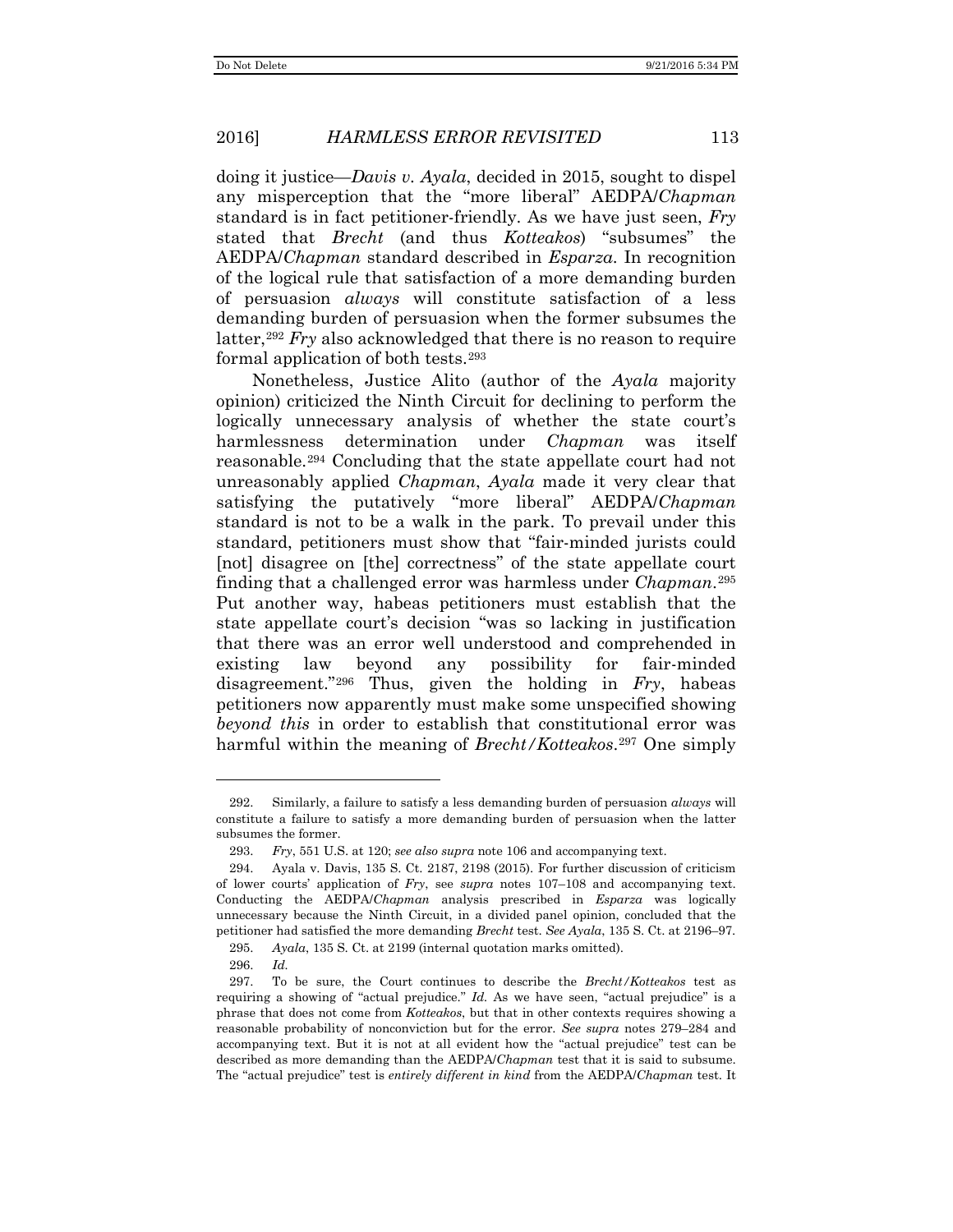114 *HOUSTON LAW REVIEW* [54:1

cannot read Justice Rutledge's opinion and maintain that this is a principled distillation of *Kotteakos*.

Again, my purpose is not to quarrel with the Court's adoption of a very tough standard for establishing the harmfulness of error on collateral review. Perhaps the standard the Court has adopted is appropriate in view of the factors it cited in *Brecht* for moving away from *Chapman*.[298](#page-56-0) But, I submit, institutional damage is done when the Court purports to root its new standard in precedent that says nothing of the sort. *Brecht* and its progeny are constitutional common law—a type of law that, again, is supposed to evolve as data and experience reveal a need for change. The Court should be forthright about the fact that it perceived a need for change. It should not pretend that its recent holdings are anchored in precedent that not only do not say what they are cited for saying, but actually say something close to the opposite. The Court invites cynicism and undermines its reputation as an institution guided by principle when it behaves in this way.

#### IV. SUGGESTED REFORMS

Part I demonstrates that Congress and the Supreme Court are largely unconstrained by constitutional limitations in fashioning harmless-error doctrines to govern on direct and collateral review. Part II shows that there is a serious need for doctrinal reform in both contexts. Part III seeks to initiate a discussion about the paths that reform might take. Most of this Part's suggestions for reform flow naturally from arguments developed in Parts I and II. To the extent that they press beyond the foundation laid earlier in the paper, they are preliminary and designed to provoke thought and, hopefully, conversation about how the present approach to harmless-error review might be improved.

looks at the likelihood of a different result had the trial error not occurred, while the AEDPA/*Chapman* test focuses on whether appellate judges reasonably could conclude that the error was harmless under *Chapman*. *Ayala*, 135 S. Ct. at 2197–99 (explaining the different requirements of each test). The two tests are not logically interrelated; they are apples and oranges.

<span id="page-56-0"></span><sup>298.</sup> Brecht v. Abrahamson, 507 U.S. 619, 635–37 (1946) (emphasizing the finality of convictions, comity, federalism, the interest of maintaining prominence of the trial itself, the difficulty of retrials years after the original trial, and a perceived imbalance of other costs and benefits of applying *Chapman* on collateral review); *see also supra* note [98](#page-19-17) and accompanying text.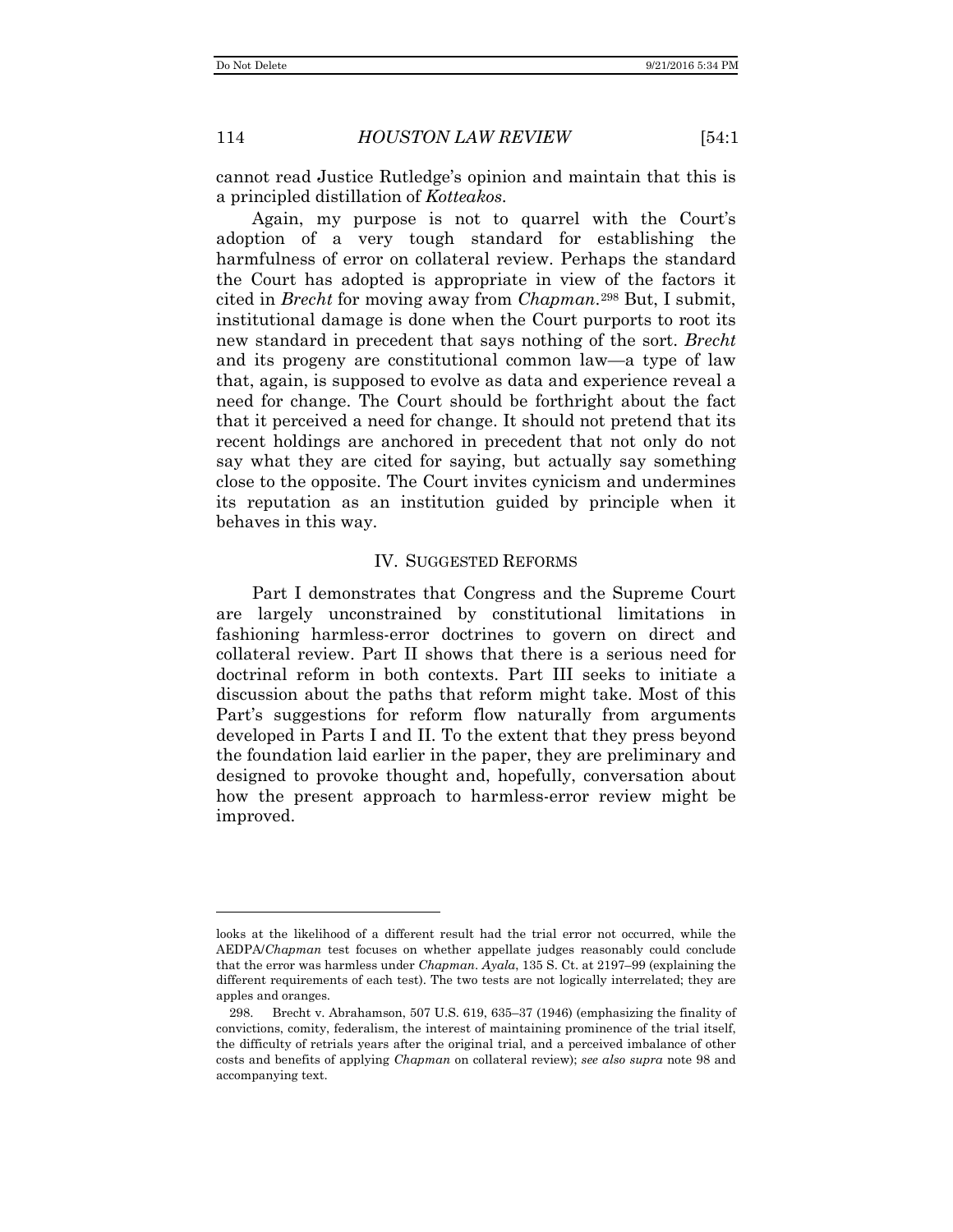#### *A. The Constitution & the Path to Reform*

As Part I shows, the Constitution requires reviewing courts to vacate or reverse convictions marred by constitutional error *only* in circumstances where the applicant for relief establishes that the statute underlying the conviction is unconstitutional on its face or cannot constitutionally be applied to the facts of the case.[299](#page-57-0) Beyond this, harmless-error analysis may proceed without constitutional constraint except that, of course, it may not be arbitrary or otherwise violate the equal-protection guarantee or the unconstitutional conditions doctrine.[300](#page-57-1)

Importantly, this means that the Constitution does not forbid appellate courts or courts conducting collateral review from excusing errors that have resulted in missing jury findings or other structural defects, or even from adopting a harmless-error analysis that turns on nothing more than whether the error likely caused an innocent person to be wrongfully convicted of a crime. Transforming harmless-error analysis into mere prediction about likely innocence based on a cold appellate record would be a regrettable development, but it would not violate the Constitution.

#### *B. A Unitary Standard (and Abandoning* Chapman*)*

As Part II.A shows, there is no reason to privilege constitutional errors by subjecting them to a different harmless-error test than that applied to "nonconstitutional" errors. There are at least three reasons for stopping the practice. First, there is no basis for concluding that, as a class, errors that the Court describes as "constitutional" always tend to work a greater harm on criminal defendants than those labeled "nonconstitutional.["301](#page-57-2) Second, there is reason to doubt that judges and their clerks can and do make the fine distinctions required between a faithful application of *Chapman* to constitutional error and a faithful application of *Kotteakos* to nonconstitutional error.[302](#page-57-3) Third, there is a serious argument to be made that all infractions of the positive law that governs criminal trials are "constitutional" in that they violate the due-process guarantee, which (it may plausibly be argued) requires compliance with *all* procedural requirements that

<span id="page-57-0"></span><sup>299.</sup> *See supra* not[e 190](#page-34-2) and accompanying text.

<span id="page-57-1"></span><sup>300.</sup> *See supra* notes [156–](#page-27-5)[160](#page-28-6) and accompanying text.

<span id="page-57-2"></span><sup>301.</sup> *See supra* notes [207–](#page-38-4)[217](#page-40-4) and accompanying text.

<span id="page-57-3"></span><sup>302.</sup> *See supra* notes [218–](#page-41-6)[224](#page-42-3) and accompanying text.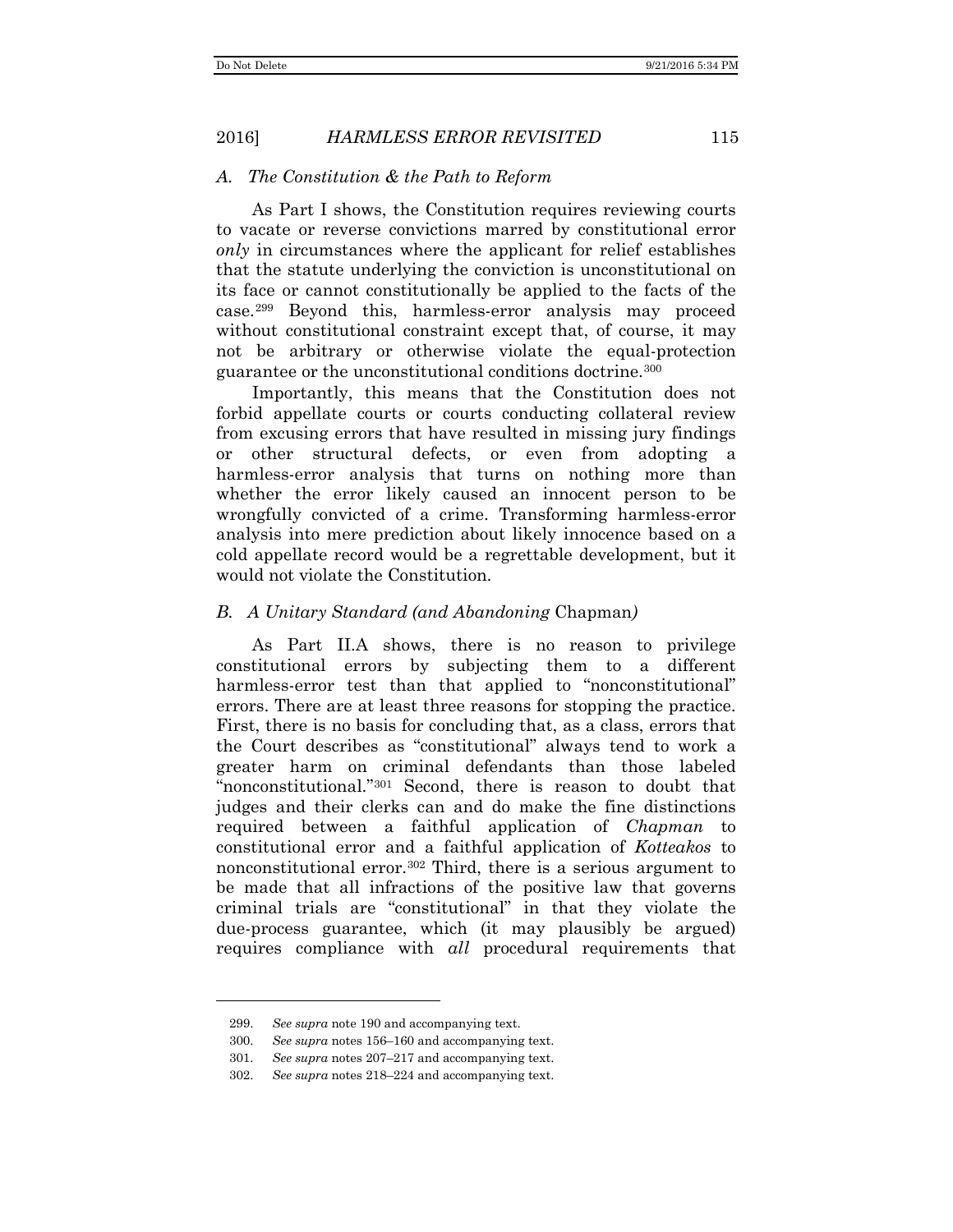116 *HOUSTON LAW REVIEW* [54:1

<span id="page-58-0"></span>

materially inform the process for obtaining criminal convictions.[303](#page-58-1)

What, then, should the unitary standard be for evaluating errors amenable to harmless-error review?[304](#page-58-2) In my view, the approach for which Justice Traynor argued in the immediate aftermath of *Chapman* does the best job of legitimizing and rationalizing harmless-error doctrine, and of prescribing a remedial regime that American appellate judges might actually administer faithfully. Traynor called for rooting the harmless-error standard in 28 U.S.C. § 2111<sup>[305](#page-58-3)</sup> and construing the statute to direct reviewing courts to provide a remedy unless there is a "high probability" that the error did not affect the jury's judgment.[306](#page-58-4)

The merits of moving away from a standard based in constitutional common law (the most plausible understanding of *Chapman*'s ontolog[y307\)](#page-58-5) and anchoring harmless-error review in § 2111, the federal harmless-error statute, are straightforward. While constitutional common law is pervasive, there are many who contest its legitimacy.<sup>[308](#page-58-6)</sup> One need not align oneself with the critics of constitutional common law in order to see it as preferable to ground remedial doctrines in legislation that is perfectly constitutional and that reasonably can be construed to govern the problem under examination.[309](#page-58-7) Indeed, *Chapman*

<sup>303.</sup> *See supra* notes [225–](#page-43-3)[226](#page-43-4) and accompanying text.

<span id="page-58-2"></span><span id="page-58-1"></span><sup>304.</sup> I leave to the next subsection consideration of whether there should be errors not subject to harmless-error review.

<span id="page-58-3"></span><sup>305.</sup> *See* TRAYNOR, *supra* note [1,](#page-3-5) at 42–43. As Professor Meltzer argued, it is a stretch to treat *Chapman* as an elaboration of § 2111, given all that it contains and mandates. *See supra* notes [131–](#page-22-10)[132](#page-23-4) and accompanying text. But if the Court were to jettison *Chapman*, there is no reason why § 2111 should not be held to govern the federal harmless-error field, notwithstanding the fact that it textually describes only those errors that reviewing courts should disregard. *See supra* note [9.](#page-4-7) If we can infer a "negative" or "dormant" commerce clause doctrine from constitutional text that in terms confers only a power to regulate, surely we can infer from statutory text admonishing courts to withhold remedies for a certain class of errors a directive that they continue to provide remedies in accordance with customary practice at the time the statute was adopted, *see supra* Part II.A—for errors that do not fall within the specified class.

<sup>306.</sup> *See* TRAYNOR, *supra* note [1,](#page-3-5) at 43–51.

<sup>307.</sup> *See supra* Part II.B.

<span id="page-58-6"></span><span id="page-58-5"></span><span id="page-58-4"></span><sup>308.</sup> *See, e.g.*, Thomas W. Merrill, *The Common Law Powers of the Federal Courts*, 52 U. CHI. L. REV. 1, 58–59 (1985); Thomas S. Schrock & Robert C. Welsh, *Reconsidering the Constitutional Common Law*, 91 HARV. L. REV. 1117 (1978). For a summary of an argument that remedial doctrines designed to address constitutional violations ought to originate with Congress, see ERWIN CHEMERINSKY, FEDERAL JURISDICTION § 9.1.2, at 652 (7th ed. 2016) (describing the dissenting opinions in Bivens v. Six Unknown Agents of Fed. Bureau of Narcotics, 403 U.S. 388 (1971)).

<span id="page-58-7"></span><sup>309.</sup> *See supra* note [305](#page-58-0) and accompanying text. One might object that 28 U.S.C. § 2111 is inadequate to supplant *Chapman* because it does not in terms directly regulate state courts, as *Chapman* does. In fact, the text of § 2111 could be read to regulate state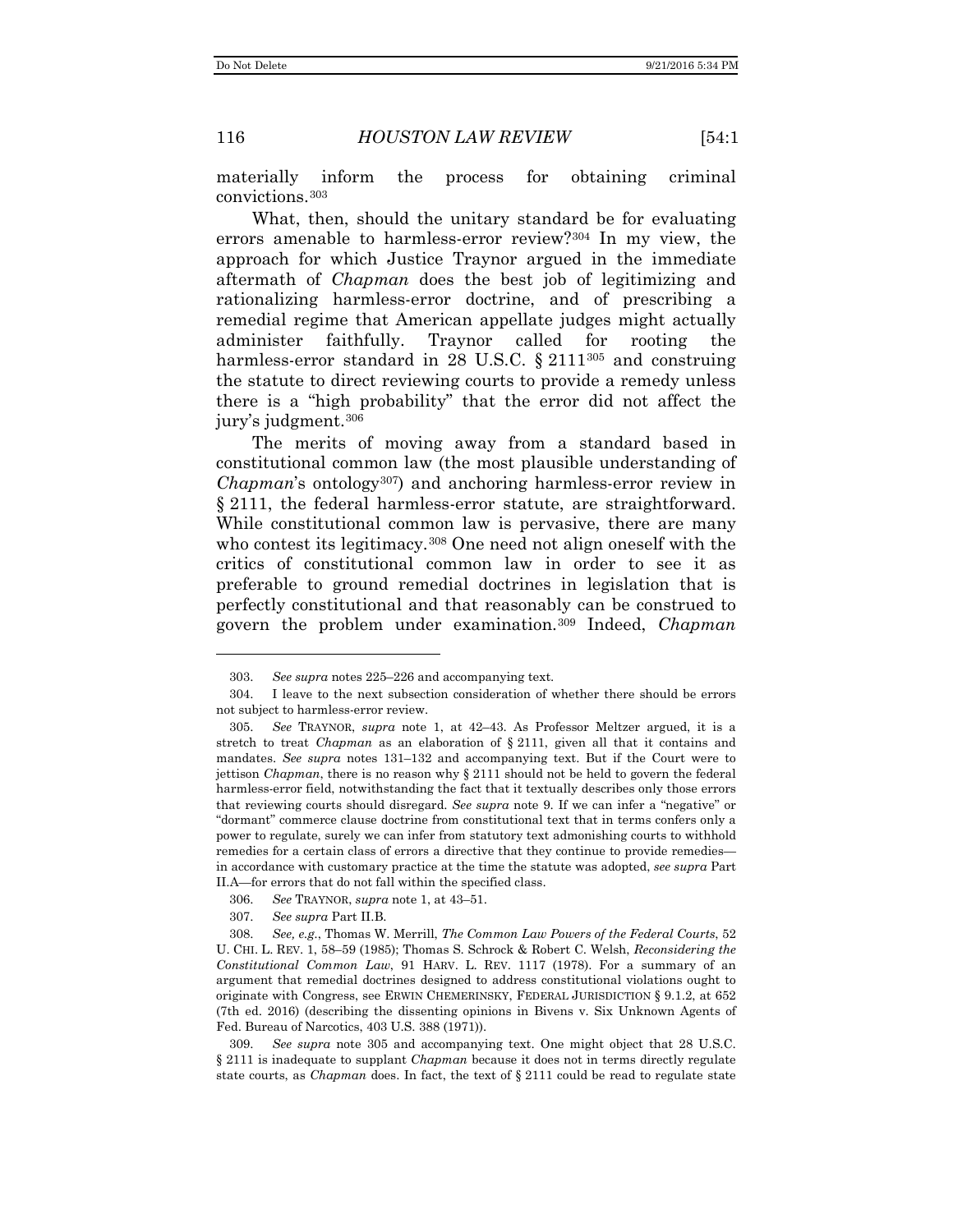itself recognized congressional prerogative to replace its beyond-a-reasonable-doubt principle with an "appropriate" statutory standard.[310](#page-59-0) Mysteriously, however, *Chapman* did not even mention § 2111, let alone explain why an "appropriate" standard could not be distilled from it.

In fact, as Traynor demonstrated, § 2111 is cast in general terms that *are* reasonably subject to translation into an "appropriate" and administrable harmless-error standard. The statute plausibly could be construed to give rise to at least three formulations that would accord with commonly applied proof standards: a test focusing on whether it was more probable than not that the error did not affect the jury (which would accord with the preponderance-of-the-evidence standard); a test focusing on whether it was highly probable that the error did not affect the jury (which would accord with the clear-and-convincing -evidence standard); and a test focusing on whether it was almost certain that the error did not affect the jury (which would accord with the beyond-a-reasonable-doubt test that *Chapman* did in fact adopt).<sup>[311](#page-59-1)</sup> Thus, there is no barrier to the Court grounding a new, unitary harmless-error standard in § 2111.

After surveying the range of standards through which § 2111 might reasonably be operationalized, Traynor argued that the Court should adopt the second, "highly probable" test—one that would accord with the clear-and-convincing evidence standard.<sup>[312](#page-59-2)</sup> Traynor regarded the first, "more likely than not" test as inappropriate for two reasons: it would entail too great a risk of affirming judgments influenced by error, and it would tacitly invite reviewing courts to affirm whenever they believed that the jury had reached the correct result.<sup>[313](#page-59-3)</sup> He thought that the third,

311. *See* TRAYNOR, *supra* note [1,](#page-3-5) at 33–37, 42–51.

courts. *See supra* note [9.](#page-4-7) And surely, if the Supreme Court can regulate the state courts through constitutional common law as it did in *Chapman*, it also would be within Congress's power to regulate directly the provision of remedies for constitutional violations that occur in state criminal trials. In any event, even if § 2111 is (more plausibly) read only to regulate federal courts, it clearly regulates the Supreme Court, which of course has jurisdiction to review how state appellate courts administer remedies for violations of federal law during state criminal trials. Because state appellate courts ought to recognize the primacy of any harmless-error standard that Congress might lawfully require the Supreme Court to use to review their treatment of federal trial error, the effect of such congressional regulation of the Supreme Court should be a de facto imposition of the statute's harmless-error standard on state appellate courts.

<sup>310.</sup> *See* Chapman v. California, 386 U.S. 18, 21 (1967).

<sup>312.</sup> *See id.* at 45.

<span id="page-59-3"></span><span id="page-59-2"></span><span id="page-59-1"></span><span id="page-59-0"></span><sup>313.</sup> *See id.* at 35. I fully agree with Traynor's assessment of the first test. Even under the beyond-a-reasonable-doubt standard, erroneous convictions are too often upheld. *See* Poulin, *supra* note [70,](#page-16-8) at 996 (noting that appellate courts had affirmed through written opinions the convictions of 133 of the first 200 defendants exonerated by DNA evidence, and that nearly a third of these opinions had noted error but concluded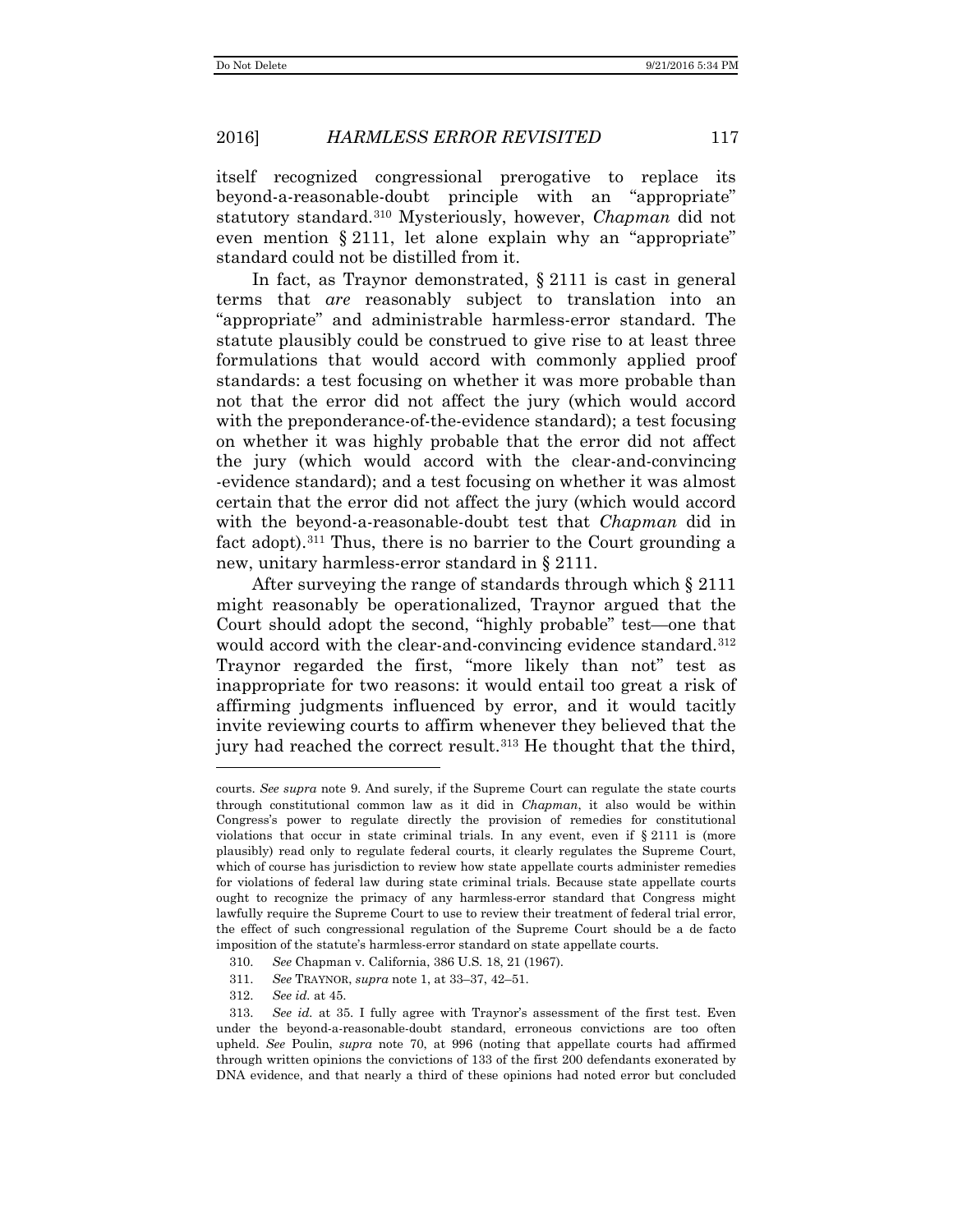"beyond a reasonable doubt" test, *if faithfully applied*, simply invited too many reversals and thus risked a return to the days when appellate courts reversed indiscriminately.<sup>[314](#page-60-0)</sup> In contrast, he thought the second test sufficiently demanding and properly calibrated.[315](#page-60-1) Moreover, the second test could be administered without inevitably morphing into either a rule of near-automatic reversal or a rule of near-automatic affirmance in cases where there is strong evidence of guilt.<sup>[316](#page-60-2)</sup>

In 2016, there is little reason for concern about appellate courts construing the *Chapman* principle as a rule calling for nearly automatic reversals. Harmless-error rulings are commonplace and in no way discouraged by the Supreme Court.[317](#page-60-3) The more pertinent question today is whether, if the Court were to discard the *Chapman* principle in favor of a "high probability" test grounded in § 2111, would more errors be forgiven? I think not—especially if the Court were careful to explain its move as grounded *not* in a desire to decrease the rate at which appellate remedies are provided, but rather in a desire to clarify a badly muddled doctrine and to more accurately rationalize and describe the present realities of harmless-error review. For it is simply inaccurate to describe appellate practice today as one where courts tend to provide remedies unless they are nearly certain that the error played no role in the jury's decision to convict, as the *Chapman* principle purports to require.[318](#page-60-4)

<span id="page-60-5"></span>Indeed, the beyond-a-reasonable-doubt proof standard has *always* been inapt for use in connection with harmless-error review. The standard derives, of course, from the burden of proof that juries are instructed to apply in determining whether to return a guilty verdict and convict a criminal defendant of a crime. But before making such a finding, the jury is exposed to all of the admissible evidence that the government and the defendant wish it to see and hear *about what actually happened.* In other words, within the American criminal system, the finding

<span id="page-60-1"></span><span id="page-60-0"></span>that it was harmless) (citing Brandon L. Garrett, *Judging Innocence*, 108 COLUM. L. REV. 55, 95, 107–08 (2008)).

<sup>314.</sup> *See* TRAYNOR, *supra* note [1,](#page-3-5) at 35–37, 43–44.

<sup>315.</sup> *See id.* at 44–45.

<sup>316.</sup> *See id.* at 49–51.

<sup>317.</sup> *See generally supra* Parts II.B, II.C.

<span id="page-60-4"></span><span id="page-60-3"></span><span id="page-60-2"></span><sup>318.</sup> *See supra* notes [65](#page-15-13)[–70](#page-16-8) and accompanying text (describing the inconsistent ways in which the Court has operationalized *Chapman*); *see also* Poulin, *supra* note [70,](#page-16-8) at 1023–36 (exhaustively documenting the myriad ways—all inconsistent with a strict reading of *Chapman*—in which courts since *Chapman* have exercised their power to withhold remedies for constitutional error during the trial process on the ground that it did not cause "harm").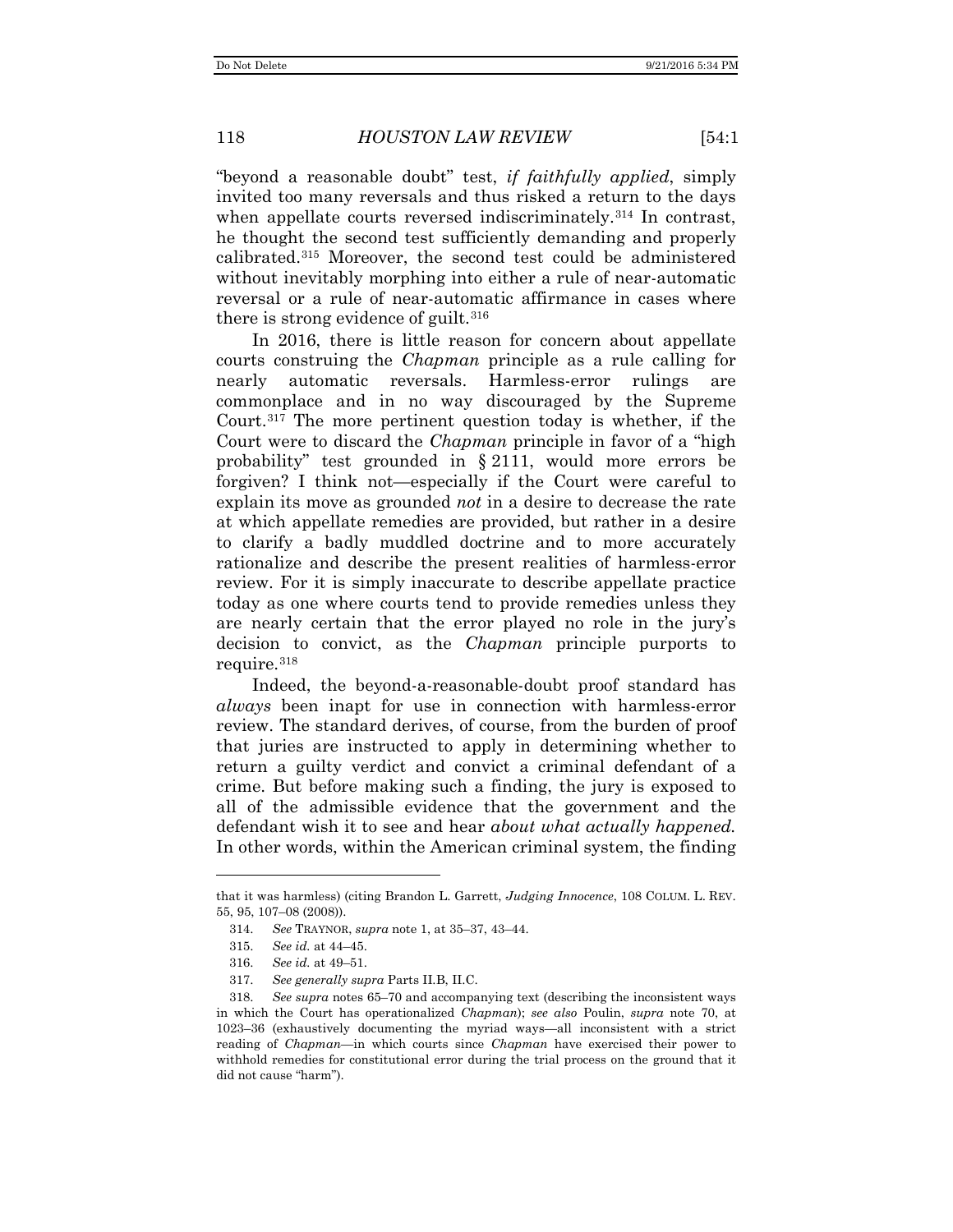of guilt beyond a reasonable doubt is supposed to follow exposure to all admissible facts that reasonably might be thought to bear on that finding.

But reviewing courts are (quite sensibly) *precluded* from considering direct evidence about the jury's deliberations; they can only speculate about how a rational jury likely would have made use of the evidence with which it was presented.<sup>[319](#page-61-0)</sup> When the nature of the inquiry is inherently and necessarily hypothetical, why demand a conclusion—as *Chapman* does under a standard that purports to forswear doubt (or at least "reasonable" doubt) about its correctness? The conscientious judicial mind should almost *always* harbor doubt about conclusions reached not through evidence, but through hypothesis and conjecture. Thus, by its very nature, the *Chapman* principle requires a conclusion that the conscientious judge should balk at reaching. No wonder then that, as a practical matter, harmless-error analysis quickly moved away from a strict reading of *Chapman* and towards a more judicially administrable regime—one that the "high probability" standard more accurately describes as a matter of reality.<sup>[320](#page-61-1)</sup>

In sum, the Court should stop privileging constitutional error and abandon *Chapman* in favor of a unitary harmless-error standard that does not ask judges to express near-certitude about a conclusion that by its very nature is somewhat doubtful. The Court should describe its new standard as an elaboration of 28 U.S.C. § 2111, the federal harmless-error statute. Finally, the Court should consider a clarifying reform—i.e., adoption of a "high probability" harmless-error test—that would more accurately rationalize and describe the rather highly qualified willingness of today's appellate courts to provide remedies for errors that occur during the process leading to criminal convictions.

#### *C. Abandoning* Fulminante

Again, the Constitution does not require a rule of automatic reversal in situations other than where an applicant for relief establishes the unconstitutionality of the statute of conviction, either facially or as-applied.<sup>[321](#page-61-2)</sup> That said, adherence to basic constitutional values and sound public policy require that convictions infected by certain types of error never be permitted

<span id="page-61-2"></span><span id="page-61-1"></span><span id="page-61-0"></span><sup>319.</sup> *See* FED. R. EVID. 606(b) (precluding post hoc inquiry into the nature of the jury's deliberations other than in rare circumstances).

<sup>320.</sup> *See supra* not[e 318](#page-60-5) and accompanying text.

<sup>321.</sup> *See supra* note 190.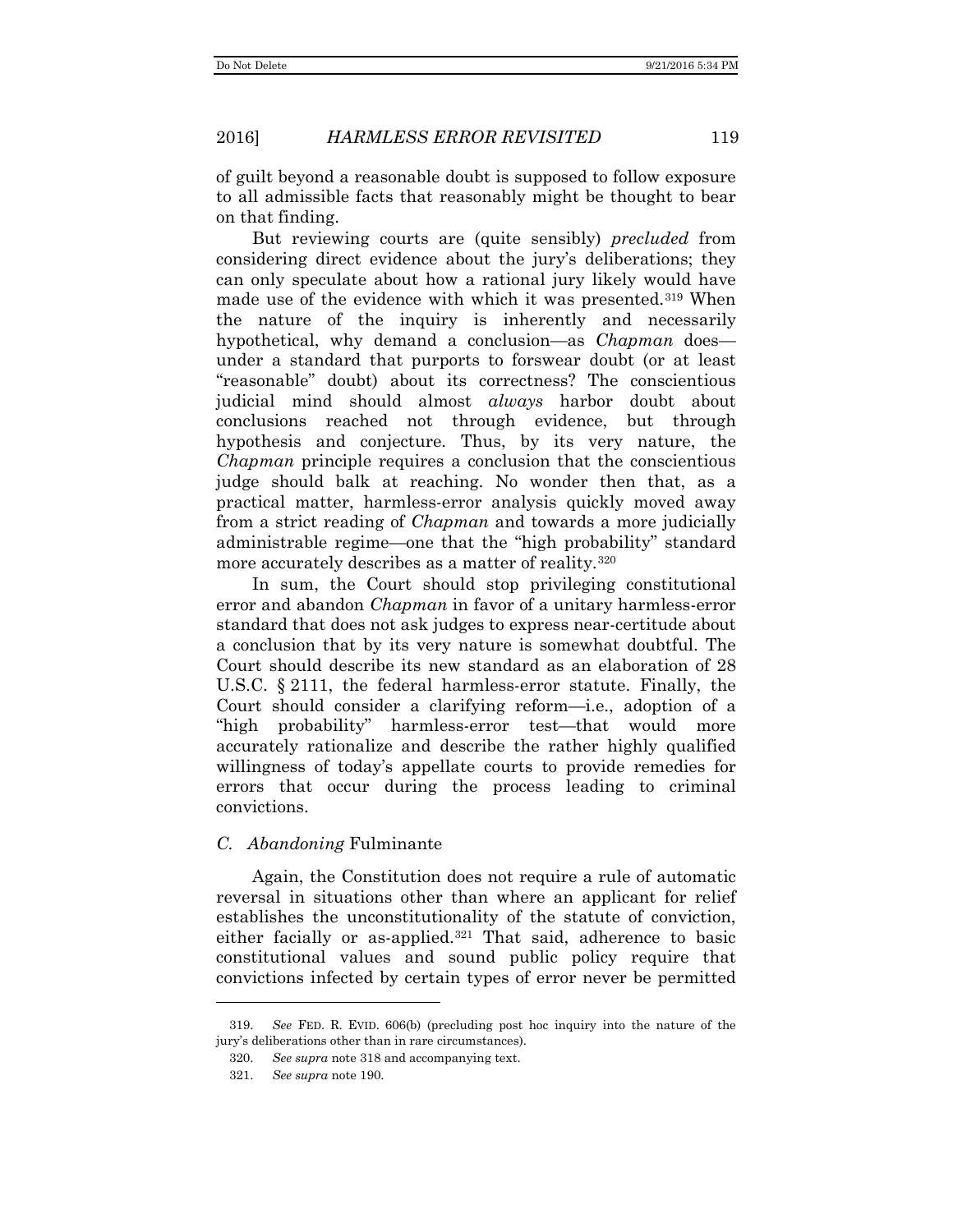#### 120 *HOUSTON LAW REVIEW* [54:1]

to stand. Unfortunately, as Part II.B shows, the trial error/structural defect framework that the Supreme Court prescribed in *Fulminante* does a very poor job of drawing the line of demarcation between such errors and the default category of errors, to which harmless-error review applies. *Fulminante* permits instances of egregious government misconduct—e.g., the admission into evidence of a coerced confession<sup>322</sup>—to go without a remedy. And if faithfully implemented (which it has not been), it also can require remedies for relatively inconsequential errors committed by government actors acting in good faith.[323](#page-62-2) The Court can do better than *Fulminante* in defining the class of errors that should not be subject to harmless-error review.

<span id="page-62-0"></span>How might the Court pursue reform in this area? It might start by acknowledging that, regardless of their guilt, persons convicted of crimes who press claims of error on direct and collateral review serve as private attorneys general and, in that role, function as essential instruments for ensuring proper regard for fundamental constitutional criminal rules.[324](#page-62-3) In determining what constitutional criminal rules are so "fundamental" that their infraction always requires a remedy, we might start by noting the apparent agreement among all current Supreme Court Justices that the fair-trial guarantee *always* requires, at the very least, an impartial judge, a jury instruction that correctly states the relevant standard of proof, assistance of counsel for the accused, and a fair jury.<sup>[325](#page-62-4)</sup> Thus, errors undermining these foundational elements of the American criminal trial never should be subjected to harmless-error review.

<sup>322.</sup> *See supra* notes [76](#page-17-14)[–77](#page-17-15) and accompanying text.

<span id="page-62-2"></span><span id="page-62-1"></span><sup>323.</sup> *Cf. supra* notes [242](#page-47-7)[–253](#page-48-7) and accompanying text (describing the Supreme Court's struggle, in Neder v. United States, 527 U.S. 1 (1999), to rationalize a harmless-error doctrine to govern in circumstances where the jury did not find an element of the offense but where no rational jury could have failed to make such a finding had it been properly instructed).

<span id="page-62-3"></span><sup>324.</sup> Harmless-error doctrine has been subjected to withering criticism over the years for failing to account for values other than the accuracy of criminal convictions—e.g., restraining human rights abuses and protecting the dignity of the accused—that constitutional criminal procedure rights are designed to protect. *See, e.g.*, Sonja B. Starr, *Sentence Reduction as a Remedy for Prosecutorial Misconduct*, 97 GEO. L. J. 1509, 1554– 55 (2009); Ogletree, *supra* note [15,](#page-5-6) at 161–72: Tom Stacy & Kim Dayton, *Rethinking Harmless Constitutional Error*, 88 COLUM. L. REV. 79, 88–89 (1988).

<span id="page-62-4"></span><sup>325.</sup> *See* United States v. Gonzalez-Lopez, 548 U.S. 140, 158 (2006) (describing elements of the trial structure whose deprivation necessarily renders a criminal trial fundamentally unfair or an unreliable vehicle for determining guilt or innocence) (citing Neder v. United States, 527 U.S. 1, 9 (1999)) (Alito, J., dissenting, joined by Roberts, C.J. & Kennedy, J., and Thomas, J.). The Justices in the *Gonzalez-Lopez* majority appear to have a broader conception of the fair-trial guarantee and therefore likely would agree that it contains the elements specified in Justice Alito's dissent.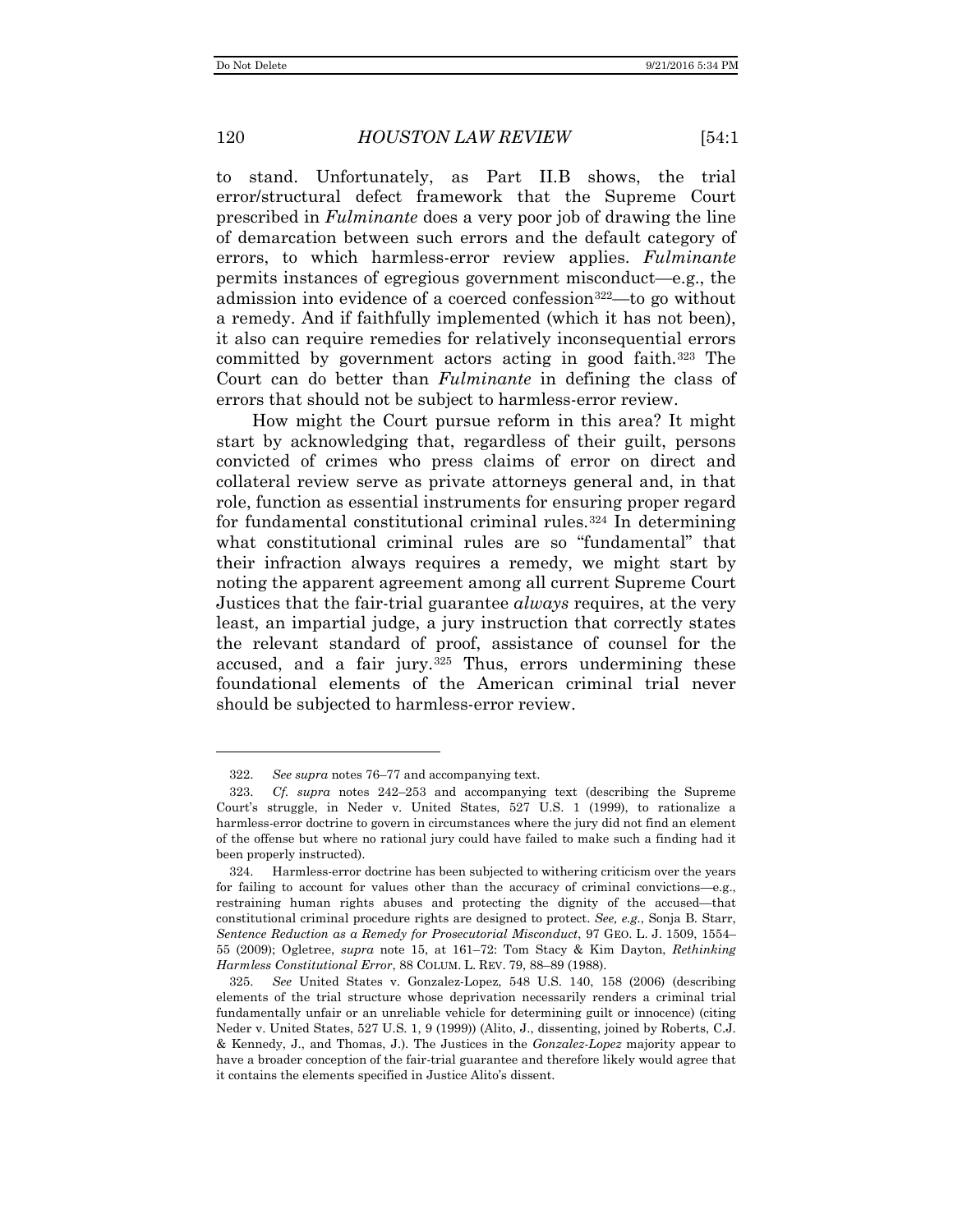For similar reasons, I submit, constitutional violations rooted in discrimination on the basis of race and other immutable characteristics always undermine fundamental values.[326](#page-63-0) Sensitivity to our ugly history of racism, sexism, and other forms of unconstitutional prejudice, and the grave harm their persistence inflicts on our institutions of justice, demand that nothing short of a zero-tolerance policy be applied when some agent of government violates the equal protection guarantee through invidious discrimination.[327](#page-63-1) Indeed, we might well consider going a step or two further and holding that intentional misconduct by a government actor of *any* sort undermines fundamental values and should automatically yield a remedy when demonstrated to the satisfaction of a reviewing court. In any event, the important point is that there is a glaring need to move beyond the *Fulminante* standard, which lacks practicality and therefore is not faithfully and predictably administered.

#### *D. Abandoning* Brecht

1

As Part II.C shows, the Supreme Court has engaged in a disingenuous treatment of precedent to create a harmless-error test to govern collateral review that will rarely yield a remedy. In order to establish that a constitutional trial error requires a new trial, habeas petitioners must satisfy a standard—supposedly rooted in *Brecht/Kotteakos*—that is in some unexplained way more demanding than the AEDPA/*Chapman* standard, which

<span id="page-63-0"></span><sup>326.</sup> In one context where claims of unlawful discrimination often arise—the use of peremptory challenges to jurors during the jury selection process (see, e.g., Batson v. Kentucky, 476 U.S. 79 (1986), where the Court held that unconstitutional race-based challenges and prescribing a process for resolving claims of error)—the federal appeals courts have unanimously concluded that a proven constitutional violation never can be harmless error. *See, e.g.*, United States v. McAllister, 693 F.3d 572, 582 (6th Cir. 2012) (*Batson* error is structural and can never be harmless); Winston v. Boatwright, 649 F.3d 618, 632 (7th Cir. 2011) (same); Williams v. Woodford, 396 F.3d 1059, 1069 (9th Cir. 2005) (same); Tankleff v. Senkowski, 135 F.3d 235, 248 (2d Cir. 1998) (same); Ford v. Norris, 67 F.3d 162, 171 (8th Cir. 1995) (same); Ramseur v. Beyer, 983 F.2d 1215, 1225 n.6 (3d Cir. 1992) (same); United States v. Legrand, 483 Fed App'x 771, 777 n.2 (4th Cir. 2012) (unpublished opinion) (same); *see also* Vazquez v. Hillery, 474 U.S. 254, 260–64 (1986) (pre-*Fulminante* decision holding that racial discrimination in the grand jury process is not amenable to harmless-error review); United States v. Batchelder, 442 U.S. 114, 125 & n.9 (1979) (pre-*Fulminante* decision holding that a criminal conviction is void if the prosecutor deliberately challenged the defendant because of his race).

<span id="page-63-1"></span><sup>327.</sup> *Cf.* Calhoun v. United States, 133 S. Ct. 1136, 1137–38 (2013) (statement of Justice Sotomayor, with whom Justice Breyer joined) (respecting the denial of the petition for a writ of certiorari the Court denounced in extremely strong terms an appeal to racial prejudice made by the federal prosecutor at trial, collected authority demonstrating that such appeals were once commonplace, and opined that "[s]uch conduct diminishes the dignity of our criminal justice system and undermines respect for the rule of law").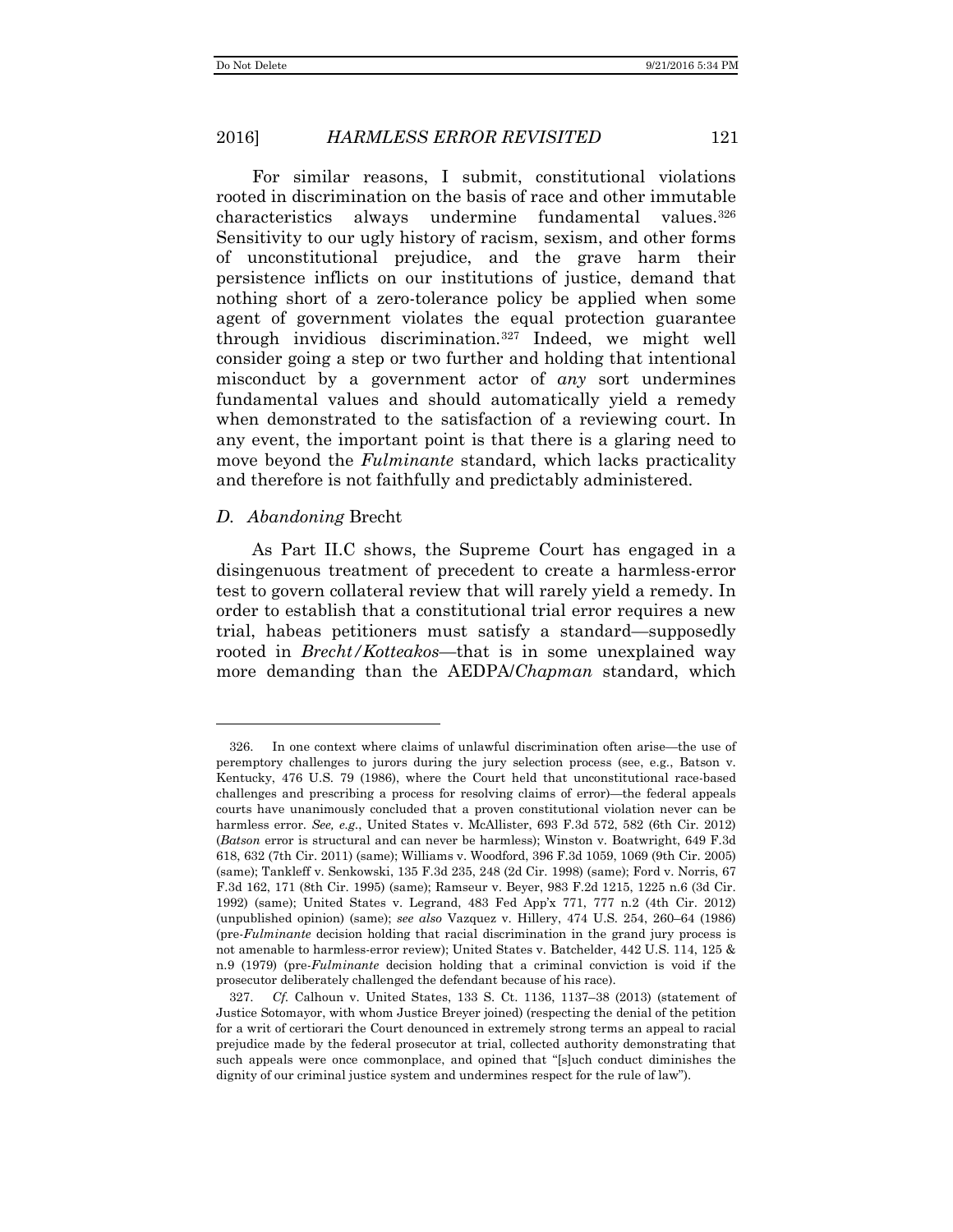*Brecht/Kotteakos* is said to subsume.<sup>[328](#page-64-0)</sup> But even though the *Brecht/Kotteakos* standard is said to subsume the AEDPA/*Chapman* standard, and even though habeas courts are not required formally to apply both tests, *Ayala* makes clear that habeas courts will act at their peril if they skip over the AEDPA/*Chapman* test, and apply only the more demanding *Brecht/Kotteakos* test.[329](#page-64-1)

In my view, the Court's test for assessing whether error was harmless on collateral review is far too forgiving. While *Brecht* may have been reasonable in making it more difficult for habeas petitioners who have demonstrated error to obtain a new trial, the AEDPA—enacted three years after *Brecht*—is more than adequate to address the concerns that animated *Brecht*. Under the AEDPA, habeas petitioners are unable to obtain relief without establishing clear error in light of Supreme Court precedent *and* that a state appellate court's harmlessness determination (if there was one) was itself unreasonable.<sup>[330](#page-64-2)</sup> These showings are far from easy to make, especially if the harmlessness determination were to be recast in the "high probability" terms for which I argue. In short, the "high probability" test ought to apply on both direct and collateral review.

Be that as it may, a majority of the Court apparently does not agree that the AEDPA is sufficiently strict. At the very least, however, the Court should come up with a regime less dismissive of rule-of-law values, and more judicially administrable, than that prescribed by *Fry* and *Ayala*. Perhaps the Court believes that habeas petitioners must show some likelihood of innocence. After all, the Constitution imposes no barrier to the imposition of such a standard. But if so, the Court should say so explicitly and forthrightly. For as matters now stand, the tests for determining whether an error should be excused as harmless on habeas are extraordinarily difficult to understand and administer.

#### V. CONCLUSION

Nearly half a century ago, Justice Traynor described then-nascent harmless-error doctrines as giving rise to a "riddle." Today, "quagmire" would be a more apt descriptor. The complex series of doctrines governing the provision of remedies responsive

<span id="page-64-1"></span><span id="page-64-0"></span><sup>328.</sup> *See supra* not[e 297](#page-55-6) and accompanying text.

<sup>329.</sup> *See supra* notes [294–](#page-55-7)[296](#page-55-8) and accompanying text.

<span id="page-64-2"></span><sup>330.</sup> *See supra* notes [286–](#page-54-7)[287](#page-54-8) and accompanying text.